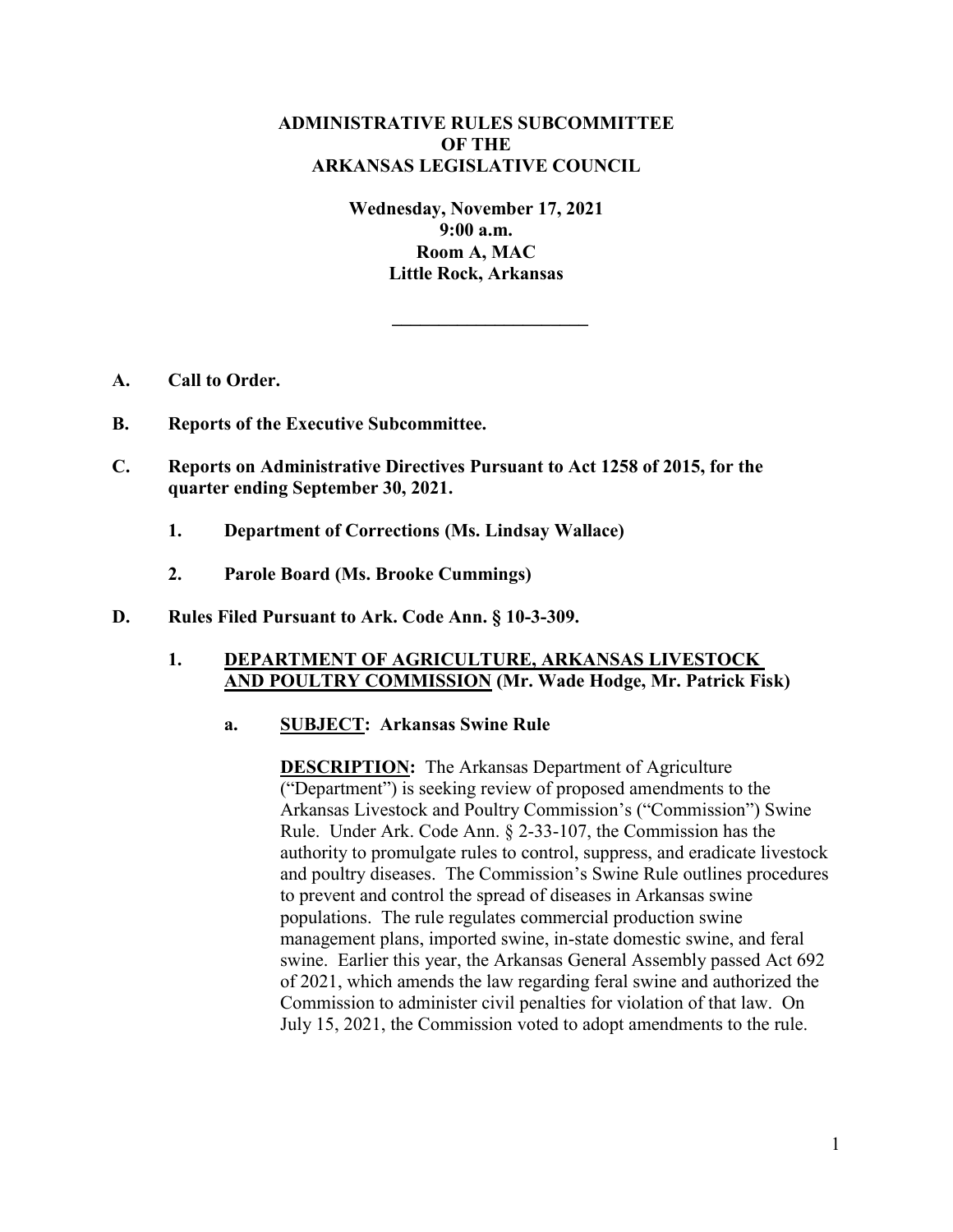The proposed amendments:

• Eliminate exceptions to certain diagnostic testing for swine imported into Arkansas, which allowed imported swine to be treated more leniently than in-state swine and increased the potential for importing disease into Arkansas.

• Provide greater guidance on commercial production management plans and commercial commuter agreements.

• Authorize the Commission to administer civil penalties for violation of applicable law and rules.

• Eliminate provisions in the rule pertaining to terminal facilities, which are no longer provided for in the law.

The current rule provides that Arkansas swine were subject to certain testing requirements for which imported swine could be exempt. For example, swine imported into Arkansas from a Brucellosis-free state are exempt from testing for Brucellosis. However, because all states are currently considered Brucellosis-free states, all imported swine are exempt from testing for Brucellosis, whereas in-state swine must test negative prior to sale. The proposed amendment removes that inequity and requires the same testing for imported and in-state swine.

The current rule provides that commercial production swine must follow a management plan that has "adequate facilities and practices to prevent exposure to either traditional production of feral swine," but did not provide any details on what might be considered "adequate" and what might "prevent exposure" to other swine. The proposed amendments outline the requirements in detail. The requirements are not new; they are the same details that have always been required, they are just now placed in the rule in order to give proper notice to those subject to the rule.

The proposed amendments also provide for the imposition of administrative penalties as provided for in Act 692 of 2021. These administrative penalties may be imposed in lieu of or in addition to criminal charges for transportation of feral swine. Additionally, provisions in the law dealing with terminal facilities for feral swine have been repealed, so the proposed amendments repeal a large portion of the rule dealing with terminal facilities.

**PUBLIC COMMENT:** No public hearing was held. The public comment period expired on September 11, 2021. The Commission received no comments.

Rebecca Miller-Rice, an attorney with the Bureau of Legislative Research, asked the following question: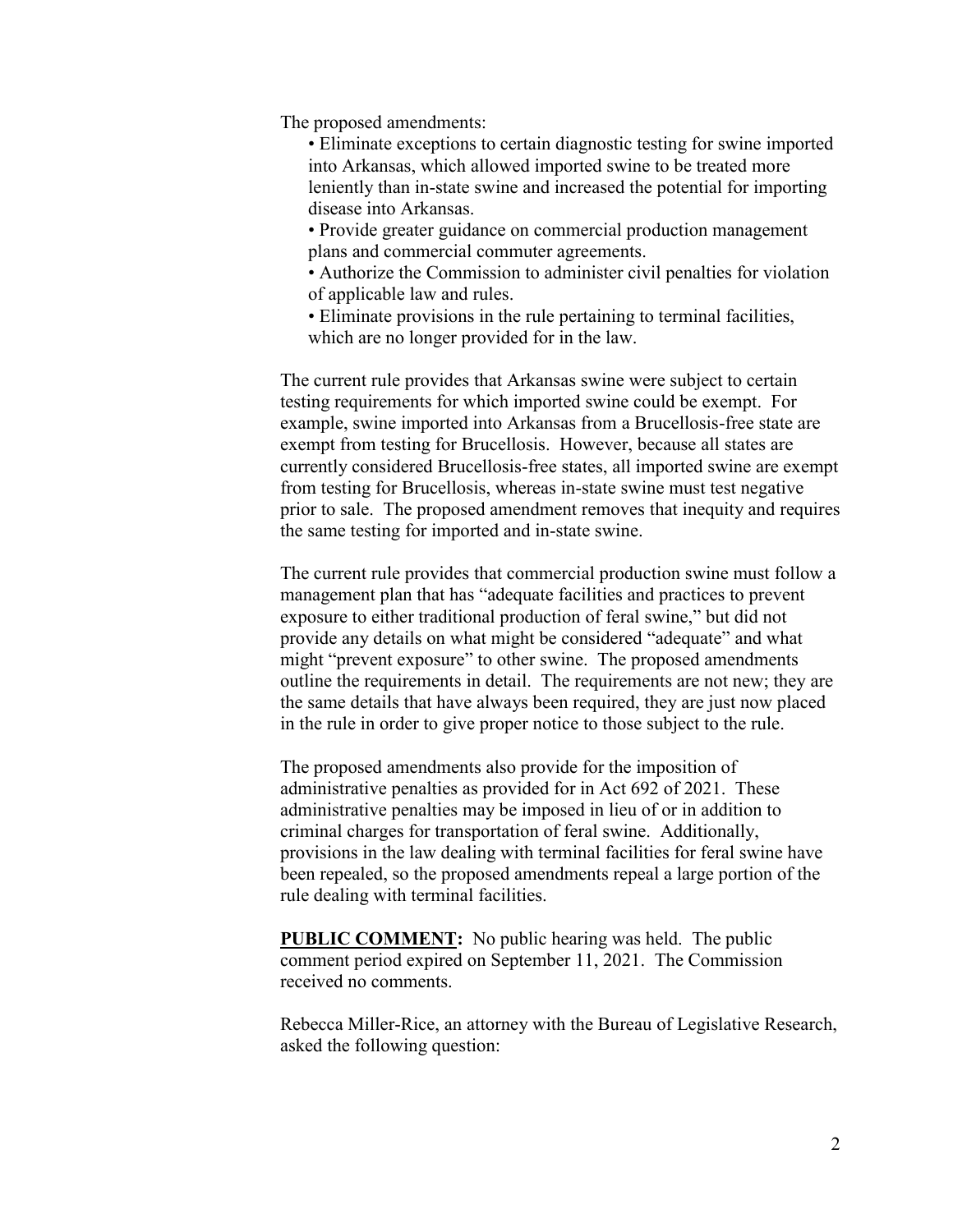The proposed rules now impose an administrative penalty for the violation of "any" rule or law concerning feral hogs. The rule proposes that for an initial violation, the Commission may issue a warning letter and an administrative penalty not to exceed \$500.00, and that for any additional violations, the Commission may impose an administrative penalty not to exceed \$5,000.00. However, Ark. Code Ann. § 2-38-505(3)(A), as amended by Act 692 of 2021, § 4, provides that the Commission may impose administrative penalties not to exceed \$1,000 per feral hog against a person violating Arkansas Code, Title 2, Chapter 38, Subchapter 5 or a rule adopted under the subchapter. Can you explain the variation in language between the proposed rule and the statute? **RESPONSE:** The \$5,000 is meant as a cap. If someone is transporting six feral hogs, the penalty would still be capped at \$5,000 instead of \$6,000. **FOLLOW-UP QUESTION:** So, although the rule does not state it, each violation would be considered per feral hog? **RESPONSE:** Correct, since that is what the law states. However, the Commission could certainly combine them into one. For example, if someone is transporting a load of hogs to market and he doesn't have his paperwork with him, technically, those are to be considered feral hogs. But if we determine the individual just made a mistake, we could simply issue one warning letter, regardless of the amount of hogs he is transporting.

The proposed effective date is pending legislative review and approval.

**FINANCIAL IMPACT:** The agency states that the only financial impact will be the administrative penalties and that the impact is expected to be minimal.

**LEGAL AUTHORIZATION:** The proposed amendments to the rule incorporate changes made in light of Act 692 of 2021, sponsored by Representative DeAnn Vaught, which amended the law regarding feral hogs; amended the definition of "feral hog"; amended the law regarding the capturing and killing of feral hogs; amended the law regarding transporting and releasing feral hogs; and clarified the powers and duties of the Arkansas Livestock and Poultry Commission related to feral hogs. Pursuant to Arkansas Code Annotated § 2-33-107(c), the Commission shall have the authority to make, modify, and enforce such rules and orders, not inconsistent with law, as it shall from time to time deem necessary to effectively carry out the functions performable by it. *See also* Ark. Code Ann. § 2-33-107(a) (vesting authority for the control, suppression, and eradication of livestock and poultry diseases and pests and supervision of livestock and poultry work in this state in the Commission). Further authority for the rulemaking can be found in Ark. Code Ann.  $\S$  2-38-505(1), as amended by Act 692,  $\S$  4, which permits the Commission to make, modify, and enforce the rules and orders the Commission deems necessary to effectively carry out Title 2, Chapter 38,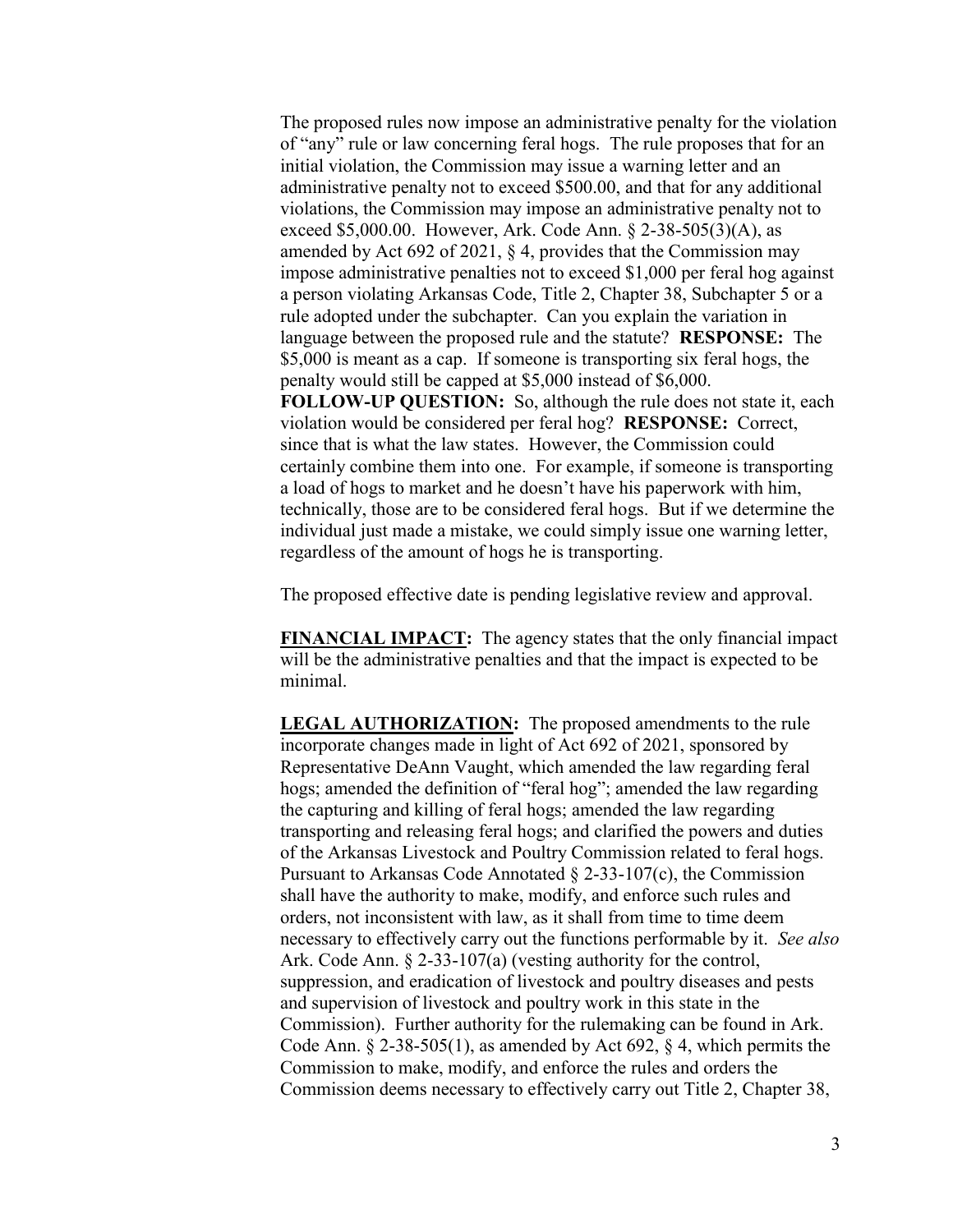Subchapter 5 of the Arkansas Code, concerning feral hogs. In addition, the Commission may impose administrative penalties not to exceed one thousand dollars (\$1,000) per feral hog against a person who violates the subchapter or a rule adopted by the Commission under the subchapter. *See* Ark. Code Ann. § 2-38-505(3)(A), as amended by Act 692, § 4.

### **b. SUBJECT: Feral Hog Airborne Eradication Rule**

**DESCRIPTION:** The Arkansas Department of Agriculture ("Department") is seeking review of proposed amendments to the Arkansas Livestock and Poultry Commission's ("Commission") Feral Hog Airborne Eradication Rule. In this year's General Assembly, the Arkansas Legislature passed Act 692, amending the law regarding feral hogs, Ark. Code Ann. § 2-38-501 et seq. Act 692 authorizes the Commission to establish and collect reasonable fees to administer and enforce the existing feral hog airborne eradication program. Prior to Act 692, the Commission was authorized to establish an airborne eradication program for feral hogs in accordance with federal statute 16 U.S.C. § 742j-l. That law authorizes states to allow the shooting of feral hogs from aircraft if there is a bona fide need for protection of land, water, wildlife, livestock, domesticated animals, human life, or crops. However, Arkansas law did not allow the Commission to charge a fee in association with the program. On July 15, 2021, the Commission voted to adopt amendments to the rule.

Changes to the rule include the following:

- The Department will be able to collect a permit fee to help defray the costs of administration of the program.
- The amendment shifts the burden of producing information and obtaining a permit from the individual landowners to the commercial owners and operators of aircraft used in eradication.

The current airborne eradication rule allows landowners to obtain a permit for airborne eradication activities. The burden is on the landowner to obtain the permit and submit information to the Department, including an affidavit explaining the need for the activity, a description of the land on which the activity will take place, the approximate number of hogs to be managed, and a description of the aircraft to be used. The amendments shift the burden of producing information on airborne eradication activities from the landowner to the aircraft owner or operator. That change reduces the obstacles of Arkansas farmers and landowners who need the airborne eradication program.

The proposed amendment requires the aircraft owner or operator to obtain a yearly permit from the Department by submitting the aircraft information and payment of a \$250 fee. Then, the aircraft owner or operator must seek authorization from the Department before each activity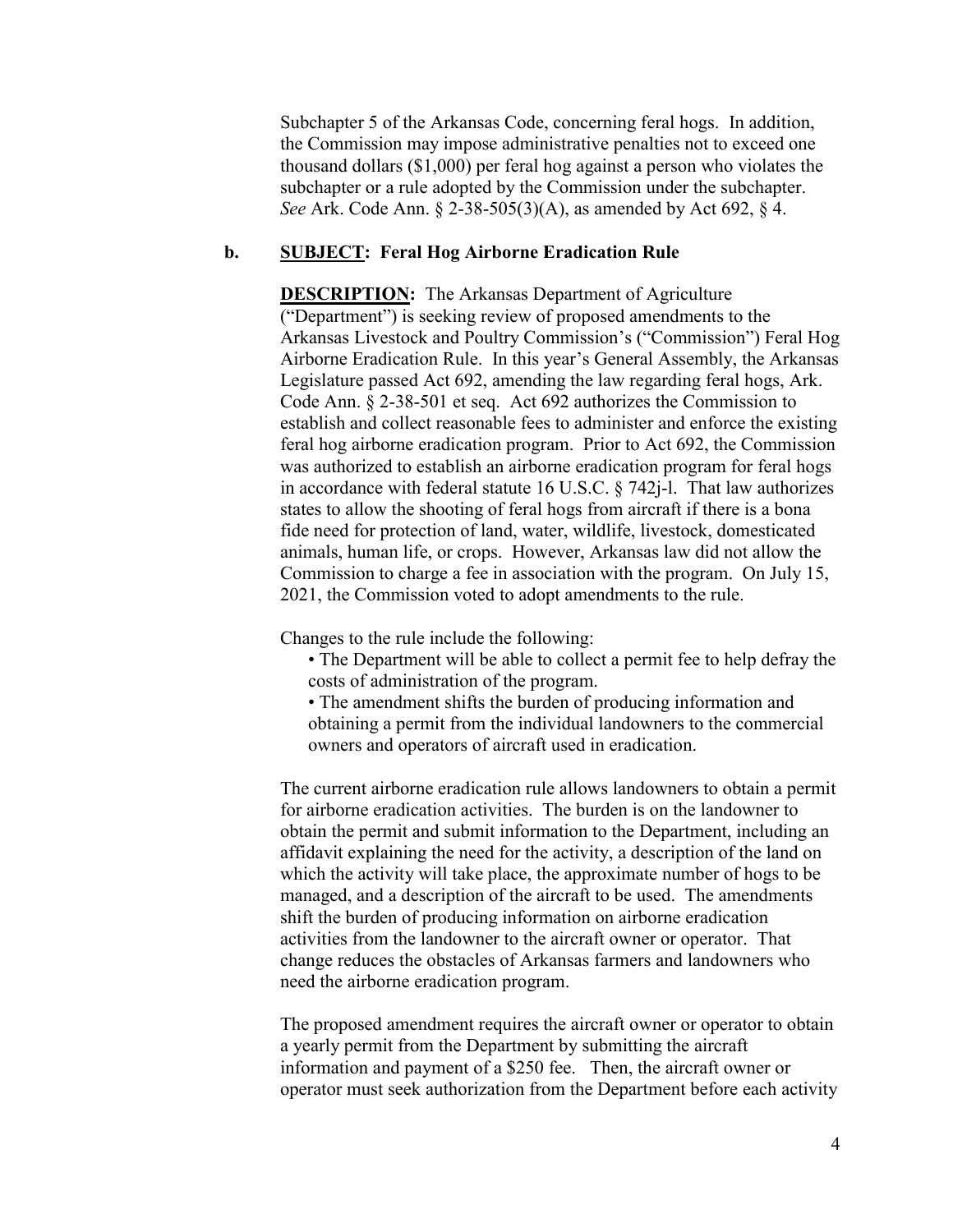by submitting further information about the specific activity, including the justification for the activity. Once the aircraft owner and operator obtain authorization, they can then proceed with the activity. Post activity removal data must be submitted to the Department within 14 days following the activity.

**PUBLIC COMMENT:** No public hearing was held. The public comment period expired on September 11, 2021. The Commission received no comments.

The proposed effective date is pending legislative review and approval.

**FINANCIAL IMPACT:** The agency states that the only financial impact will be the permit fee and that the impact is expected to be minimal.

**LEGAL AUTHORIZATION:** The proposed amendments to the rule incorporate changes made in light of Act 692 of 2021, sponsored by Representative DeAnn Vaught, which amended the law regarding feral hogs; amended the definition of "feral hog"; amended the law regarding the capturing and killing of feral hogs; amended the law regarding transporting and releasing feral hogs; and clarified the powers and duties of the Arkansas Livestock and Poultry Commission related to feral hogs. Pursuant to Arkansas Code Annotated § 2-38-505(1), as amended by Act 692, § 4, the Commission may make, modify, and enforce the rules and orders the Commission deems necessary to effectively carry out Arkansas Code Title 2, Chapter 38, Subchapter 5, concerning feral hogs. The Commission may further establish and collect reasonable fees to administer and enforce Ark. Code Ann.  $\S$  2-38-502(a)(3), concerning the issuance of a permit for the capturing and killing of feral hogs. *See* Ark. Code Ann. § 2-38-505(2), as amended by Act 692, § 4.

# **2. DEPARTMENT OF AGRICULTURE, VETERINARY MEDICAL EXAMINING BOARD (Mr. Wade Hodge, Ms. Cara Tharp)**

## **a. SUBJECT: Fees**

**DESCRIPTION:** The Department of Agriculture's Veterinary Medical Examining Board proposes amendments to its Fees rule. The Board met to consider changes to its Fees rule in response to Acts 130 and 135 of 2021. Act 130 established a restricted license for veterinarians. Act 135 modified the automatic occupational licensure requirements for uniformed services members, returning uniformed services members, returning uniformed services veterans, and their spouses. The proposed amendments were approved by the Board on May 25, 2021.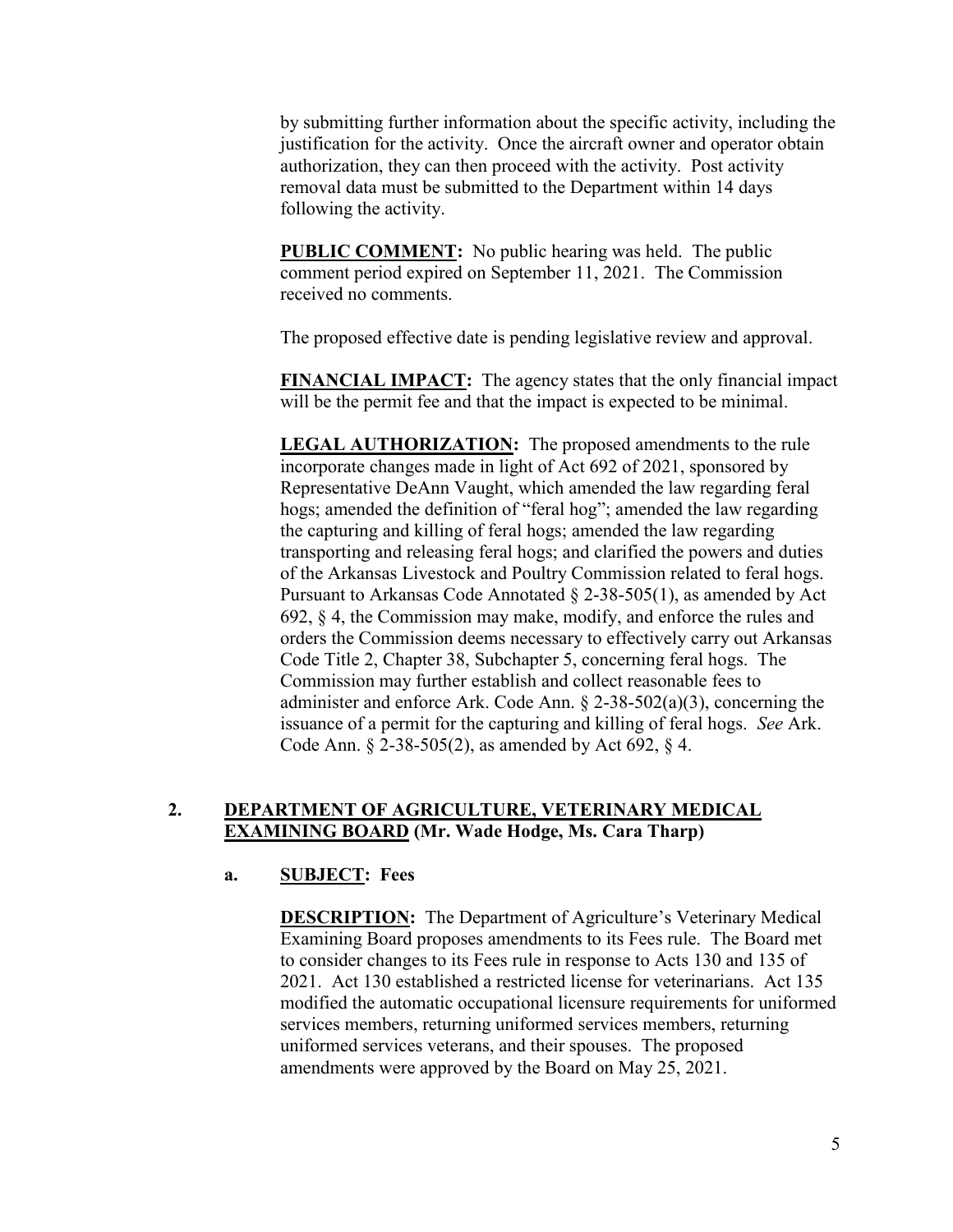The amended rule:

- Establishes the fee for a restricted license.
- Updates the reference to the code section for Military Automatic Licensure.

Act 130 of 2021 established a process for the Board to issue a restricted license to a veterinarian who has graduated veterinary school but has not yet passed the North American Veterinary Licensing Examination. Part of that process requires the applicant to submit a fee established by the Board for the restricted license.

The Board waives the application fee for anyone applying for Military Automatic Licensure. There was a change in the code section for the waiver following the passing of Act 135 of 2021, so the Board is updating the rule to reflect this change.

**PUBLIC COMMENT:** No public hearing was held. The public comment period expired on August 30, 2021. The Board received no comments.

The proposed effective date is pending legislative review and approval.

**FINANCIAL IMPACT:** The Board states that the amended rule has a financial impact that will be minimal. According to the Board, the amendment will establish a \$50.00 fee for a restricted license, which will likely only apply to a handful of veterinarians each year.

The Board estimates that the total cost by fiscal year to any private individual, entity, and business subject to the amended rule will be \$50.00 for the current fiscal year and \$50.00 for the next fiscal year. The Board explains:

A veterinarian who graduated veterinary school but did not pass the North American Veterinary Licensing Examination ("NAVLE") during their fourth year of veterinary school would be eligible to apply to the Board for a restricted license. This would allow them to practice veterinary medicine in Arkansas under the direct supervision of a licensed veterinarian while studying to take the NAVLE the next time it is offered. The NAVLE is only offered twice per year.

With respect to the total estimated cost by fiscal year to state, county, and municipal government to implement the rule, the Board states that because office procedures are already in place for licensing veterinarians, there is no cost to the agency to administer the amendment to this rule.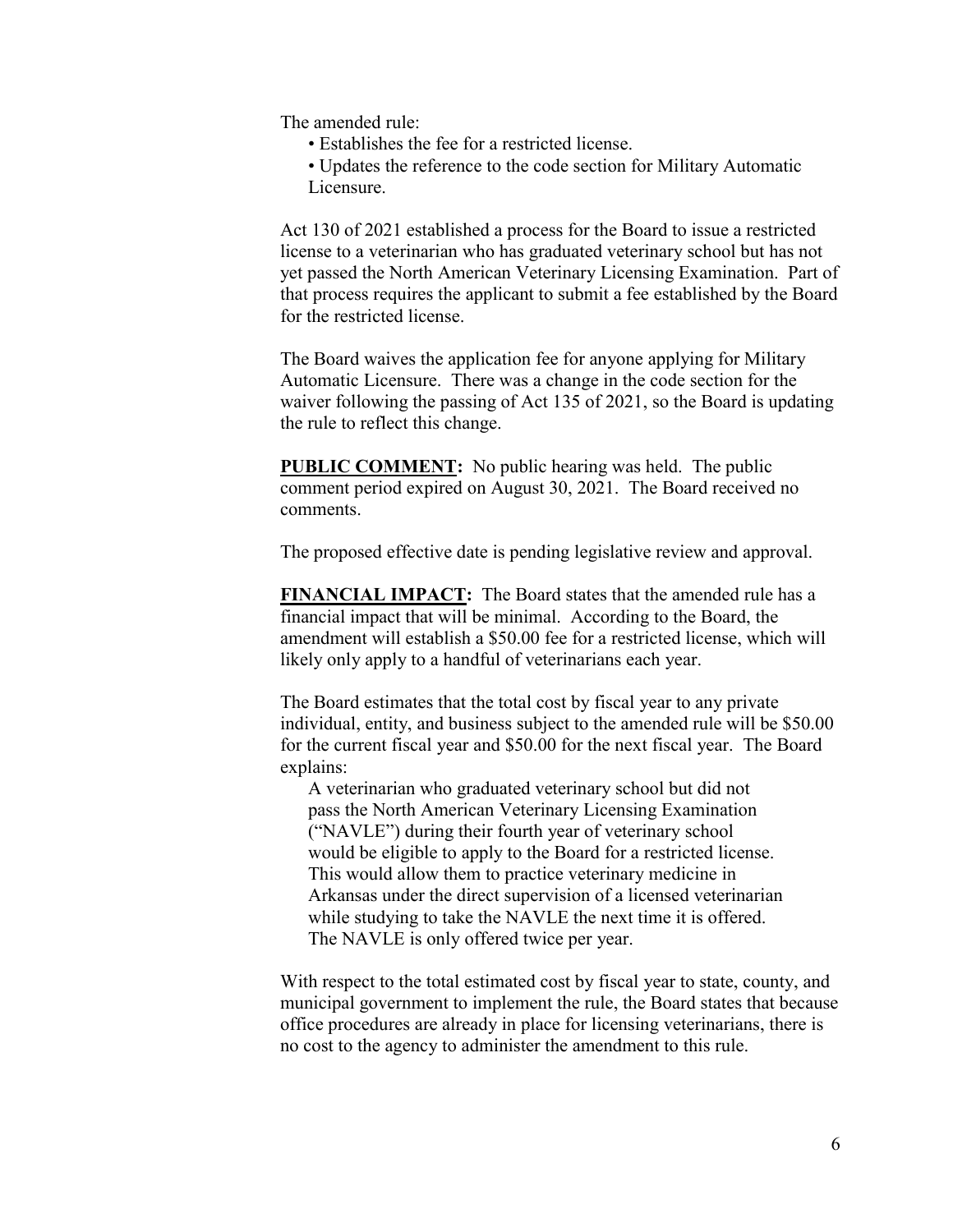**LEGAL AUTHORIZATION:** Pursuant to Arkansas Code Annotated § 17-101-203(7), the Veterinary Medical Examining Board shall have the power to promulgate and enforce rules necessary to establish recognized standards for the practice of veterinary medicine and to carry out the provisions of the Arkansas Veterinary Medical Practice Act, Ark. Code Ann. §§ 17-101-101 through 17-101-318. Arkansas Code Annotated § 17- 101-318(b), as amended by Act 130 of 2021, § 8, authorizes the issuance of a restricted license upon receipt by the Board of, among other things, a restricted license fee established by the Board.

The proposed changes to the rule include those made in light of Act 130 of 2021, sponsored by Representative DeAnn Vaught, which authorized the Board to promulgate rules regarding telehealth and telemedicine and to issue restricted licenses for veterinarians. Additional changes include those made in light of Act 135 of 2021, sponsored by Senator Ricky Hill, which established the Arkansas Occupational Licensing of Uniformed Service Members, Veterans, and Spouses Act of 2021 and modified the automatic occupational licensure requirements for uniformed services members, returning uniformed services veterans, and their spouses.

# **3. DEPARTMENT OF COMMERCE, ARKANSAS ECONOMIC DEVELOPMENT COMMISSION (Mr. Steven Porch, item a; Mr. Jim Hudson, Ms. Renee Doty, items b-d)**

## **a. SUBJECT: Addendum to Arkansas Rural Connect Coronavirus Rule**

**DESCRIPTION:** The Department of Commerce's Arkansas Economic Development Commission ("AEDC") and the Arkansas Broadband Office are promulgating an Addendum to the Arkansas Rural Connect ("ARC") Coronavirus Rule to conform with the Interim Final Rule for the Coronavirus State and Local Fiscal Recovery Funds issued by the U.S. Treasury. Due to the urgent need for broadband for distance learning, telemedicine, and the need for telework, necessitated by the COVID-19 pandemic, this addendum to the ARC Coronavirus Rule is being issued so that funds may be disbursed and to accelerate the continued deployment of broadband network infrastructure in rural Arkansas.

The Arkansas Broadband Office promulgated an Addendum to the ARC Coronavirus Rule under emergency rule procedures. The emergency rule will expire on November 26, 2021. This proposed permanent addendum will go into effect after the emergency period expires. In 2020, AEDC issued the Arkansas Rural Connect Broadband Rule to implement the Arkansas Rural Connect Program. This Broadband Rule was promulgated prior to the issuance of State and Federal public health guidelines responding to the COVID-19 pandemic. The federal government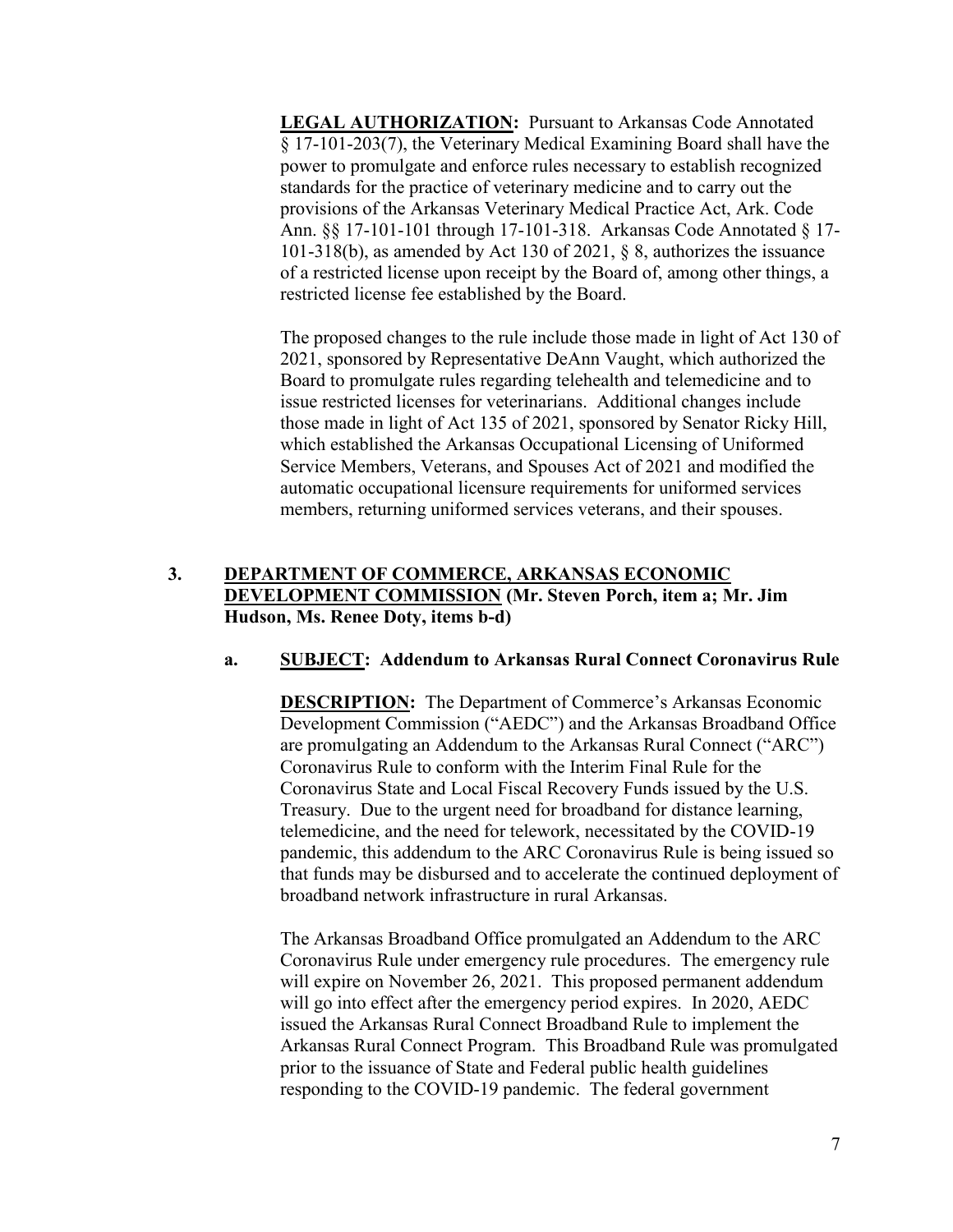instituted a major relief effort under the CARES Act. The State benefitted from the CARES Act, but still was in need. The federal government then passed the American Rescue Plan Act ("ARPA"). These funds allowed states to broaden and strengthen its broadband infrastructure in unserved or underserved areas. Federal guidance as it relates to dispensing ARPA funds for the expansion of broadband network infrastructure has resulted in the need to promulgate this addendum to conform the Arkansas Rural Connect Program.

Key points of the rule include the following:

 ARPA funds must be used in unserved and underserved areas of Arkansas.

 ARPA approved projects must be able to provide synchronous bandwidths of 100mbps download and 100mbps upload speed.

 Where impractical due to geographical, topographical, or financial constraints, upload speed can be between 20mbps and 100mbps.

 An internet service provider must submit a letter to Commerce detailing why the required speed cannot be obtained at 100mbps. Commerce will determine if the letter is approved for the requested bandwidth modification.

 Priority attention will be given to projects that contain detailed and aggressive times for completion and reasonable pricing schedules approved by the Mayor/County Judge.

 Guidance issued by the U.S. Treasury with the promulgation of its interim final rule indicates that only fiber optic infrastructure may be used to build out broadband networks using ARPA funds.

 The Broadband Office has requested clarification as to whether fixed wireless infrastructure may be used when funded through ARPA funds.

**PUBLIC COMMENT:** This rule received legislative review and approval by the Executive Subcommittee at its meeting of July 1, 2021, for emergency promulgation.

For the permanent promulgation, a public hearing was held via Zoom on October 4, 2021. The public comment period expired that same day. The Commission received no comments.

The proposed effective date for permanent promulgation is pending legislative review and approval.

**FINANCIAL IMPACT:** The Commission states that the proposed rule has a financial impact. It estimates that the cost to implement the federal rule or regulation is \$300,000,000.00 in federal funds for the current fiscal year and no cost for the next fiscal year.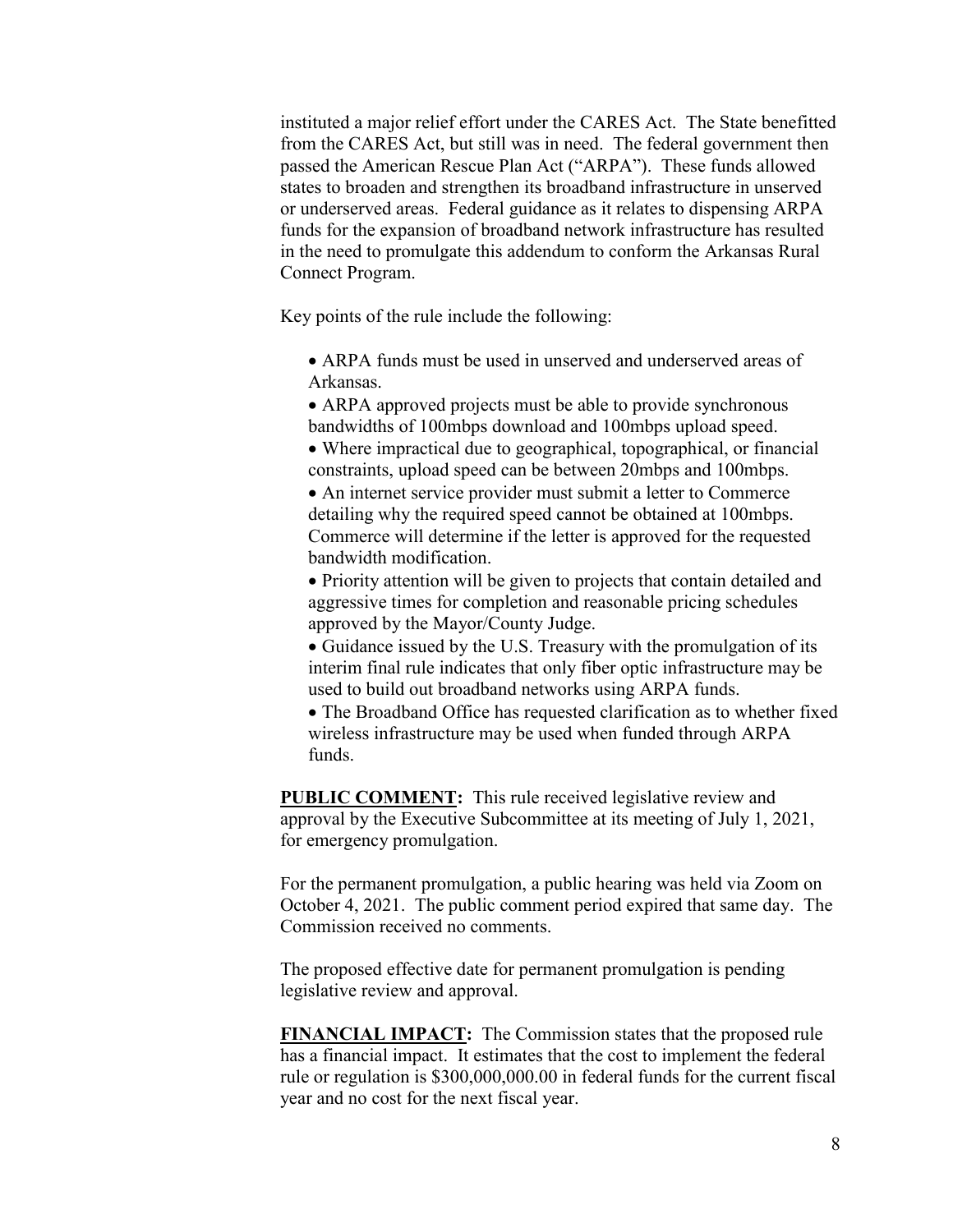**LEGAL AUTHORIZATION:** In accordance with state and federal law, the Arkansas Economic Development Commission shall assist rural communities and agencies with funding, educational opportunities, and technical assistance to enhance the quality of life in rural areas of Arkansas. *See* Ark. Code Ann. § 15-4-209(a)(5). Pursuant to Ark. Code Ann.  $\S$  15-4-209(b)(5), the Commission may promulgate rules necessary to implement the programs and services offered by the Commission.

The Commission states that this rule is required to comply with a federal statute, rule, or regulation, namely, the American Rescue Plan Act, 31 C.F.R. § 35.6.

### **b. SUBJECT: Military Affairs Grant Program**

**DESCRIPTION:** The Department of Commerce's Arkansas Economic Development Commission ("AEDC") seeks to promulgate an amended rule for the agency's existing Military Affairs Grant Program Rule. The proposed rule will conform the existing rule to Act 522 of 2021, which codified AEDC's existing Military Affairs Grant Program in the Arkansas Military Affairs Council Act at Ark. Code Ann. § 15-4-3908. The existing rule defines the process by which AEDC administers the discretionary grant program. The program grants funding to eligible applicants for programs and projects that strengthen and sustain military installations in Arkansas. The rule outlines the application and approval process, disbursement of grant funds, and reporting requirements by a grantee.

The proposed rule makes changes to the existing rule to conform with Act 522 of 2021. Changes are as follows:

- Clarifies the definition of Council to mean the Arkansas Military Affairs Council;
- Adds a definition of "executive director" to mean the executive director of AEDC;
- Amends the definition of "Military Community Council" to reflect language in Act 522 of 2021;
- Amends the rule to include rulemaking authority to administer the program provided to AEDC in Act 522 of 2021; and
- Makes various technical corrections to the rule.

**PUBLIC COMMENT:** A public hearing was held on October 1, 2021. The public comment period expired that same day. The Commission received no comments.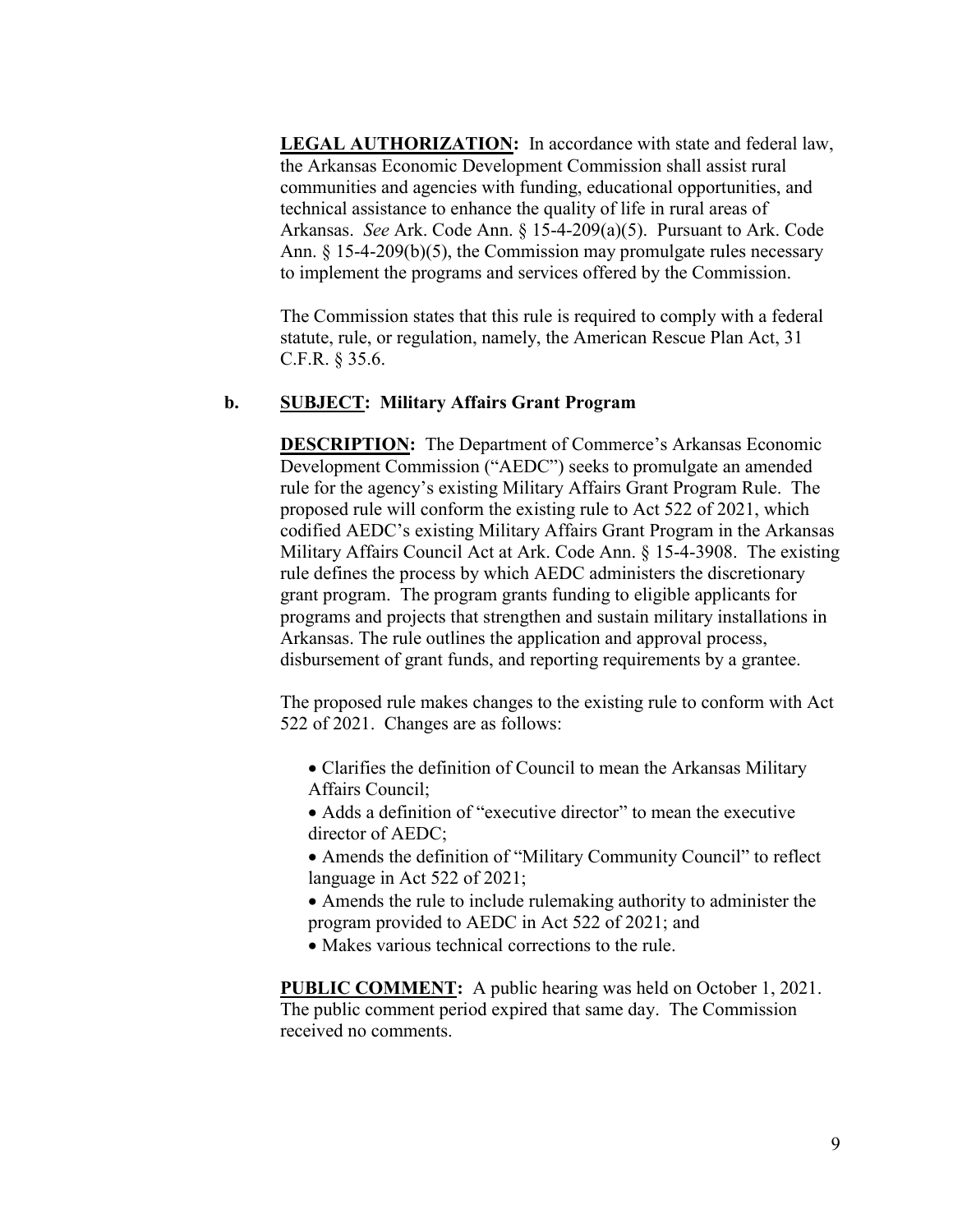Rebecca Miller-Rice, an attorney with the Bureau of Legislative Research, asked the following questions:

(1) Section IV, *Application Review and Approval* – In subsection (2), the rules appear to provide that the applications be forwarded to the Military Affairs "Council" ahead of the next "Committee" meeting, yet Ark. Code Ann. § 15-4-3908, as amended by Act 522 of 2021, § 2, provides that the grant applications shall be forwarded to the "committee." That statute further provides that the AEDC shall "[a]ssign the Governor's Military Affairs Committee to assist the Military Affairs Director in evaluating grant applications." Ark. Code Ann.  $\S$  15-4-3908(a)(2)(B), as amended by Act 522.

(a) Does the Governor's Military Affairs Committee as referenced in Ark. Code Ann. § 15-4-3908, as amended by Act 522, still exist? **RESPONSE:** The Governor's Military Affairs Committee became the Arkansas Military Affairs Council. There is not a separate "committee" within the Military Affairs Council.

(b) If yes, is there a reason that the rules provide that the applications will be forwarded to the Council, rather than the Committee? **N/A**

(2) Section IV, *Application Review and Approval* – Along the same vein as question (1), subsection (3) of the rules provides that the Council shall review each application; however, Ark. Code Ann. § 15-4-3908(d), as amended by Act 522, provides that the "committee" shall do so. Is there a reason that the rules provide the Council shall review the applications, rather than the Governor's Military Affairs Committee? **RESPONSE:** AEDC has revised the proposed rule in this section and replaced "committee" with "Council."

(3) Section IV, *Application Review and Approval* – Also in subsection (3), the rules provide that the recommendations of the Council shall be made to the Executive Director, defined in the rules as the Executive Director of AEDC. However, Ark. Code Ann. § 15-4-3908(d)(2) and (e), as amended by Act 522, provides that the recommendations shall be returned to the Military Affairs Director, who shall conduct the final review and forward the application to the Executive Director for approval. Is there a reason that the rules appear to differ from the procedure set forth in the statute? **RESPONSE:** AEDC has revised the proposed rule to be consistent with the Code.

(4) Section IV, *Application Review and Approval* – Subsection (4) of the rules reference a review of the "Council's" recommendations; however, Ark. Code Ann. § 15-4-3908(d), as amended by Act 522, provides that it is the Committee that makes the recommendations. Is there a reason for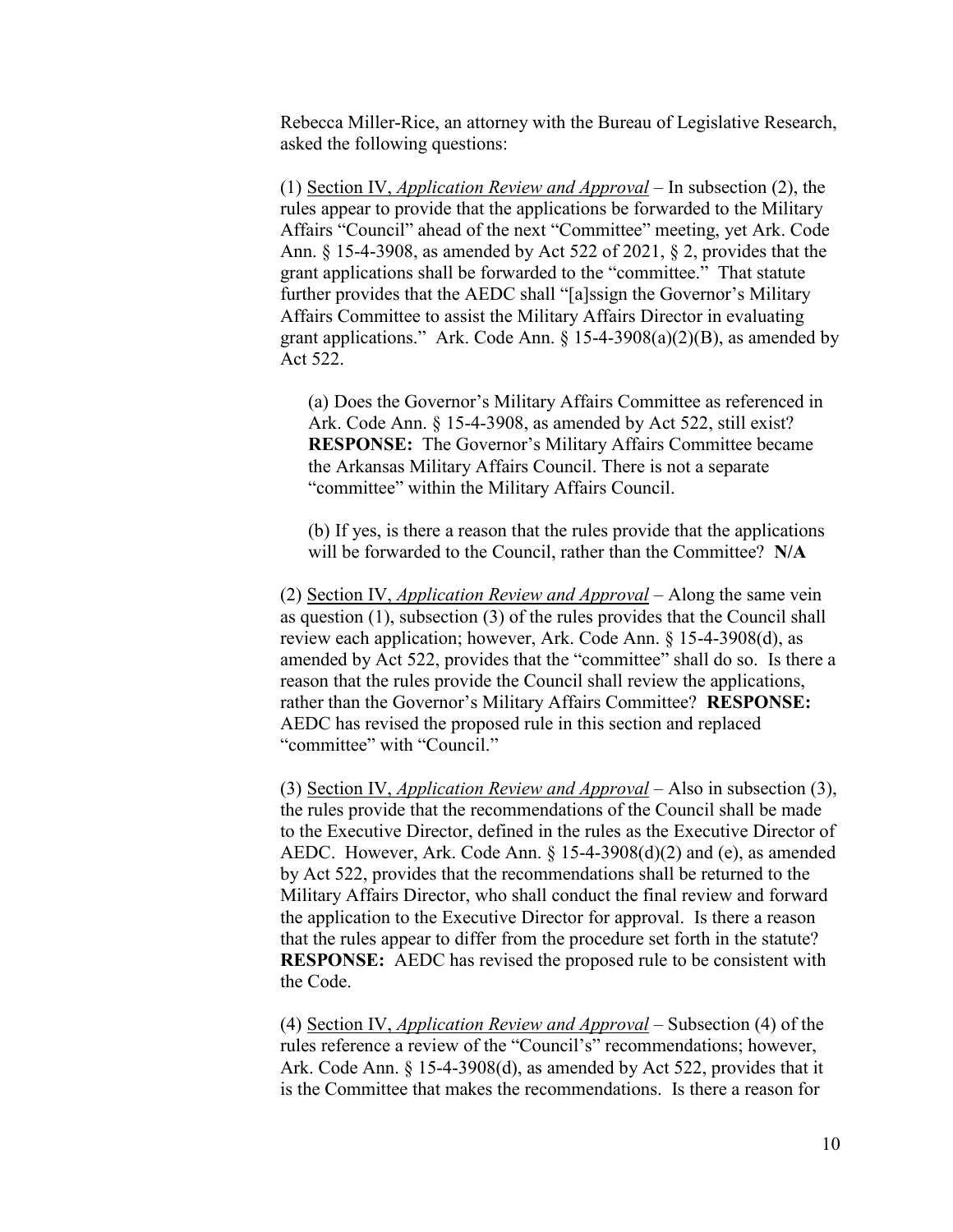the difference? **RESPONSE:** The Governor's Military Affair's Council replaced the former term "Committee." There is no separate committee that reviews and recommends projects for grant funding.

The proposed effective date is pending legislative review and approval.

**FINANCIAL IMPACT:** The Commission states that the amended rules have no financial impact.

LEGAL AUTHORIZATION: The proposed amendments include changes made in light of Act 522 of 2021, sponsored by Senator Jane English, which created the Arkansas Military Affairs Council Act and established the Military Affairs Grant Program. Pursuant to Arkansas Code Annotated § 15-4-3910, as amended by Act 522, the Military Affairs Division shall adopt rules to implement and administer the Arkansas Military Affairs Council Act, Ark. Code Ann. §§ 15-4-3901 to 15-4-3910, including without limitation rules regarding the application process for grants provided under the Military Affairs Grant Program, disbursement of grant funds, and reporting required by an eligible applicant that receives grant funds.

# **c. SUBJECT: Arkansas Public Roads Tax Credit Program**

**DESCRIPTION:** The Department of Commerce's Arkansas Economic Development Commission ("AEDC") seeks to promulgate a proposed amended administrative rule for the Public Roads Improvements Tax Credit Program. The amended rule is necessary to implement changes to the program made by Act 628 of 2021.

Act 1347 of 1999 created the Arkansas Public Roads Improvements Credit Act that established the Public Roads Tax Credit Program. The program provides a tax credit to individuals and corporations who donate to the Public Roads Incentive Fund. The Public Roads Incentive Fund may be used to fund approved public roads projects. Act 628 of 2021 amended the existing program.

The proposed amended rule makes the following changes to the existing Arkansas Public Roads Improvements Tax Credit Program:

- Sets the tax credit at 33% of a taxpayer's contribution to the Public Roads Incentive Fund;
- Increases the amount of tax credits a taxpayer may use to offset their tax liability in any one year from 50% to 100%;
- Extends the carry forward period for unused tax credits from three years to ten years; and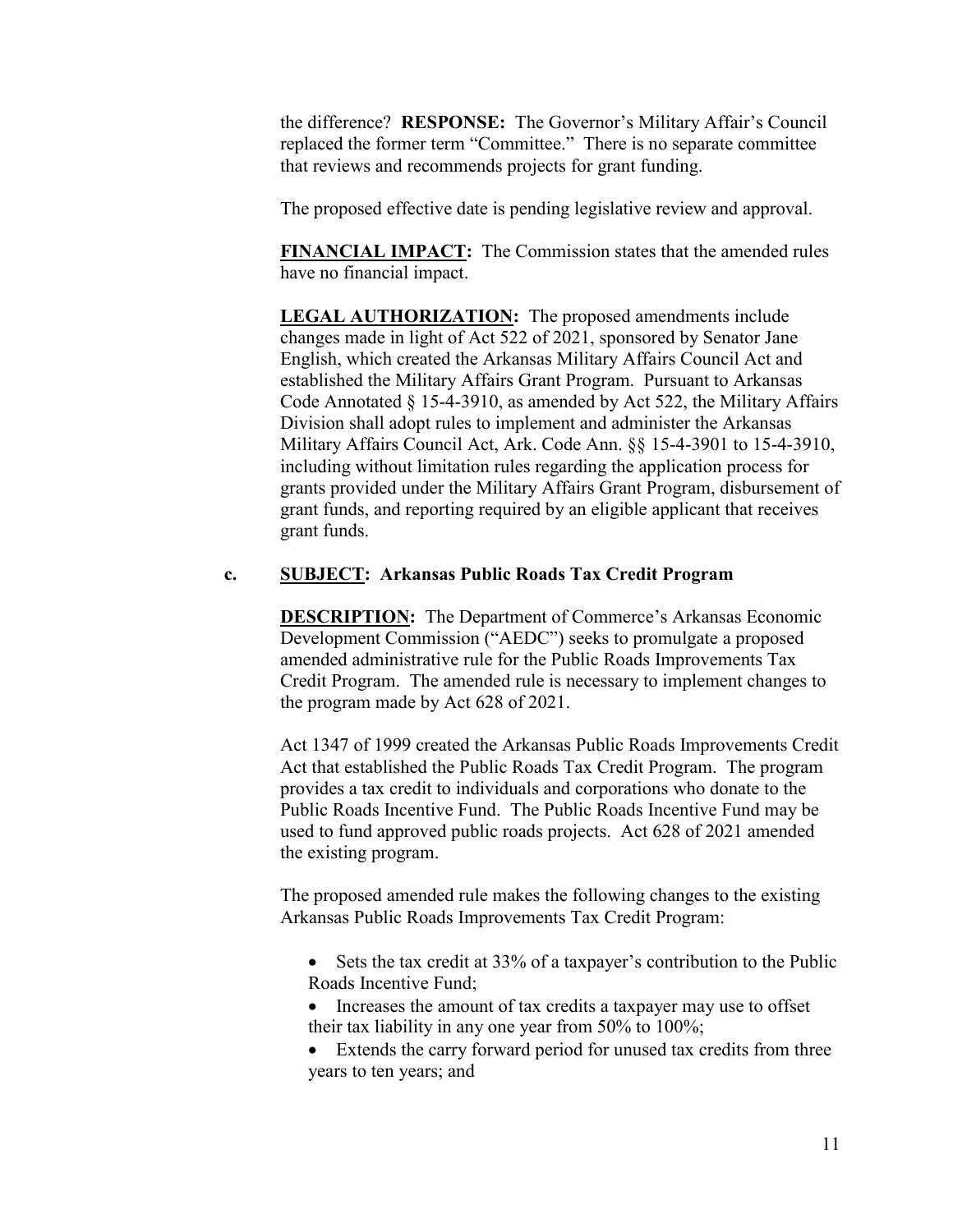Clarifies definitions and makes various technical corrections to the rule.

**PUBLIC COMMENT:** A public hearing was held on October 1, 2021. The public comment period expired that same day. The Commission received no comments.

Rebecca Miller-Rice, an attorney with the Bureau of Legislative Research, asked the following questions:

(1) Section II.H. – The proposed change in this definition changes the name of the State Highway Commission to the Arkansas Department of Transportation; however, Ark. Code Ann. § 15-4-2303(8)'s definition of "governing authority" continues to retain reference to the State Highway Commission. A similar change was made later in the rules in Section III.B.4.a. Is there a reason for the change in entity? **RESPONSE:** AEDC has revised both proposed rule sections referenced in this question to "Arkansas State Highway Commission."

(2) Section V.B. – The rule provides that the credit allowed shall not exceed 100% of the taxpayer's net Arkansas state income tax liability "after all other credits and reductions in tax have been calculated"; however, Act 628 of 2021, § 1, specifically struck that quoted language. Is there a reason that the Commission is retaining it? **RESPONSE:** AEDC has revised the proposed rule to strike the language referenced in this question.

The proposed effective date is pending legislative review and approval.

**FINANCIAL IMPACT:** The Commission states that the amended rules have no financial impact.

**LEGAL AUTHORIZATION:** The amended rules include changes made in light of Act 628 of 2021, sponsored by Senator Jonathan Dismang, which amended the Arkansas Public Roads Improvements Credit Act ("Act") and increased the use of the program created under the Act by making it easier to use the tax credit provided under the Act. Pursuant to Arkansas Code Annotated § 15-4-2307(4), the Arkansas Economic Development Commission shall administer the provisions of the Act, Ark. Code Ann. §§ 15-4-2301 to 15-4-2307, and shall have the power and duty to promulgate rules in accordance with the Arkansas Administrative Procedure Act,  $\S 25$ -15-201 et seq., necessary to carry out the provisions of the Act.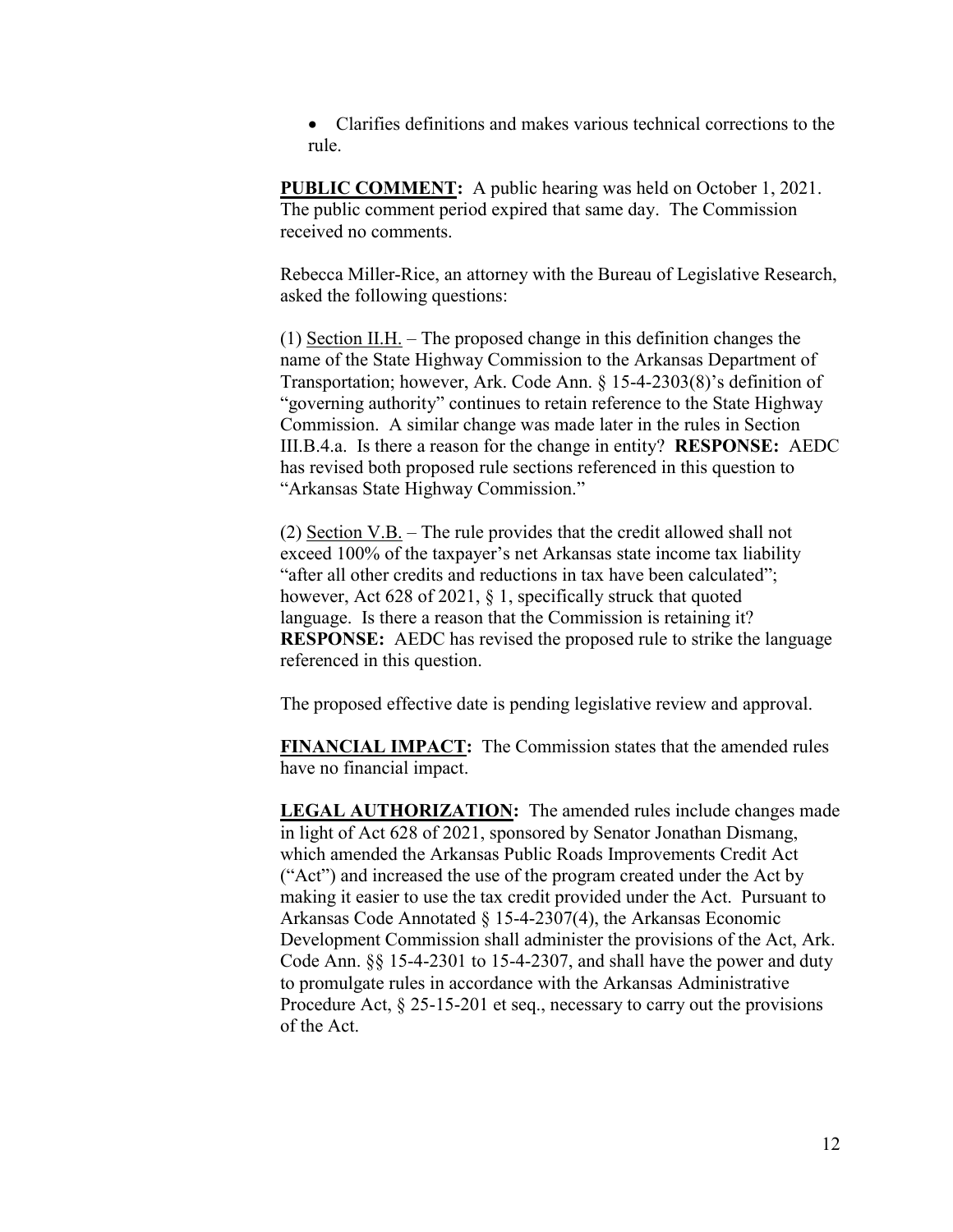### **d. SUBJECT: Spay and Neuter Pet Grant Program**

**DESCRIPTION:** The Rural Services Division of the Arkansas Economic Development Commission ("AEDC") seeks to promulgate an amendment to the Spay and Neuter Pet Grant Program Rule. The amendment would increase the maximum amount of matching grant funds that may be awarded per project.

Act 494 of 2019 appropriated funds to AEDC's Rural Services Division to provide matching grants to organizations that provide spay and neuter services for cats and dogs. Applicants may be cities of the first class, cities of the second class, incorporated towns, or counties of the State of Arkansas. The existing program has a maximum amount of matching grant funds of \$3,000 per project. The program requires a match of at least 50% of the total project costs. Funding priority will be given to rural communities, rural cities, and rural counties.

The proposed amended rule would increase the maximum amount of matching funds that may be awarded from \$3,000 per project to \$6,000 per project and makes technical changes and corrections.

**PUBLIC COMMENT:** A public hearing was held on October 1, 2021. The public comment period expired that same day. The Commission received no comments.

Rebecca Miller-Rice, an attorney with the Bureau of Legislative Research, asked the following question:

What prompted the Commission's decision to increase the maximum amount of matching funds from \$3,000 to \$6,000? **RESPONSE:** The decision to increase the maximum amount of matching funds for the Spay and Neuter Pet Grant Program came from recommendations from program applicants and grantees in past grant cycles. Some areas have significant need of funds of this type, and an increase in the maximum amount would allow them to scale up programs that can have a greater impact in their communities.

The proposed effective date is pending legislative review and approval.

**FINANCIAL IMPACT:** The Commission states that the amended rules have no financial impact.

**LEGAL AUTHORIZATION:** In accordance with state and federal law, the Arkansas Economic Development Commission shall administer grants, loans, cooperative agreements, tax credits, guaranties, and other incentives, memoranda of understanding, and conveyances to assist with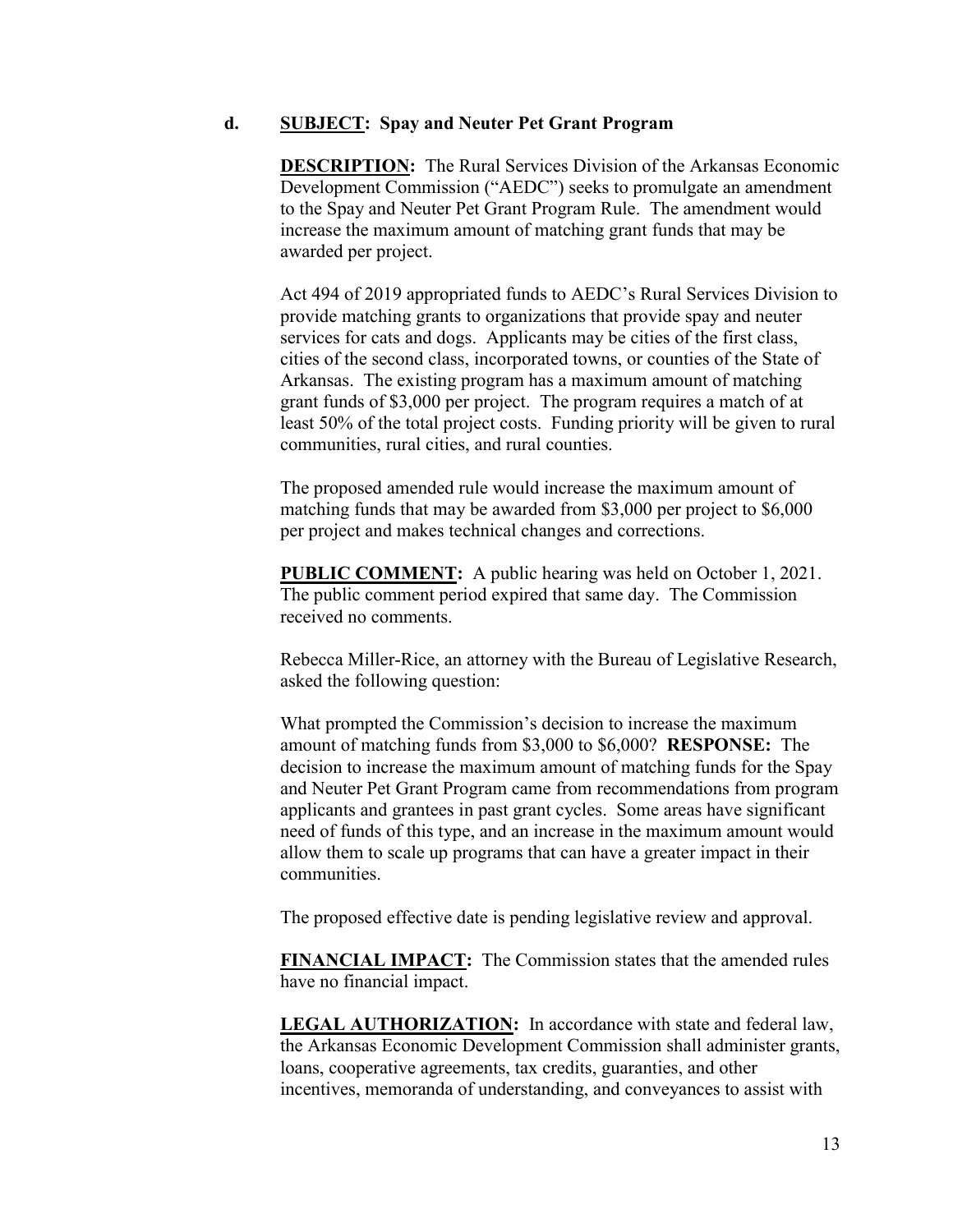economic development in the state. *See* Ark. Code Ann. § 15-4-209(a)(1). Act 494 of 2019 appropriated funds to the Commission for statewide grants to organizations that provide spay and neuter services. Pursuant to Ark. Code Ann. § 15-4-209(b)(5), the Commission may promulgate rules necessary to implement the programs and services offered by the Commission.

# **4. DEPARTMENT OF COMMERCE, STATE INSURANCE DEPARTMENT (Mr. Dan Honey, items a, e; Ms. Crystal Phelps, items b, c; Mr. Jim Brader, item d)**

**a. SUBJECT: Rule 106: Network Adequacy Requirements for Health Benefit Plans (Revision)**

# **DESCRIPTION:**

### *Legislative Authority for Rule*

The proposed rule revises and updates existing AID Rule 106, setting forth network adequacy requirements for health plans. Authority for the rule is pursuant to Ark. Code Ann.  $\S$  23-61-108(a)(1) and by Ark. Code Ann.  $\S$ 23-61-108(b)(1) to promulgate rules necessary for the effective regulation of the business of insurance and as required for this State to be in compliance with federal laws, namely Section 2702(c) of the Public Health Service Act and 45 CFR § 156.230, which require that Qualified Health Plans provide sufficiently accessible medical providers.

### *Background and Purpose of Rule*

The purpose of revisions to existing Rule 106 is to update the Rule to accurately reflect AID processes and procedures regarding review and enforcement.

## *Explanation of the Proposed Rule*

The proposed rule amends existing AID Rule 106 by: (1) reflecting processes and procedures to accurately reflect AID enforcement; (2) clarifying definitions to include all dental plans; (3) clarifying time and distance standards regarding network adequacy requirements.

AID Rule 106 was effective January 1, 2015. Since then, AID has updated its processes and procedures regarding the implementation and enforcement of the rule. Namely, AID has tightened up and more closely monitored network adequacy based on provider type taxonomy codes as defined by the National Uniform Claim Committee (NCCU) taxonomy codes. This is to ensure that the taxonomies associated with a particular provider type adequately convey the scope of said provider type. As opposed to the submission by plans of access maps and compliance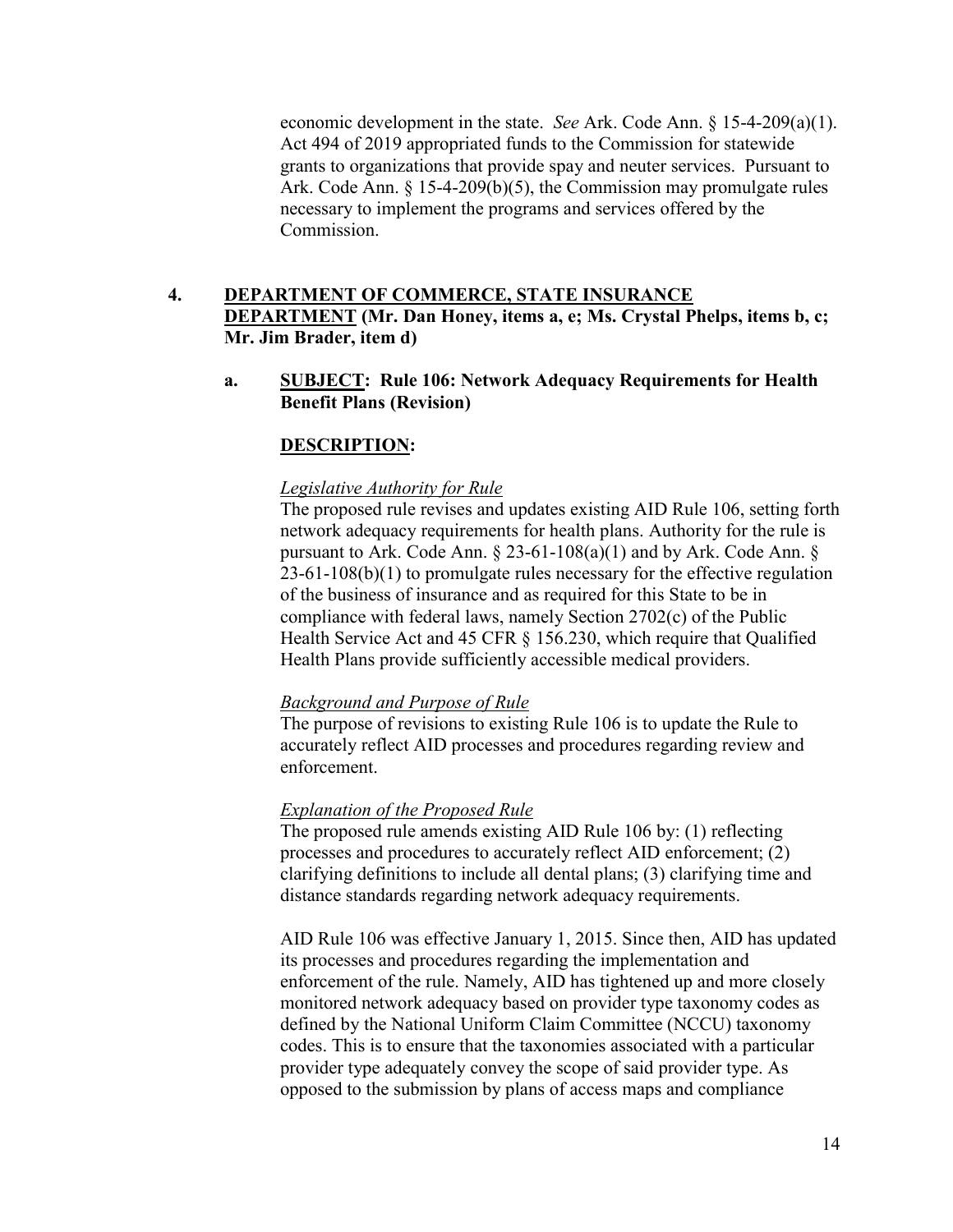percentages, the updated Rule requires submission of more detailed data in order to facilitate a common and uniform understanding of each provider's provider type(s) classification.

The proposed amendments also clarify definitions to apply the rule to all dental plans, whether embedded or stand-alone, and both on and off the Marketplace Exchange.

Finally, time and distance standards as they relate to network adequacy requirements are clarified by the amended rule, telemedicine is defined, and language was added, providing the Commissioner authority and discretion to establish guidelines

**PUBLIC COMMENT:** A public hearing was held on August 26, 2021. The public comment period expired on August 26, 2021. The State Insurance Department provided the following summary of comments it received and responses thereto:

The following include comments received by the Department from Zane Chrisman and Frank Sewall at Arkansas Blue Cross Blue Shield, and the agency's respective responses:

**Comment #1:** Section 5(M) allows the commissioner discretion to publish more detailed time/distance standards as well as guidelines related to telemedicine in SERFF and/or in the annual bulletin. We believe that this should be done through the Rule Promulgation Process which would allow this line to be struck, or that a company be given a minimum time period of a year to comply with any new standards so that our reporting, contracting, and systems can meet any new requirements. We recommend the following change if this portion is to be retained:

"The Commissioner may publish more detailed and specific network adequacy time/distance standards, as well as guidelines regarding the use of telemedicine to meet network adequacy standards, though publication via SERFF Network Adequacy Data Submission Instructions and the annual bulletin for setting forth certification requirements for ACA Submissions. Such new standards will become effective for review on January 1 of the following year."

**Agency Response**: The Department finds this request reasonable and has incorporated suggested language into Section 5(M) of the rule.

**Comment #2:** Section 6 (A)(5) states that the health carrier shall provide accurate provider practice addresses to the Department and that such addresses will be current at the time of submission. The concern is that if a provider does not update or comply with the new federal Provider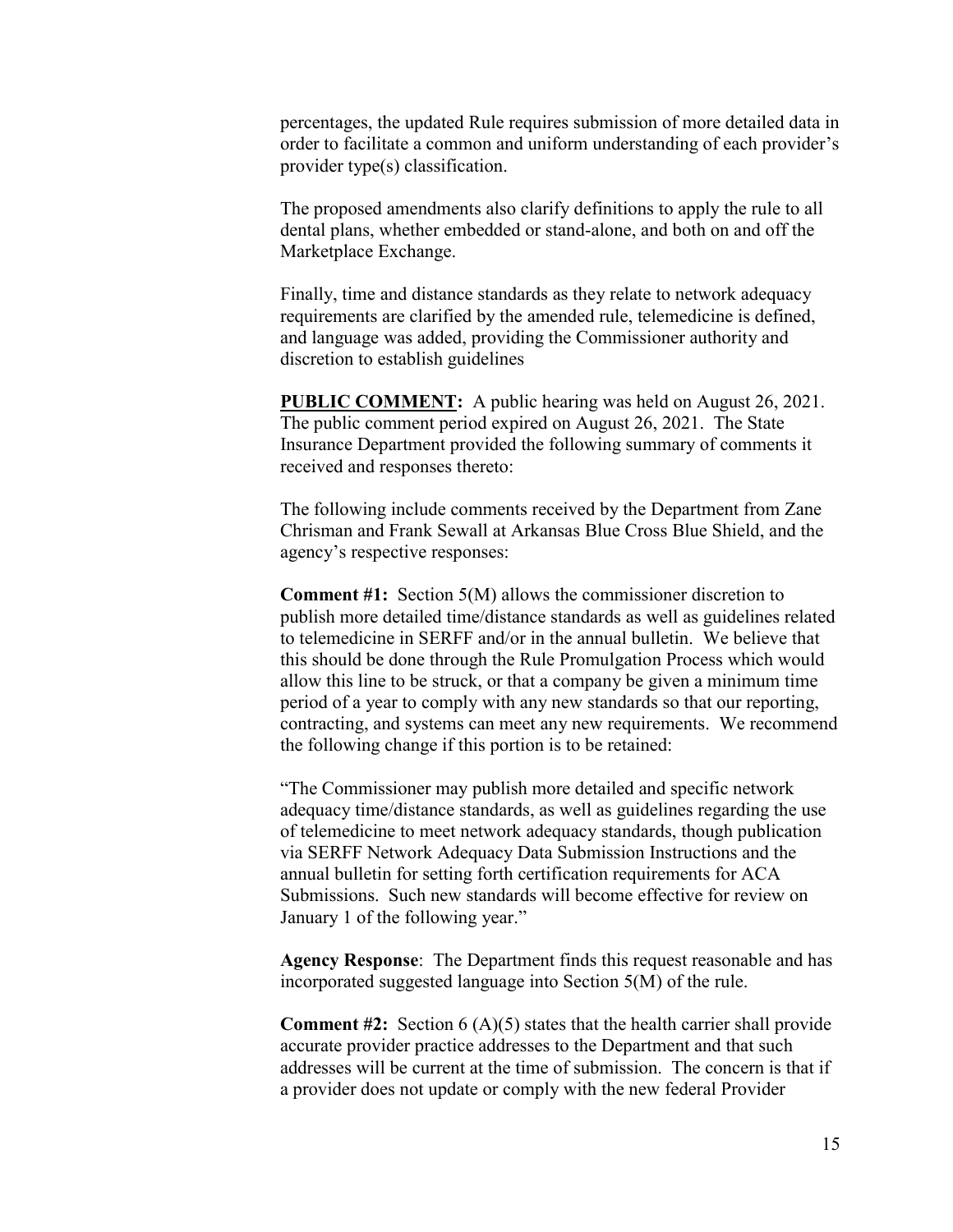Directory regulations, then the company could be punished for the provider's non-compliance. We would recommend that this be changed to: "Health carriers shall verify practice addresses at least once every ninety (90) days."

**Agency Response**: The Department finds this request reasonable and has incorporate language similar to that suggested into Section  $6(A)(5)$  of the rule.

The proposed effective date is January 1, 2022.

**FINANCIAL IMPACT:** The State Insurance Department indicated that the proposed rules do not have a financial impact.

**LEGAL AUTHORIZATION:** The Insurance Commissioner, in consultation with the Secretary of the Department of Commerce, may make reasonable rules necessary for or as an aid to the effectuation of any provision of the Arkansas Insurance Code. *See* Ark. Code Ann. § 23-61- 108(a). In addition, the commissioner, in consultation with the Secretary of the Department of Commerce, shall have the authority to promulgate rules necessary for the effective regulation of the business of insurance or as required for this state to be in compliance with federal laws. *See* Ark. Code Ann. § 23-61-108(b).

## **b. SUBJECT: Rule 107: Regulation of Medication Step Therapy Protocols**

### **DESCRIPTION:**

### *Legislative Authority for Rule*

This proposed Rule implements Act 97 of 2021, § 7(a), which requires the Arkansas Insurance Department to issue rules implementing Act 97.

#### *Background and Purpose of Rule*

The purpose of this Rule is to implement Act 97 of 2021, which requires healthcare insurers to base medication step therapy protocols on appropriate clinical practice guidelines or published peer-reviewed medical literature, and to offer a fair, transparent process for requesting a step therapy protocol exception.

#### *Explanation of the Proposed Rule*

Health insurers often control healthcare costs through implementing medication step therapy protocols to encourage insureds to choose lowerpriced medications before taking more expensive drugs. A health insurer may not cover the higher-priced medication until patient experience demonstrates that lower-priced options do not work for the patient.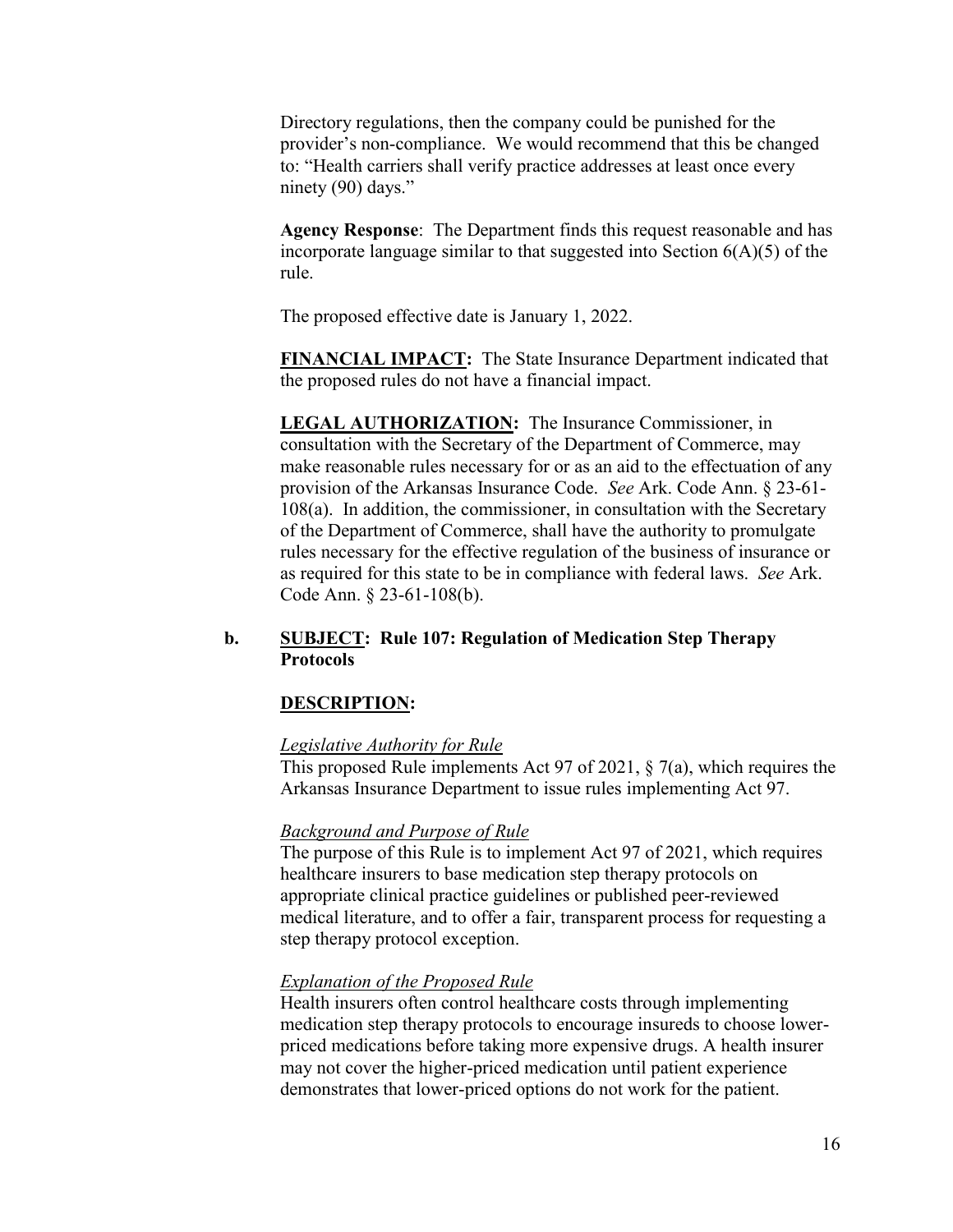Sometimes requiring a person to follow a step therapy protocol may have adverse or dangerous consequences for a patient who may be forced to take an inappropriate drug prior to coverage of a more expensive drug. Step therapy protocols may also interfere with a health care provider's right to make treatment decisions.

These protocols are becoming more common and are not always applied consistently. This proposed Rule establishes standards for developing clinical review criteria for medication step therapy protocols. It also describes the process for requesting an exception to a step therapy protocol and the circumstances that require an insurer to grant an exception. The Rule provides a timeline for responding to exception requests and deems any insurer who fail to respond to a request within a specified time period to have approved the request for exception.

Violations of this rule are considered to be unfair or deceptive acts under Ark. Code Ann. § 23-66-206, the Trade Practices Act. Therefore, the penalties, actions, or orders, including but not limited to monetary fines, suspension, or revocation of license, as authorized under Ark. Code Ann. §§ 23-66-209 and 23-66-210, apply to violations of this Rule.

**PUBLIC COMMENT:** A public hearing was held in this matter on August 26, 2021. The public comment period expired on August 27, 2021. The State Insurance Department received no public comments.

The proposed effective date is November 1, 2021.

**FINANCIAL IMPACT:** The State Insurance Department indicated that the proposed rules do not have a financial impact.

**LEGAL AUTHORIZATION:** Act 97 of 2021, sponsored by Senator Cecile Bledsoe, regulates step therapy protocols utilized by insurers through requiring clinical review criteria, transparency, a process for requesting exceptions to step-therapy protocols, an appeals process, and timelines. Temporary language contained in § 7 of the Act authorizes the Insurance Commissioner to promulgate rules necessary to implement § 2 of the Act. *See* Act 97 of 2021. This rule also implements Act 645 of 2021, sponsored by Senator Cecile Bledsoe, which clarified the applicability of step-therapy protocols and amended the definition of "health benefit plan" to include individual qualified health insurance plans. *See* Act 645 of 2021.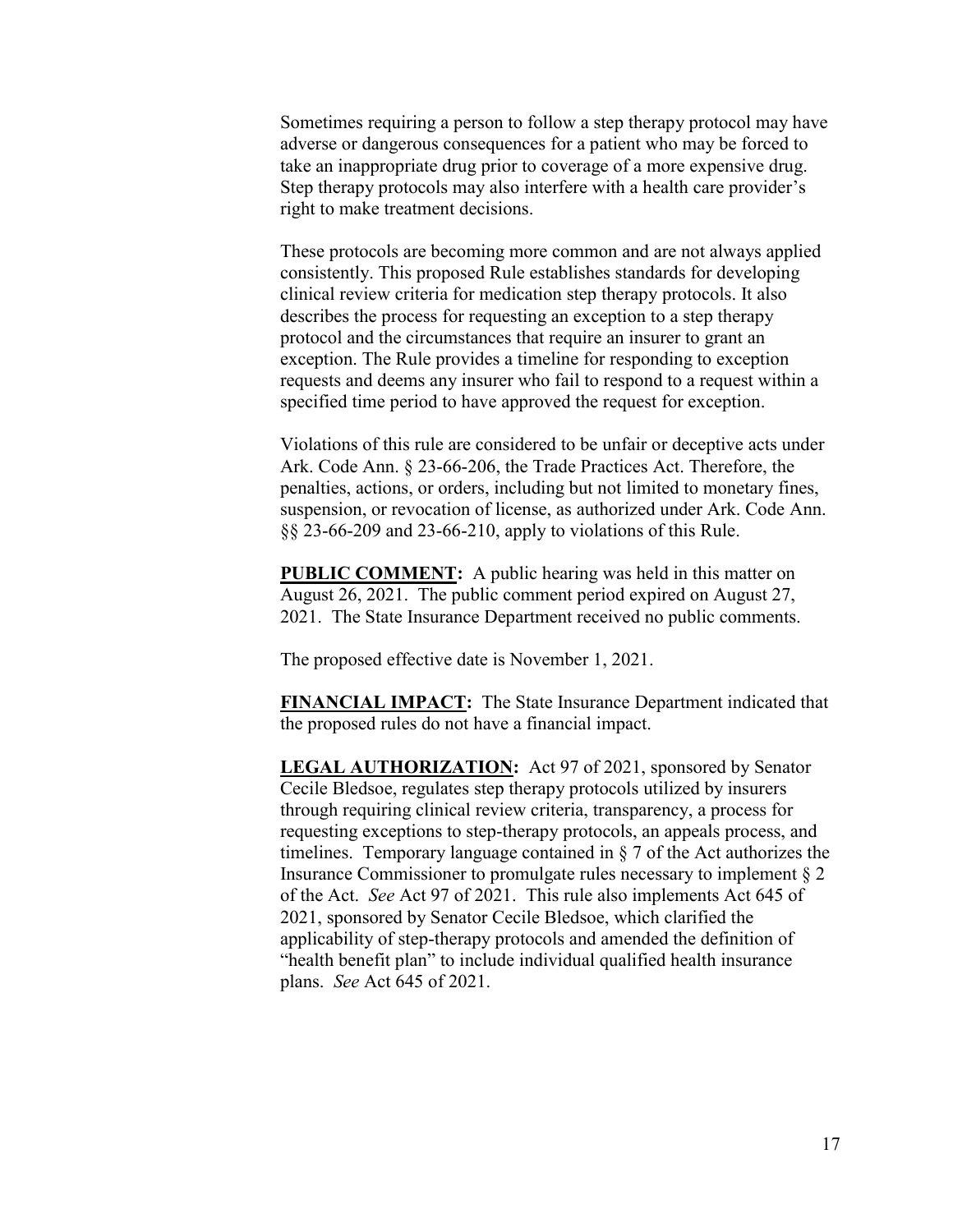## **c. SUBJECT: Rule 120: Coverage for Early Refills of Prescription Eye Drops**

### **DESCRIPTION:**

### *Legislative Authority for Rule*

Section 2(a)(1) of Act 357 of 2021 requires the Arkansas Insurance Department ("AID") to issue rules implementing Act 357.

#### *Background and Purpose of Rule*

The purpose of this Rule is to implement Act 357 of 2021, which describes circumstances under which health benefit plans are required to provide coverage for early refills of prescription eye drops.

#### *Explanation of the Proposed Rule*

Patients suffering from glaucoma and other degenerative eye diseases use daily prescription eye drops to prevent further harm. Many patients, particularly older patients, either spill some portion of the prescription eye drops or waste some portion of the drops due to failure to properly aim the drop into the eye. Such patients are then at risk of running out of their drops before a health benefit plan will provide coverage for a refill. Without the availability of early coverage, patients would either have to pay full price for an early refill or go without the drops and risk further endangering their vision. This rule explains when insurers are required to allow early refills.

According to the American Academy of Ophthalmology, more than 50% of the United States offers early refills of prescription eye drops. Oklahoma and Tennessee also allow early refills of prescription eye drops. The Centers for Medicare and Medicaid Services have similar guidelines for refilling eye drops for the Medicare Part D program.

Violations of this rule are considered to be unfair or deceptive acts under Ark. Code Ann. § 23-66-206, the Trade Practices Act. Therefore, the penalties, actions or orders, including but not limited to monetary fines, suspension, or revocation of license, as authorized under Ark. Code Ann. §§ 23-66-209 and 23-66-210, apply to violations of this Rule.

**PUBLIC COMMENT:** A public hearing was held on August 26, 2021. The public comment period expired on August 27, 2021. The State Insurance Department received no public comments.

Suba Desikan, an attorney with the Bureau of Legislative Research, asked the following questions and received the following answers thereto: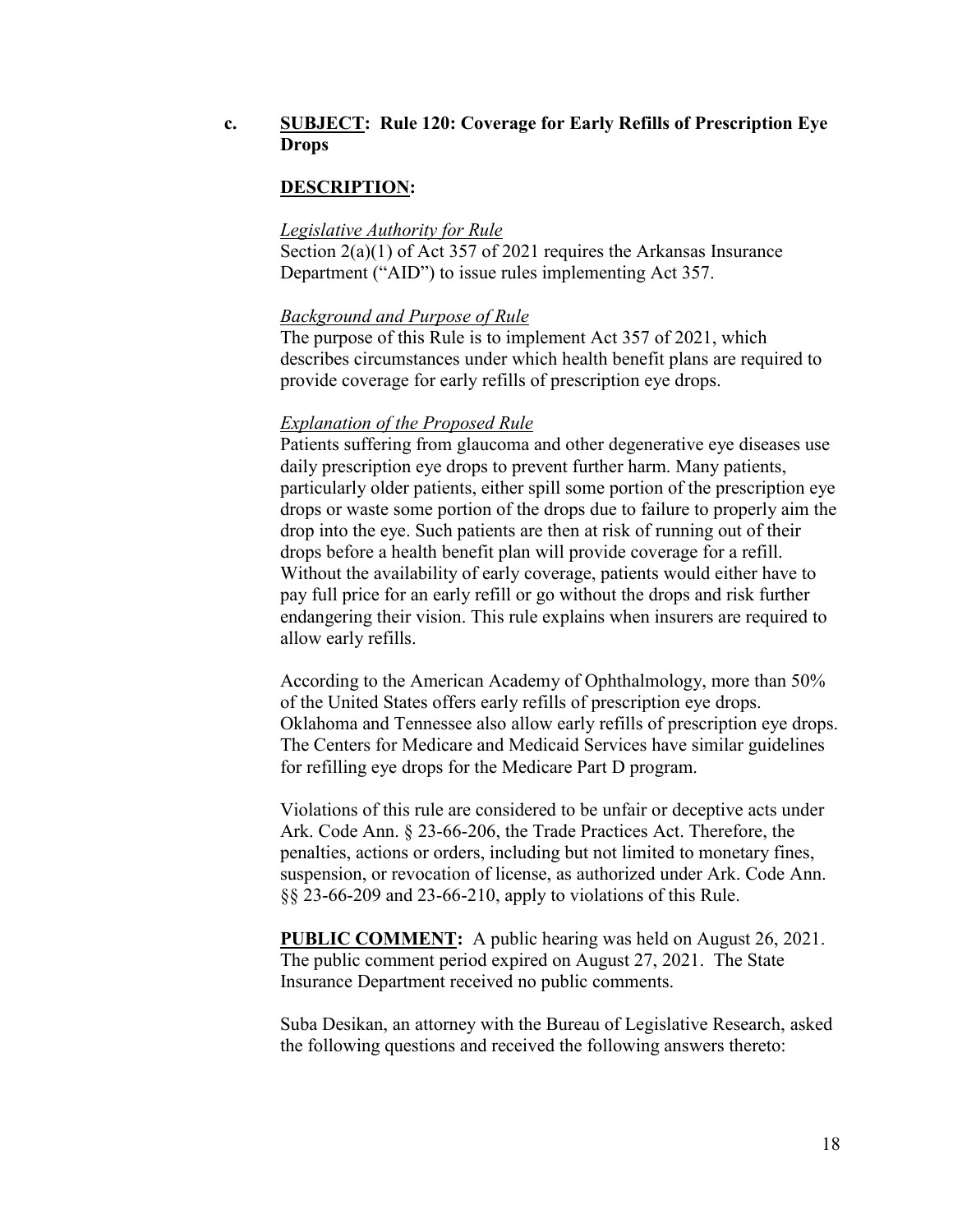**1.** In Section 1, concerning authority, it appears that this Act ended up being codified as Ark. Code Ann. § 23-79-2201. Will the Department provide a revised version correcting this? **RESPONSE:** [A revised markup was provided].

**2.** The rulemaking authority for this rule is contained in temporary language, and as such, is not codified as indicated in the authority section. Will the Department provide a revised version clarifying where the rulemaking authority is contained? **RESPONSE:** [A revised markup was provided].

**3.** In Section 5, concerning enforcement, **(a)** Could you please identify the specific section of Ark. Code Ann. § 23- 66-206 which would make violations of this rule constitute an unfair or deceptive act?

**(b)** Is the Department relying upon authority contained in Ark. Code Ann. § 23-66-207(a) to define violation of the rule as an unfair or deceptive act? **RESPONSE:** An insurer that covers prescription eye drops under a health benefit plan and makes a practice of failing to provide coverage for early refills of prescription eye drops is engaging in an unfair claims settlement practice pursuant to Ark. Code Ann. § 23-66-206(13) or unfair discrimination pursuant to Ark. Code Ann. § 23-66-206(14)(B). If there is any doubt that this practice would not be considered to be plainly covered by either of these defined practices, then AID, in accordance with Ark. Code. Ann. § 23-66-207, provided notice of this rule and a hearing to identify this practice as being a specific method of competition, act, or practice prohibited by Ark. Code Ann. § 23-66-206.

The proposed effective date is pending legislative review and approval.

**FINANCIAL IMPACT:** The State Insurance Department indicated that the proposed rules do not have a financial impact.

**LEGAL AUTHORIZATION:** Act 357 of 2021, sponsored by Representative Stephen Magie, required a health benefit plan to provide coverage for early refills of prescription eye drops and established the Arkansas Coverage for Early Refills of Prescription Eye Drops Act. Temporary language contained in the act authorized the Insurance Commissioner to promulgate rules necessary to implement the Act. *See*  Act 357 of 2021, § 2.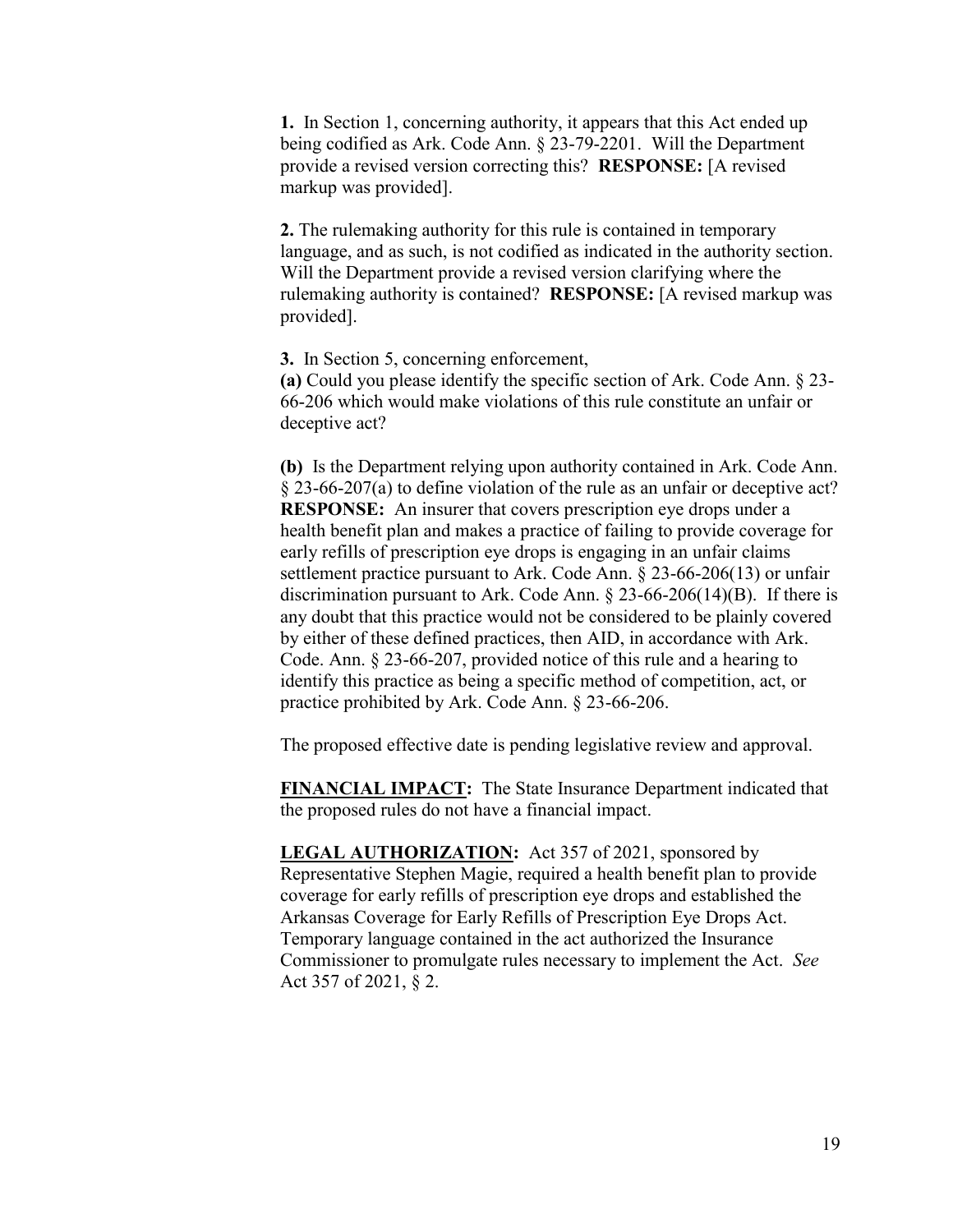### **d. SUBJECT: Rule 126: Insurance Business Transfers**

#### **DESCRIPTION:**

#### *Legislative Authority for Rule*

Act 1018 of 2021; Also, *see* Ark. Code Ann. §§ 23-69-502 through 512.

#### *Background and Purpose of Rule*

The Insurance Business Transfer ("IBT") rule implements Act 1018 of 2021, which creates a process for one insurance company ("transferring insurer") to develop and implement a plan, subject to approval by the Insurance Commissioner, to transfer some or all of its rights, obligations, and risks on a group of insurance policies, typically older "legacy" policies, to another company ("assuming insurer").

Such a transfer results in a novation of the transferred contracts of insurance or reinsurance resulting in the assuming insurer becoming directly liable to the policyholders or reinsurers of the transferring insurer and extinguishing the transferring insurer's insurance obligations or risks under the contracts. The transfer must be reviewed and approved by both the Insurance Commissioner and a circuit court, who both evaluate the transfer to avoid any adverse impact to policyholders.

The proposed statutory process to accomplish such a transfer and novation includes filing a plan with the Insurance Commissioner, providing notice to all policyholders holding policies that are part of the subject business; the chief insurance regulator in each jurisdiction in which the applicant holds or has ever held a certificate of authority, and in which policies that are part of the subject business were issued or policyholders currently reside; national guaranty associations and reinsurers who have impacted agreements; and by publication in a newspaper of general circulation in the state in which the applicant has its principal place of business, and any other publication as required by the Commissioner.

An independent expert will be appointed by the Commissioner who will conduct a thorough review of the plan, including examination of financial audits and statements, and will offer an opinion on the financial condition of the transferring insurer and the likely effect, if any, on the policyholders. The Commissioner then accept or rejects the plan. If accepted, the plan is submitted to a circuit court in Pulaski County through a petition by the transferring applicant with the Commissioner as a party, and a hearing is then to be scheduled following a public comment period. Assuming the implementation plan is acceptable and the Court finds no materially adverse effects on policyholders, an implementation order is the final result.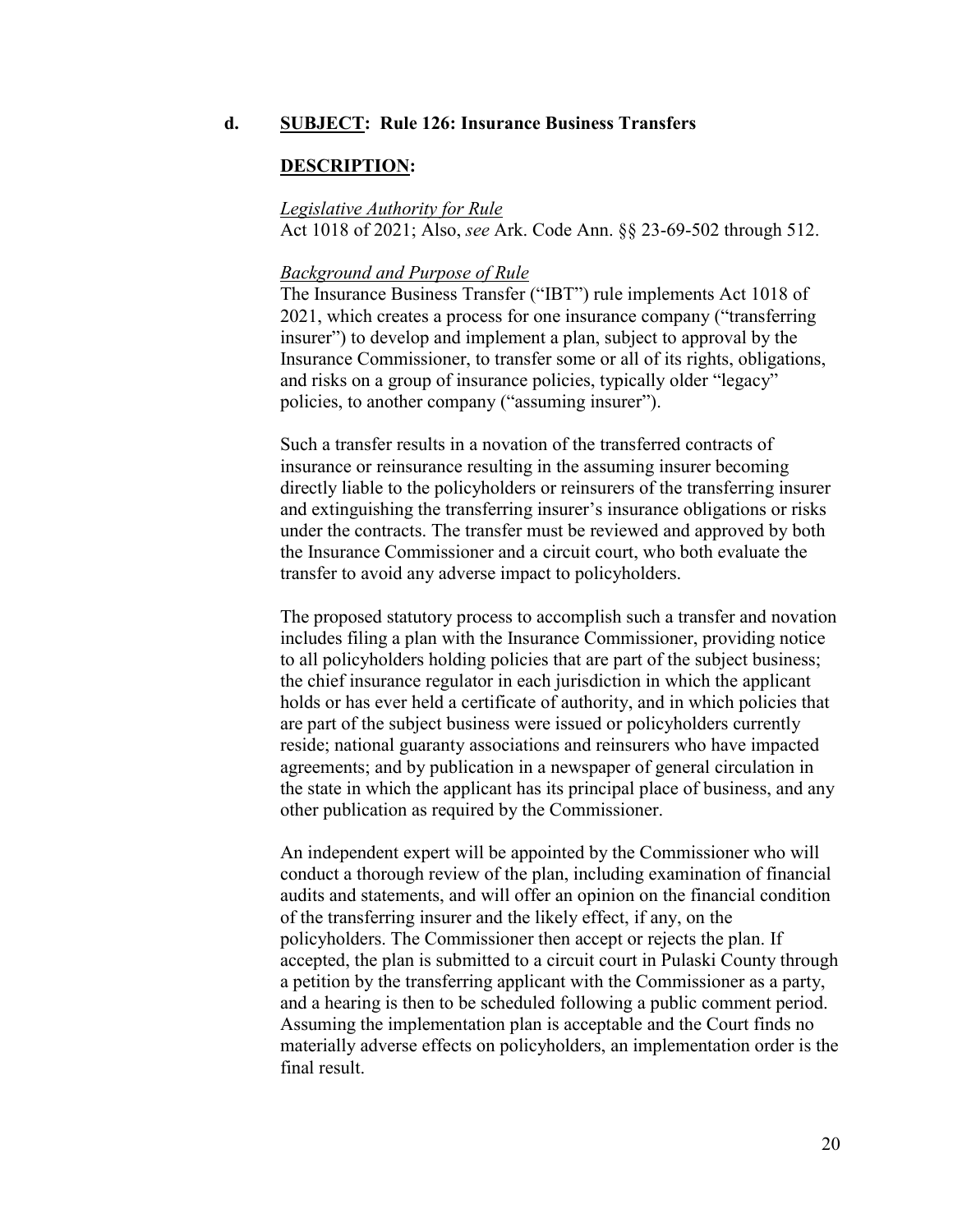**PUBLIC COMMENT:** A public hearing was held in this matter on August 26, 2021. The public comment period expired on August 26, 2021. The State Insurance Department provided the following summary of comments it received:

#### 1. Stephen DiCenso and Luann Petrellis, Milliman, Inc.

These commenters noted several places in the proposed rule where language was included that was not specifically related to Insurance Business Transfers ("IBTs") but rather to another similar type of transaction known as a Division. For example, the term "resulting insurer" is not one that is defined in the IBT Act and is related to divisions. Another example is found in several references to "allocation of liabilities," another concept that is from the division statutes but not found in IBTs. The commenting party recommended changing the terms to "transferring and assuming insurers" and removal of the term "allocation." **RESPONSE:** The Department agrees with these comments and has incorporated suggested replacement language or removed confusing terms from the proposed rule.

### 2. Paul Martin, Reinsurance Association of America

This commenter requested that the term "reinsurers" be added to several sections of the rule where "policyholders and claimants" were listed. The requesting party felt that this would ensure that the safeguards and protections for policyholders and claimants would then also be extended to reinsurers. **RESPONSE:** The Department has considered these comments and has no objection. The suggested language has been incorporated into the proposed rule.

3. Derrick Smith, Representing the American Council of Life Insurers This commenter asked AID to consider differences in guaranty association coverage levels when determining whether an IBT presents a material adverse impact on policyholders. The commenter noted that in that rare circumstance, when the assuming insurer has demonstrated an extraordinary event, preventing it from being licensed in the same state as the transferring insurer, in that case -- and the assuming insurer were to later become insolvent, the Arkansas Guaranty Fund would provide guaranty coverage. Where it becomes a possibility of material adverse impact is that some states have varying levels of guaranty fund coverage. For instance: Connecticut, Minnesota, New Jersey, and New York all have \$500,000 limits for life insurance death benefits, while Arkansas has a limit of only \$300,000. Again, in a rare circumstance where the assuming insurer is licensed in Arkansas, but is assuming risks in one of those states, who's not licensed in that state, then the guaranty fund coverage for the individuals would presumably be \$300,000 as opposed to the \$500,000 if they kept -- if they stayed with their existing insurer.**RESPONSE:** The Department has considered these comments and agrees with the concern.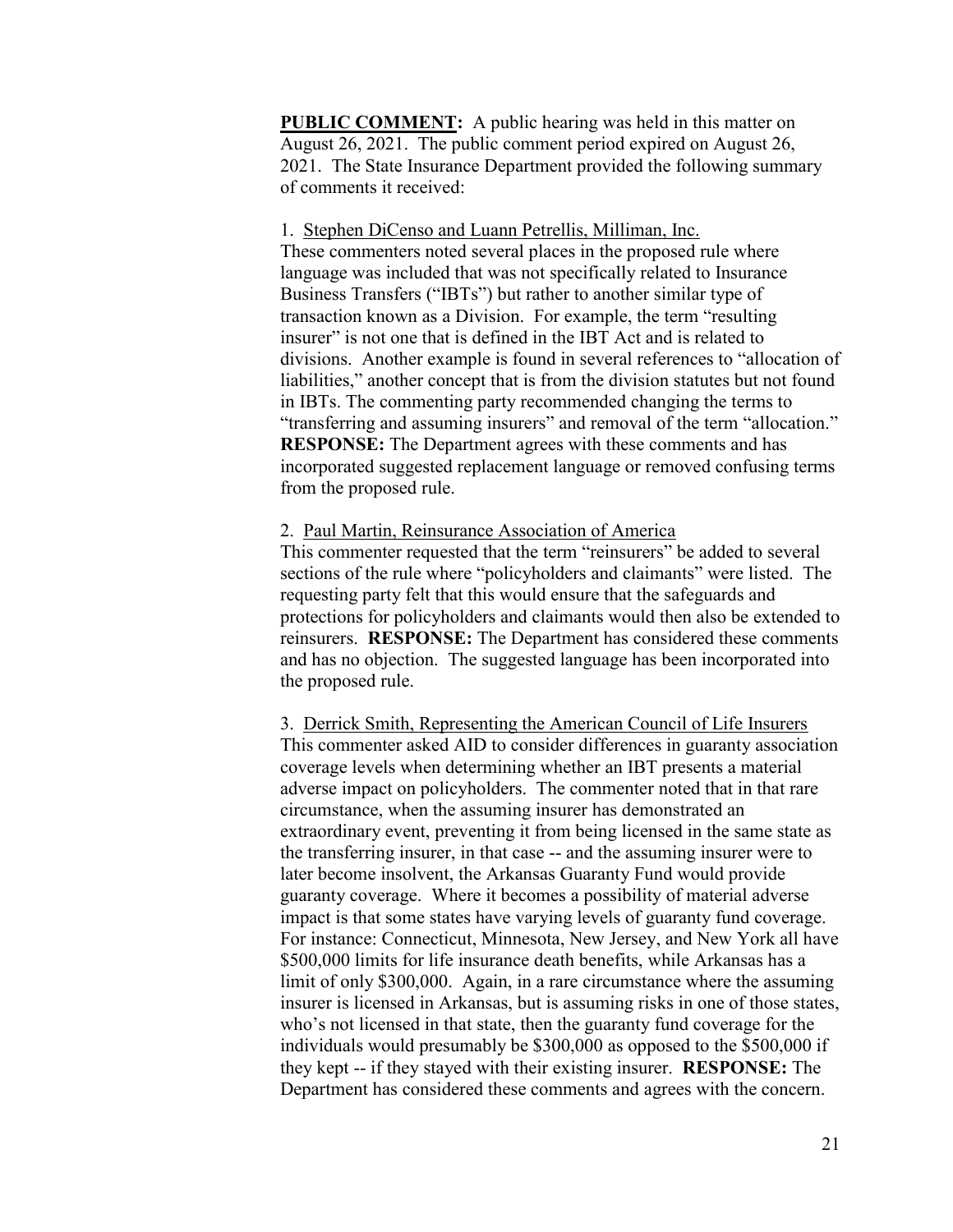However, it believes existing provisions of the rule and the underlying legislation adequately address the issues raised. In any IBT transaction conducted in Arkansas, the independent expert appointed by the Commissioner would certainly determine whether there was any guaranty fund coverage differential for policy holders in other states and, should the differential be determined to be material, would likely not recommend that the transfer plan be approved by the Commissioner for submission to a circuit court.

4. Joe Woods, American Property Casualty Insurance Association A) This commenter expressed concerns regarding the time frames for public comment periods and for providing notice to regulators, guaranty funds, policyholders, and reinsurers in other states. Specifically, the commenter felt that the sixty-day (60) time frame for public comments was too short, and that the default notice period of 15 days if not otherwise specified was inadequate.

B) The commenter expressed concern with the confidentiality provisions in Section 8 of the proposed Rule. **RESPONSE:** A) The Department has considered these comments and notes that the time frames in the rules match exactly and are governed by the time frames set out in the underlying legislation, Act 1018 of 2021. The Department also notes that that Act was patterned on the NCOIL Model Law on IBTs, and no changes were made to time frames in the Act nor in this proposed rule. B) The confidentiality provisions were brought into the rule for purposes of clarification, but already exist in the Insurance Code and are applicable to most transactions in which a company submits proprietary information to the Department. The Department proceeds with all interactions with regulated entities in a manner that is as transparent as possible, while at the same time safeguarding trade secrets and other information of such entities that could give an unfair competitive advantage to a rival. The Department also notes that statue cited in the rule provides discretion to the Commissioner to disclose such information to persons aggrieved or affected by the investigation or examination. Ark. Code Ann. § 23-61-  $103(d)(5)(A)(i)$ .

5. Jon Schnauz, National Association of Mutual Insurance Companies This commenter expressed concern over the proposed rule's lack of requiring general notification by the Insurance Department when an applicant seeks an IBT. In other words, beyond the notice requirements found in the statute and the rule with regards to those that must be made as an IBT is processed, this commenter requested that the Department provide general notice of an application being filed by posting notice on its website and through its routine email distribution system to interested parties in the industry. **RESPONSE:** The Department has considered these comments and agrees that such early notification to the industry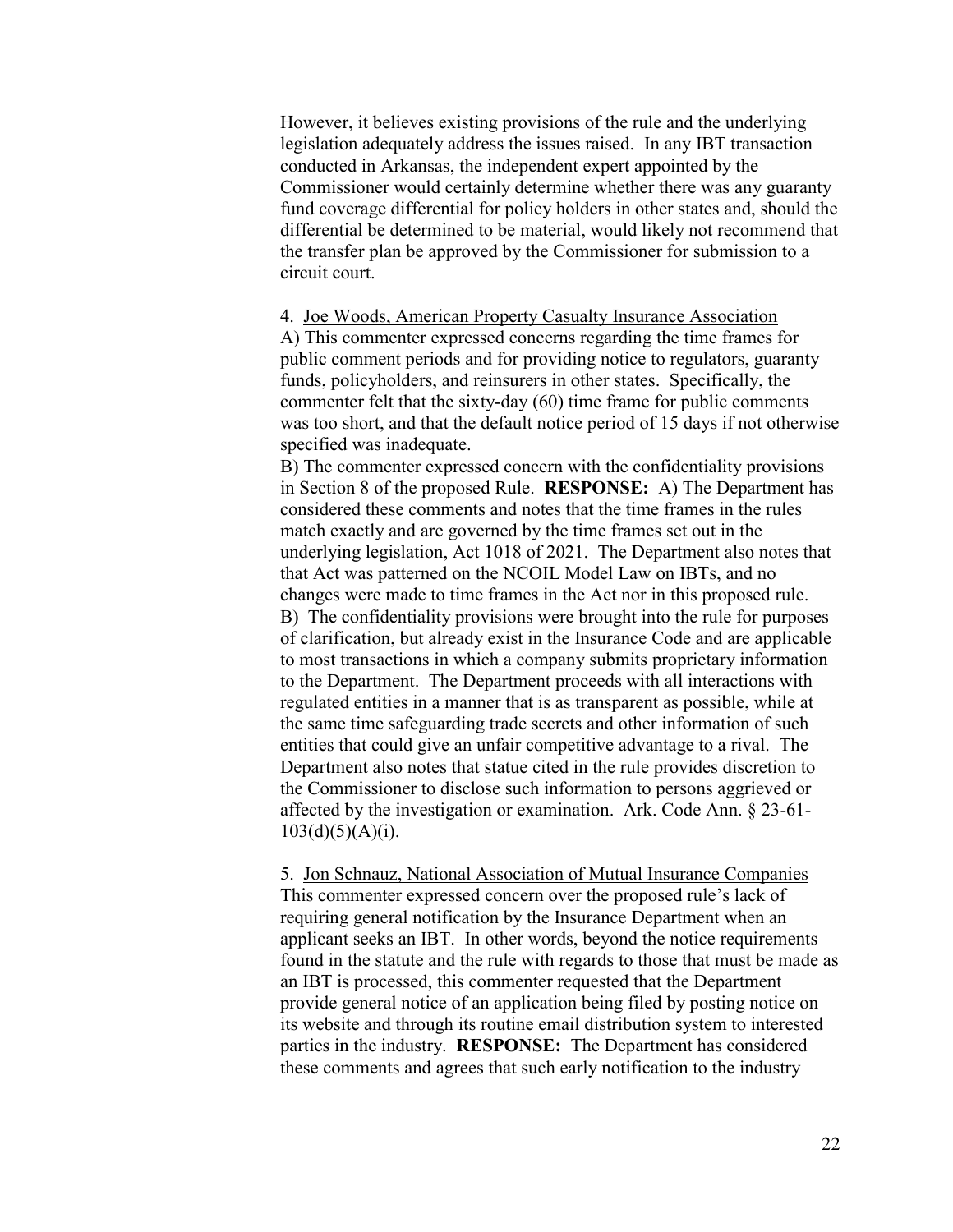would be useful. Language has been added to the rule to effectuate such occurrences.

6. Frank W. Folger, Nationwide Insurance Company

This Commenter requested that the Department provide early general notification when it receives an application for an IBT. The commenter also recommended allowing potentially impacted parties early access to analysis used by an insurer to seek an IBT. **RESPONSE:** The Department has considered these comments and agrees that such early notification to the industry would be useful. Language has been added to the rule to effectuate such occurrences. As for early access to documentation, the Department does not believe that language is needed in light of the response to comment 4, section B above.

The proposed effective date is January 1, 2022.

**FINANCIAL IMPACT:** The State Insurance Department indicated that the proposed rules do not have a financial impact.

**LEGAL AUTHORIZATION:** Act 1018 of 2021, which was sponsored by Senator Jason Rapert, established the Arkansas Insurance Business Transfer Act. The Act established the requirements for notice and disclosure, as well as standards and procedures for the approval of an insurance business transfer and novation by the Insurance Commissioner and the Pulaski County Circuit Court under an insurance business transfer plan. *See* Act 1018 of 2021, § 1, codified as Ark. Code Ann. § 23-69- 502(b)(1). The Insurance Commissioner has authority to promulgate rules to implement the Act. *See* Act 1018 of 2021, § 1, codified as Ark. Code Ann. § 23-69-512.

# **e. SUBJECT: Rule 127: Authorization of Off-Label Use for Drug Treatments for Pediatric Acute-Onset and Autoimmune Neuropsychiatric Syndrome**

# **DESCRIPTION:**

# *Legislative Authority for Rule*

Act 1054 of 2021, codified at Ark. Code Ann. § 23-79-1903, which requires the Arkansas Insurance Department ("AID") to issue rules for the implementation and administration of coverage of off-label use for drug treatments for pediatric acute-onset neuropsychiatric syndrome ("PANS"), and pediatric autoimmune neuropsychiatric disorders associated with streptococcal ("PANDAS") infection.

*Background and Purpose of Rule*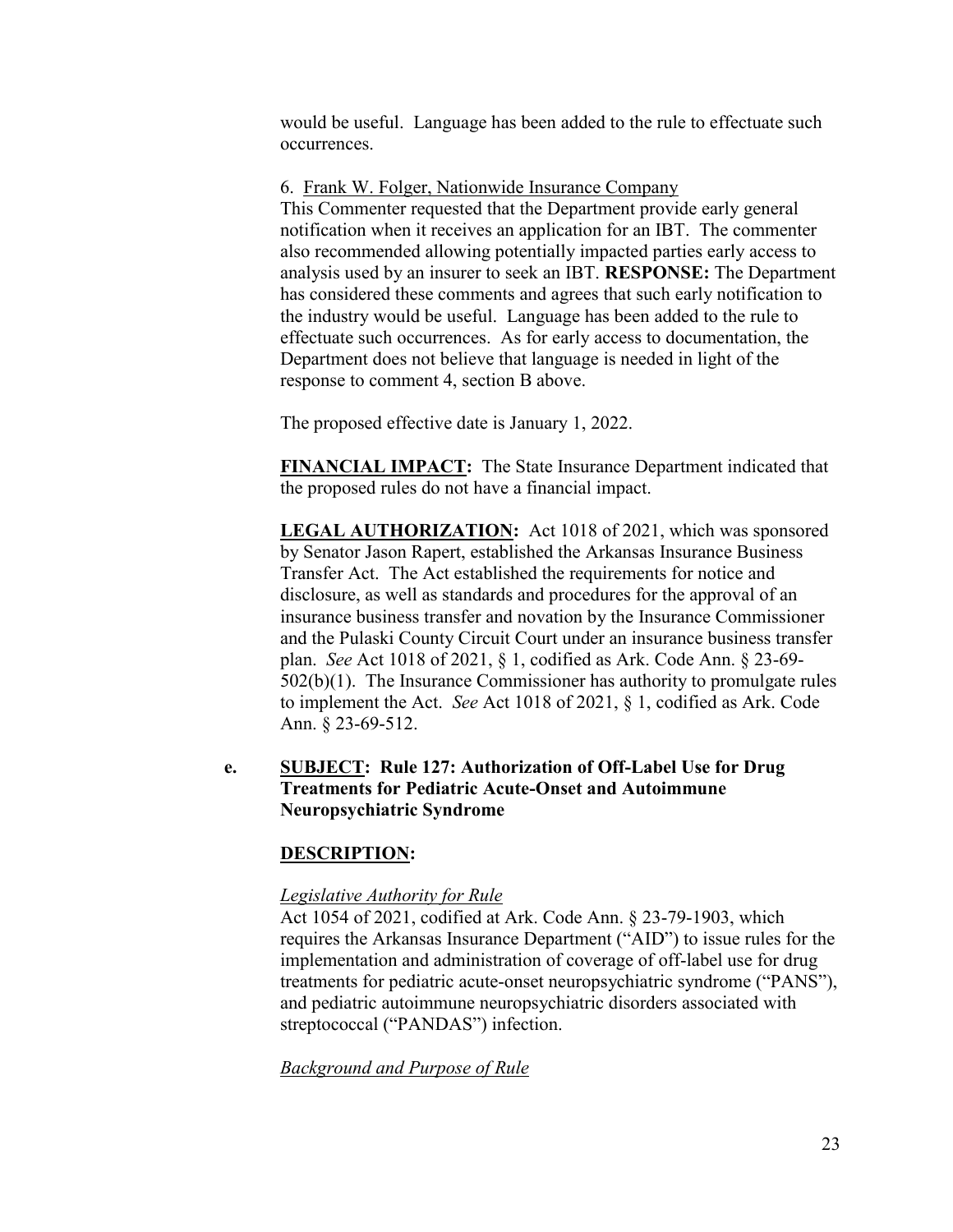The purpose of this Rule is to enforce Act 1054 of 2021, codified at Ark. Code Ann. § 23-79-1903, pertaining to insurance coverage for off-label use of drug treatments for pediatric acute-onset neuropsychiatric syndrome ("PANS"), and pediatric autoimmune neuropsychiatric disorders associated with streptococcal ("PANDAS") infection. (hereafter, Act 1054).

### *Explanation of the Proposed Rule*

The proposed Rule implements Act 1054 of 2021. The proposed rule: 1. creates a mechanism to review and evaluate coverage for off-label drug treatment for PANS and PANDAS insurance adjudications; 2. permits fees or charges for reimbursement from insurers for the off-label drug treatment for PANS and PANDAS; and also

3. provides needed definitions not in Act 1054 of 2021

**PUBLIC COMMENT:** A public hearing was held on September 30, 2021. The public comment period expired on September 30, 2021. The State Insurance Department indicated that it received no public comments.

Suba Desikan, an attorney at the Bureau of Legislative Research, asked the following questions and received the following responses thereto:

**1.** Act 1054 of 2021 was codified as Ark. Code Ann. § 23-79-1905. This differs from the Act. (Please see the updated code version, which is available on Lexis.) The proposed rule references Ark. Code Ann. § 23- 79-1903. Could you please amend the rule to reflect the correct section throughout the rule? **RESPONSE:** Thanks for catching that. See corrected attachment.

**2.** Concerning the definition of "healthcare service" and "healthcare provider" in Section 2 of the rule:

(a) Do these definitions appear in Act 1054? If so, could you please identify the section of Act where they appear? **RESPONSE:** No (b) If not, did SID define these terms for the purpose of these rules? **RESPONSE:** Yes

(b) If there was a particular source/code section from where these definitions came from, you please identify the source/code section? **RESPONSE:** These are relatively generic terms. Our purpose here is to specify that for purposes of this rule these terms refer to services and providers as they relate to PANS/PANDAS.

The proposed effective date is January 1, 2022.

**FINANCIAL IMPACT:** The State Insurance Department indicated that the proposed rules do not have a financial impact.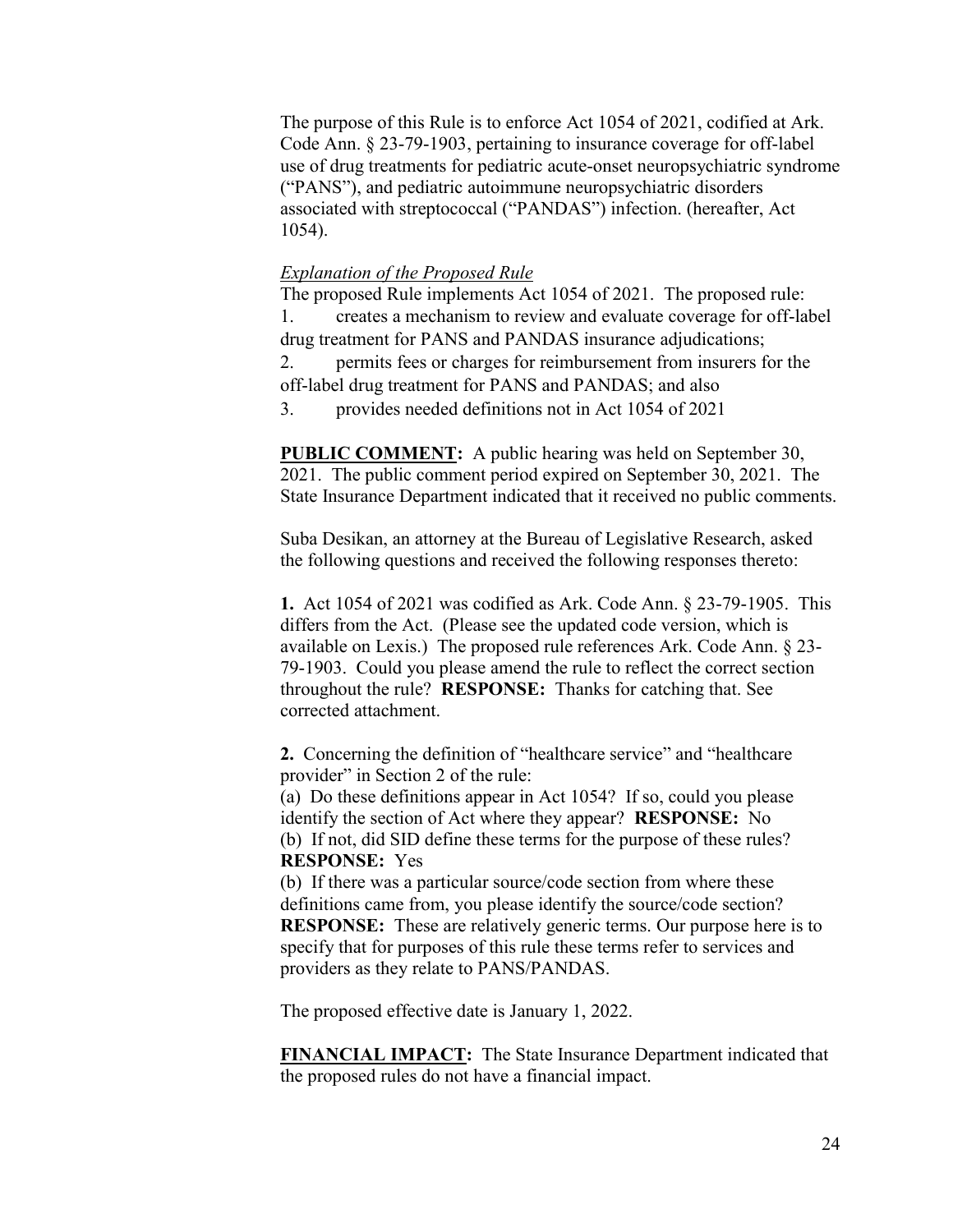**LEGAL AUTHORIZATION:** These rules implement Act 1054 of 2021, sponsored by Senator Kim Hammer. The Act, codified as Ark. Code Ann. § 23-79-1905, authorized the Insurance Commissioner to develop and promulgate rules for the implementation and administration of the section, concerning off-label use of drug treatment to treat pediatric acute-onset neuropsychiatric syndrome and pediatric autoimmune neuropsychiatric disorders associated with streptococcal infection.

# **5. DEPARTMENT OF COMMERCE, STATE INSURANCE DEPARTMENT, STATE BOARD OF EMBALMERS, FUNERAL DIRECTORS, CEMETERIES, AND BURIAL SERVICES (Ms. Amanda Gibson)**

**a. SUBJECT: Rule 1: Rule Pertaining to Embalmers, Funeral Directors, Funeral Establishments, Crematories, Crematory Retort Operators, and Transport Services**

# **DESCRIPTION:**

*Legislative Authority for Rule:*

The proposed Rule implements various provisions of Ark. Code Ann. § 17-29-301 et seq.

# *Background and Purpose of Rule:*

The proposed amendments to the existing rule add overdue updates required by previously enacted legislation, correct grammatical and typographical errors, and add a code of ethics, record retention requirements, and require the use of universal precautions when handling the human dead.

*Key Provisions in the Rule*

- Clarifies the required amounts of insurance coverage for funeral establishments;
- Adds requirements for the construction of crematories and requires those who operate a crematory retort to become licensed;
- Simplifies apprenticeship requirements;
- Clarifies requirements for reciprocal licenses;
- Adds requirements for automatic licensure of military service members, veterans and spouses;

 Clarifies and reduces the requirements of those individual licenses that become delinquent and need to be reinstated, to include a lower reinstatement fee;

• Adds requirements that universal precautions be used when handling the human dead;

Adds record retention requirements; and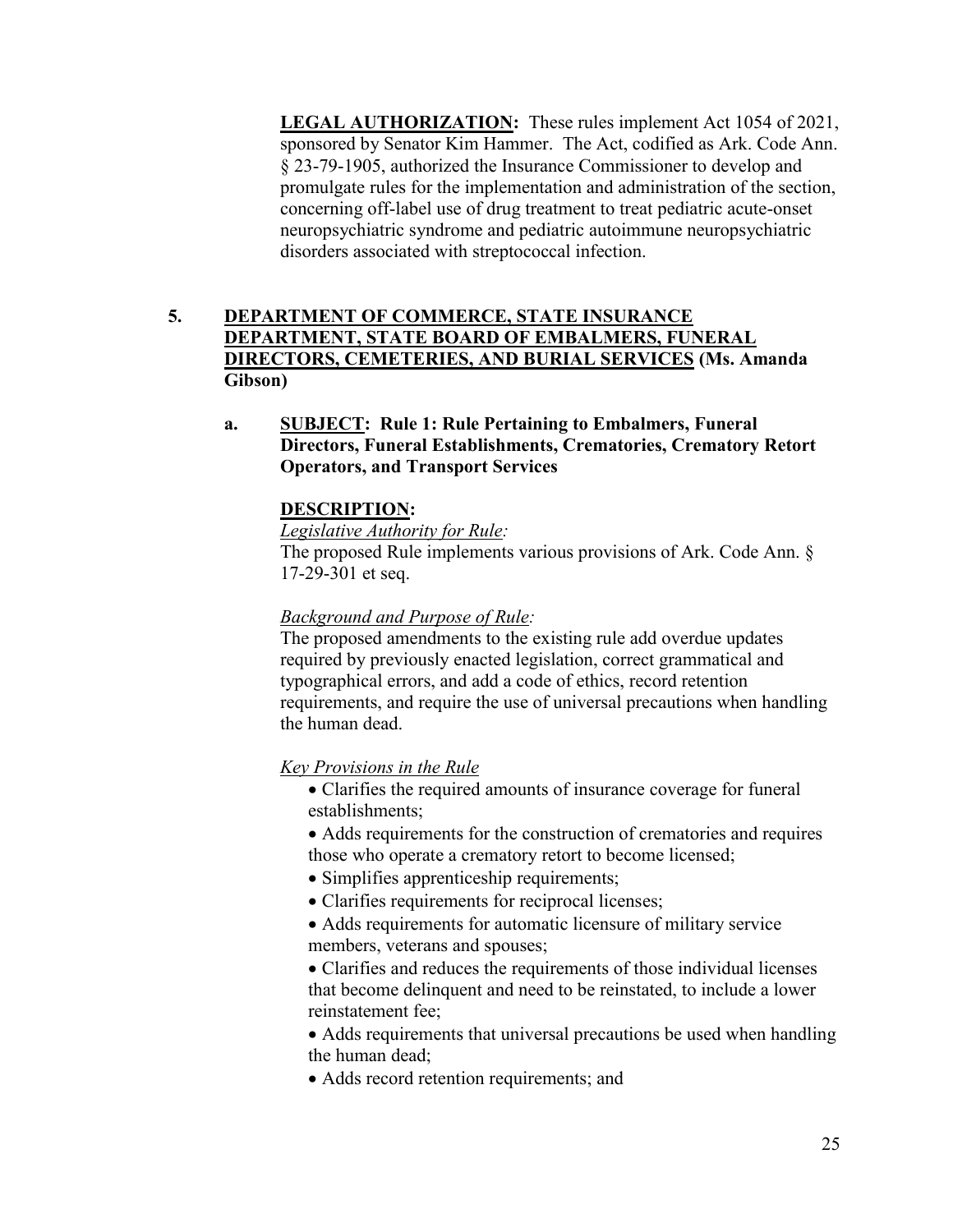Adds a code of ethics and minimum standards of service and professional conduct.

**PUBLIC COMMENT:** A public hearing was held in this matter on September 21, 2021. The public comment period expired on September 21, 2021. The State Board of Embalmers, Funeral Directors, Cemeteries, and Burial Services received no public comments.

The proposed effective date is January 1, 2022.

**FINANCIAL IMPACT:** The board indicated that the proposed rules have a financial impact. Specifically, the board estimated a cost of \$2,000 for the next fiscal year and provided the following explanation:

The Board has received 9 applications for crematory authorities (Type C licensure) in the last five years. Estimating 2 applications per year, the sum would be \$50.00 paid in construction permit fees per fiscal year. A fee for the permit is required pursuant to Ark. Code Ann. § 17-29-  $313(a)(2)(B)(ii)(c)$ . Further, there are approximately 40 crematories licensed in the State. Arkansas Code Annotated § 17-29-314(a) requires any person who operates a retort to be licensed as a crematory retort operator, and in order to be issued a license to operate a retort, the applicant must pay a fee as required by subsection  $(a)(3)$ . The Board is proposing a \$50 fee for the application to become licensed as a retort operator. If all crematories license one of their personnel, whether the fee is paid by the individual retort operator or by the crematory authority, 40 crematories multiplied by (one) \$50 retort operator license application fee totals \$2,000.00 per fiscal year.

The proposed raise in delinquency fees (from \$50 per quarter to \$450 per quarter) for all establishment types (business licenses) will cost licensees more only if they renew late. On average, only a handful of establishments are delinquent in renewing the establishment license.

The increased insurance coverage requirement for transport services will affect no more than approximately twenty licensed transport service establishments (Type D licensure).

Any costs to implement record retention requirements, training on using universal precautions, and training on the proposed code of ethics and professional standards should be minimal. Most funeral establishments already implement these factors in the normal course of running their businesses.

**LEGAL AUTHORIZATION:** The State Board of Embalmers, Funeral Directors, Cemeteries, and Burial Services was created within the State Insurance Department pursuant to Ark. Code Ann. § 23-61-1102. It was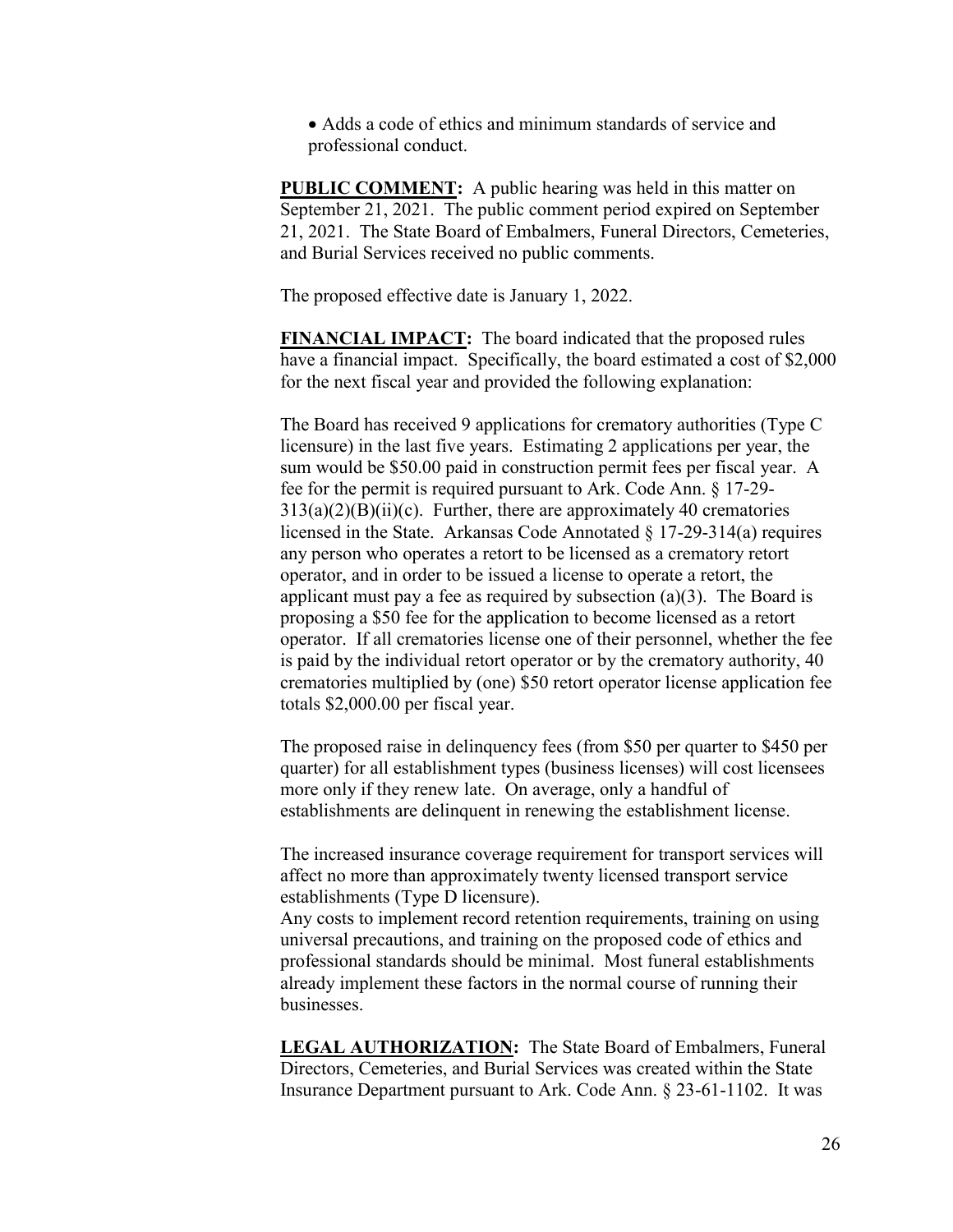subsequently transferred to the Department of Commerce along with the State Insurance Department pursuant to Ark. Code Ann. § 25-43- 302(a)(24). The board has authority to:

• Promulgate appropriate rules for the transaction of business of the board, for the betterment and promotion of the standards of service and practice, and to establish the standards of practice and a code of ethics for persons licensed to or authorized under Ark. Code Ann. § 17-29- 301 *et seq.*, Ark. Code Ann. § 20-17-1001 *et seq.*, or Ark. Code Ann. § 23-78-101 *et seq. See* Ark. Code Ann. § 23-61-1103(a)(3);

• Promulgate appropriate rules to establish qualifications necessary to practice the science of embalming, engage in the business of funeral directing, practice cremation, transport human remains, and operate a funeral establishment, mortuary service, crematorium, retort, or transport service firm to transport human remains. *See* Ark. Code Ann. § 23-61-1103(a)(3)(D);

 Develop, establish by rule, and administer a mandatory or voluntary continuing education program and its requirements for persons licensed or authorized by the board. *See* Ark. Code Ann. § 23-61-  $1103(a)(4)(A);$ 

• Promulgate rules and publish forms to enforce and administer laws governing embalmers, funeral directors, and funeral establishments (under Ark. Code Ann. §§ 17-29-301 *et seq.*, 17-29-401 *et seq.*, and 17-29-501 *et seq.*); burial associations (under Ark. Code Ann. § 23-78- 101 *et seq*.); and cemetery companies (under Ark. Code Ann. §§ 20- 17-1001 *et seq.* and 20-17-1301 *et seq.*). *See* Ark. Code Ann. § 23-61-  $1103(a)(5);$ 

• Adopt bylaws and rules in connection with the care and disposition of human remains in this state. *See* Ark. Code Ann. § 23-61-1103(b); and

 Establish and collect reasonable fees. *See* Ark. Code Ann. § 23-61- 1103(a)(12).

## **b. SUBJECT: Rule 2: Withdrawal from Permanent Maintenance Fund**

**DESCRIPTION:** This rule is needed to implement Section 1 of Act 343 of 2021, which amends Ark. Code Ann. § 20-17-1013 by adding subsection (g). The statute and proposed rule allow cemetery companies to make a withdrawal from the principal balance of the permanent maintenance fund, no more than 20% of the balance, once every ten years. The withdrawals can only be used to fund expenditures to make infrastructure repairs and capital improvements to the perpetual care cemetery.

**PUBLIC COMMENT:** A public hearing was not held in this matter. The public comment period expired on September 30, 2021. The State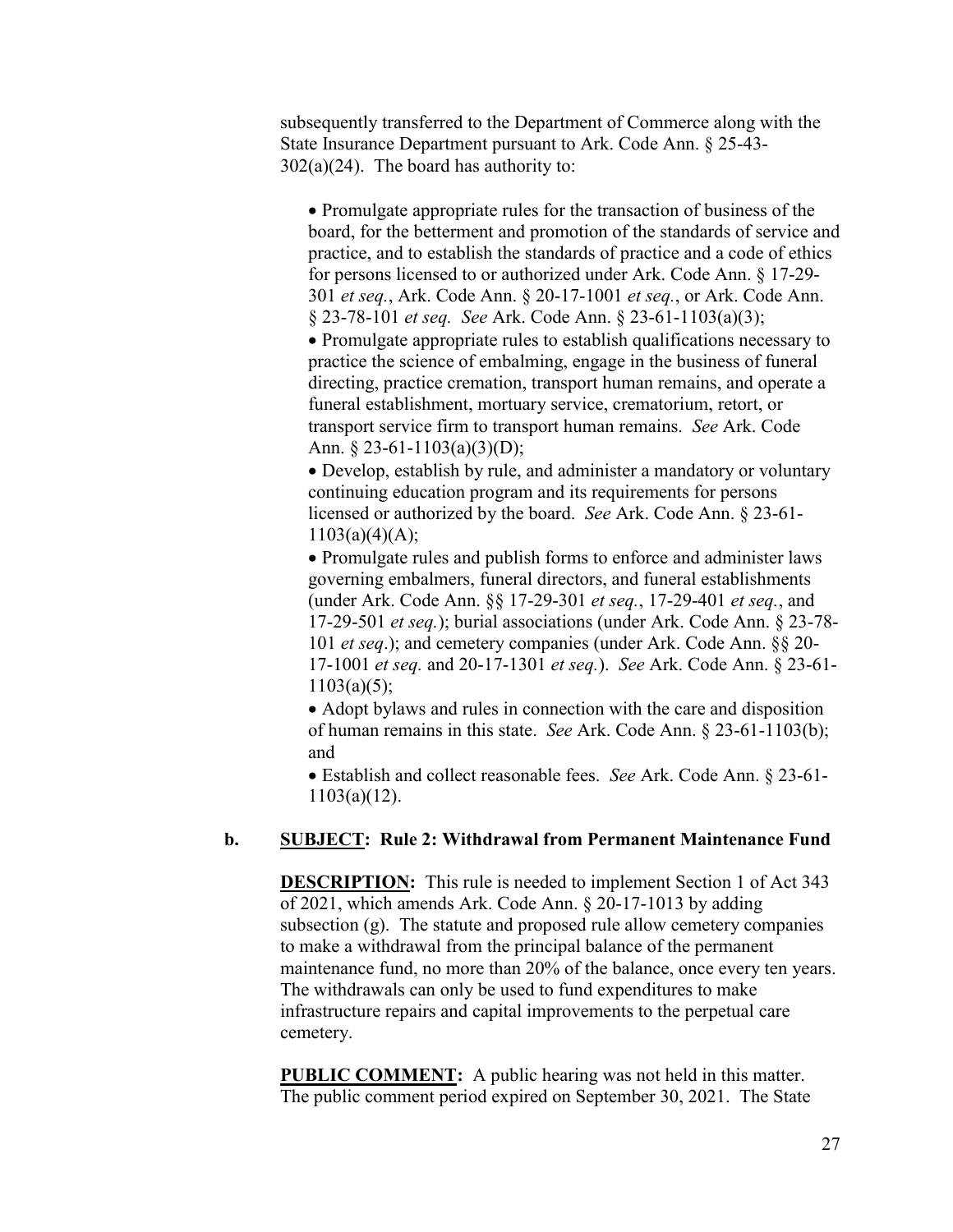Board of Embalmers, Funeral Directors, Cemeteries, and Burial Services received no public comments.

The proposed effective date is pending legislative review and approval.

**FINANCIAL IMPACT:** The agency indicated that the proposed rules do not have a financial impact.

**LEGAL AUTHORIZATION:** Act 343 of 2021 ("the Act"), sponsored by Senator Missy Irvin, modified the Cemetery Act for Perpetually Maintained Cemeteries and the Insolvent Cemetery Grant Fund Act. A cemetery company may make a withdrawal from the permanent maintenance fund for the purpose of making infrastructure repairs and capital improvements to the perpetual care cemetery no more than one time every ten years. A withdrawal shall not be made without prior approval from the board. *See* Act 343 of 2021, § 1.

Pursuant to temporary language in § 4 of the Act, the State Board of Embalmers, Funeral Directors, Cemeteries, and Burial Services shall promulgate rules necessary to implement this Act. *See* Act 343 of 2021, § 4.

# **6. DEPARTMENT OF EDUCATION, COMMISSION FOR ARKANSAS PUBLIC SCHOOL ACADEMIC FACILITIES AND TRANSPORTATION (Ms. Lori Freno)**

# **a. SUBJECT: CAPSAFT Rules Governing the Academic Facilities Partnership Program, Including Appendix "A" Excerpts and Appendix "B"**

**DESCRIPTION:** The Department of Education's Commission for Arkansas Public School Academic Facilities and Transportation ("CAPSAFT") proposes changes to its Rules Governing the Academic Facilities Partnership Program, including Appendix A excerpts and Appendix B. Act 801 of 2017 charged the Advisory Committee on Public School Academic Facilities with assisting the Division of Public School Academic Facilities and Transportation ("DPSAFT") with conducting a comprehensive review of the Academic Facilities Partnership Program ("Partnership Program") and other academic facilities programs. Concerning the Partnership Program, the review included analysis of the current and long-term viability of the program, the efficacy of the academic facilities wealth index, project ranking and prioritization, and program rules. Many of the amendments to these rules result from Committee recommendations, several of which were adopted by the CAPSAFT.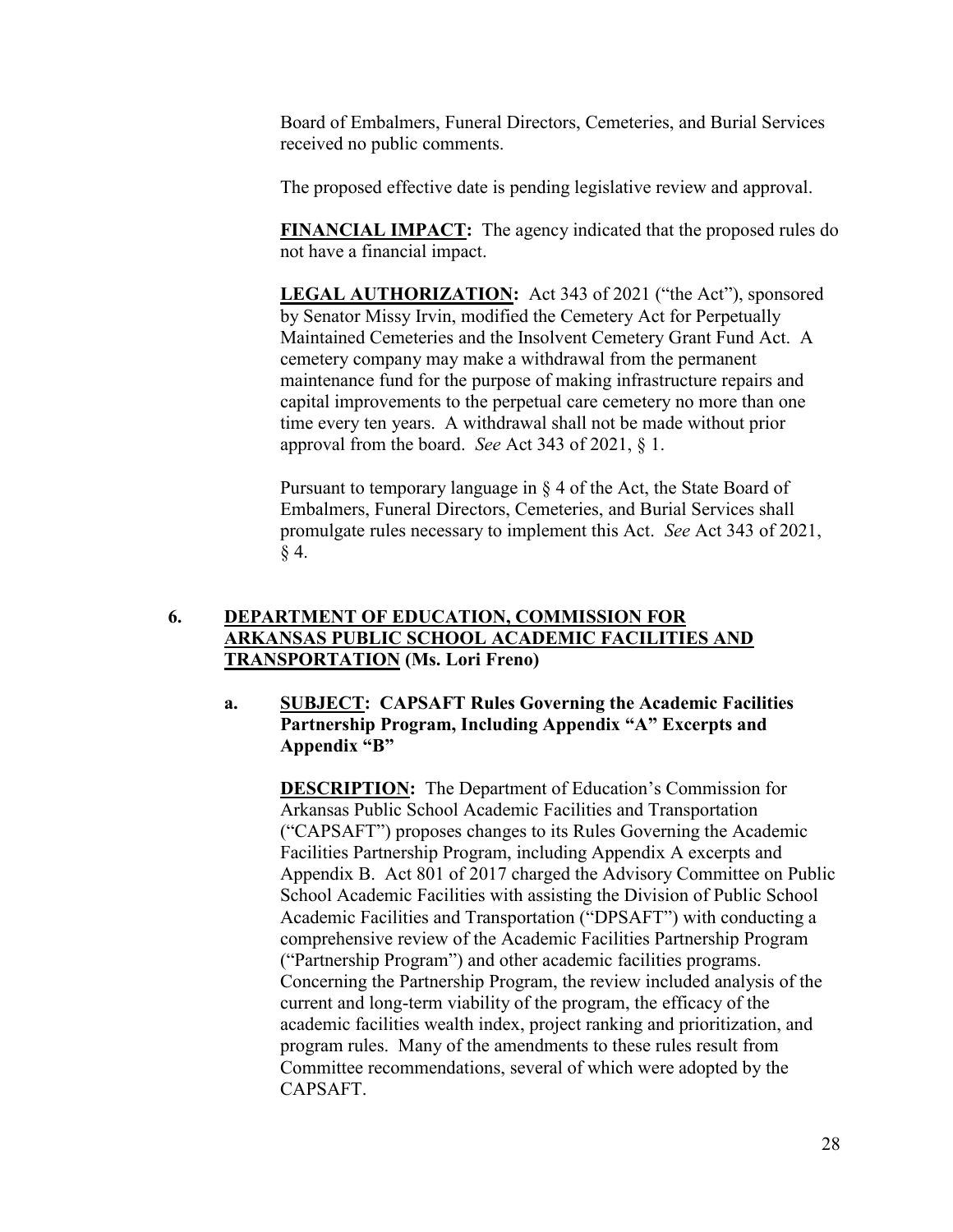The rules provide that the DPSAFT will develop two academic facility Statewide Needs Lists: (1) "Warm, Safe, and Dry," and (2) "Space/Growth." Within these lists, academic facilities will be ranked based upon highest need to lowest need. This will enable the DPSAFT to reach out to school districts with the greatest facility needs. The criteria considered for the Warm, Safe and Dry List are: (1) campus value, and (2) facility condition index. The criteria considered for the Space/Growth List are: (1) projected enrollment growth percentage, (2) projected enrollment growth, (3) district suitability, and (4) district suitability percentage.

The amendments also change project prioritization, or ranking. There will be two prioritization lists; one for Warm, Safe, and Dry, and another for Space/Growth. The criteria considered for both lists are: (1) wealth index ranking, (2) Statewide Facilities Needs List ranking, and (3) percentage district revenue spent on maintenance of academic facilities for the last five years.

The rules also change the method of project funding. There will be two separate categories of funds: one for Warm, Safe, and Dry, and the other for Space/Growth. The available funds will be split between the two categories. The projects are funded in rank order in each category until all funds are allocated or until all projects are funded. If funds remain in one category after all projects in that category are funded for that cycle, the remaining funds will transfer to cover any unfunded projects in the other category.

The amended rules also require a facility to have a facility condition index ("FCI") of 65% to qualify for State financial participation, where in the past the DPSAFT would qualify a facility for decommissioning due to age alone. They also require that the DPSAFT will use five-year growth projections instead of ten-year growth projections in determining fundable space in additions and new facilities. Other significant changes include the use of Division enrollment projections only, elimination of State Financial Participation for any gym space used for competition, and the disallowing of excess space funding.

The amendments to Appendix "A," Arkansas Public School Academic Facility Manual, update outdated portions of the Manual that apply to Career and Technical Education spaces. The amendments include new space plates and a revised POR to bring them in line with current CTE programs.

The amendments to Appendix "B," Project Agreement, clarify that school districts may start certain Partnership Program Project activities prior to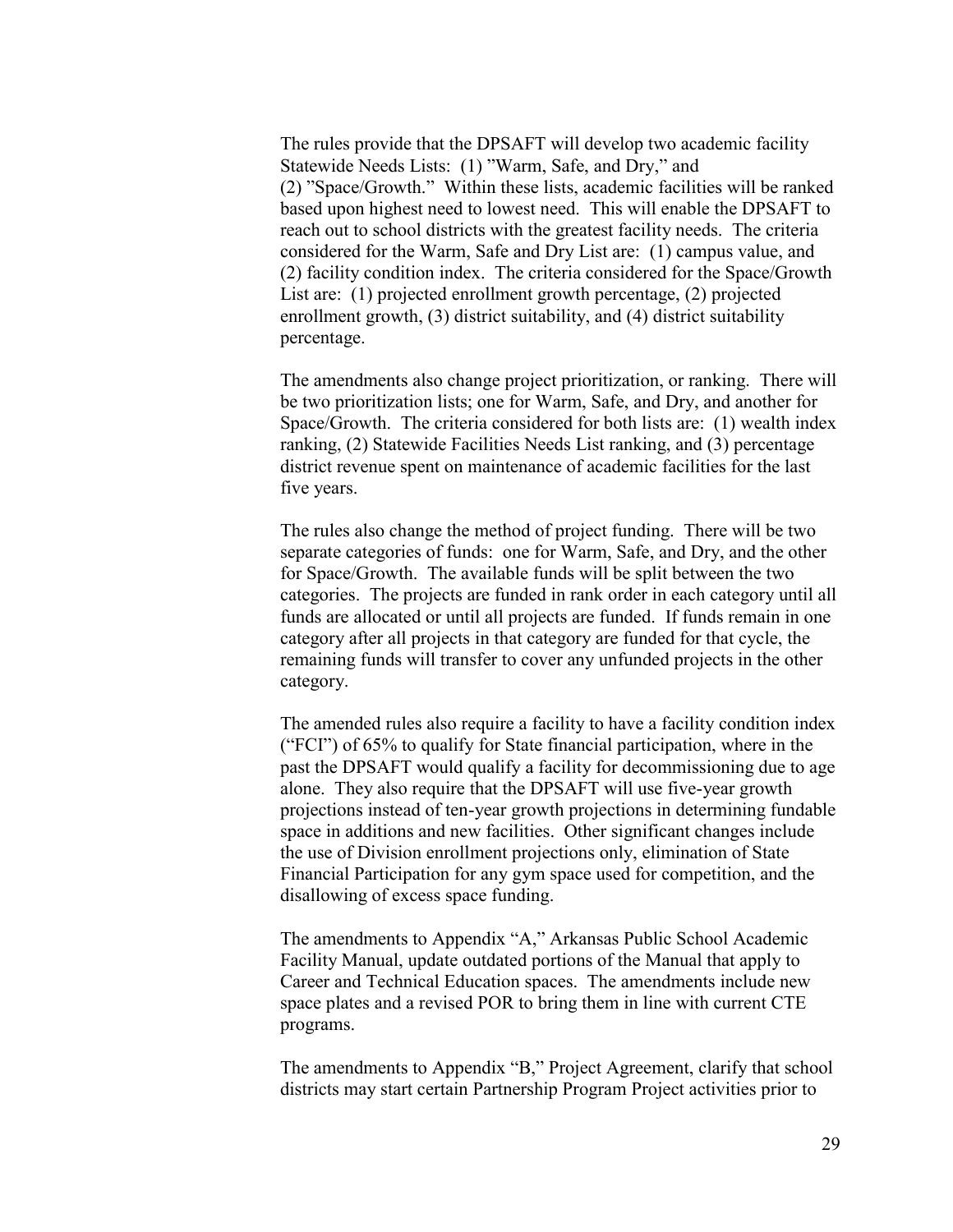CAPSAFT funding of a project (at the district's own risk that funding might not be available). Districts also will have an extra year to complete the final "punch list" and request final payment from the State. The amendments also clarify that funded projects must be and remain for academic purposes only and that the DPSAFT may monitor to ensure compliance. Districts also must submit contract costs for each project separately and may not combine projects on the same pay request.

### *Changes Made Following the Public Comment Period*

Clarifications and corrections were made in language throughout the rules. The following is a summary of the modifications made to the proposed rules as a result of feedback received during the public comment period. None of the changes are substantive.

• Under the definition of "Additions," a couple of items related to funding of certain spaces originally proposed were deleted. This will give districts more flexibility to construct needed spaces.

• Under the definition of "Suitability" for a new construction project on an existing campus, the requirement that PORs be completed for all campuses in the district was changed back to requiring PORs only for the campus at which the construction will take place. For construction projects on new campuses, the requirement for PORs was modified to include all other campuses capable of serving the same grade(s).

• Under the definition of Warm, Safe, and Dry Systems Replacement, the limit originally proposed to POR required space size for current campus enrollment was removed.

• Section 4.05.10, which has been added to the proposed rules, was removed when the Division became aware that the Districts already submit this information to ADE, thus saving time for both the District and Division.

• In Section 7.02, the phrase "during normal school operating hours" was eliminated. Similar language was removed from the Project Agreement. This statement was deemed unnecessary and could have led to confusion with other parts of the rule.

• For consistency, the proposed Project Agreement will go into effect in the 2023-2025 funding cycle along with the proposed Partnership Program Rules.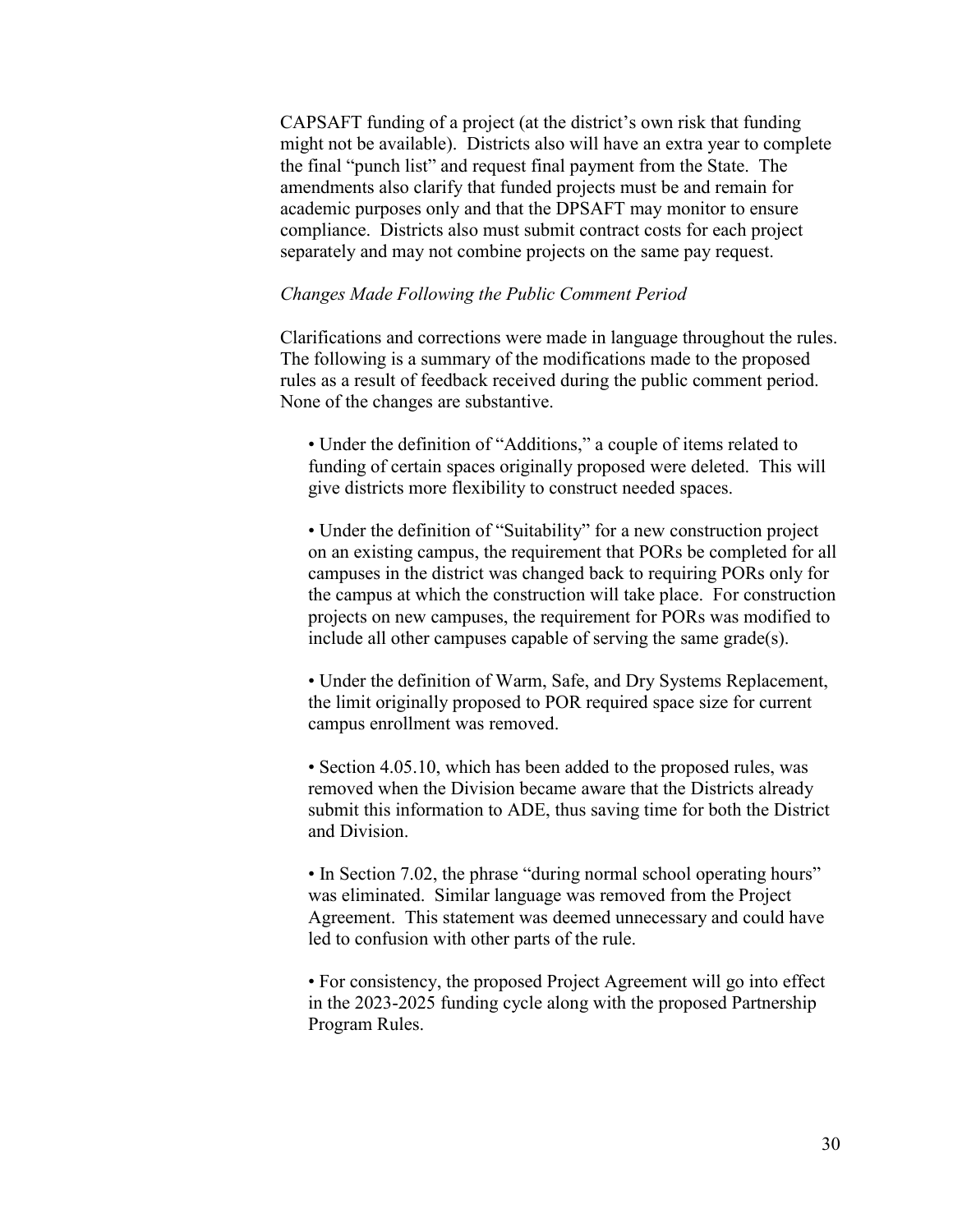• Under scope of project in the proposed Project Agreement, language was struck referring possible repayment of funds. The language was deemed unnecessary.

**PUBLIC COMMENT:** A public hearing was held on August 5, 2021. The public comment period expired on August 20, 2021. Due to the volume of comments received, the public comment summary can be found electronically on the paperclip for the November 17, 2021 meeting of the Administrative Rules Subcommittee.

The proposed effective date is pending legislative review and approval.

**FINANCIAL IMPACT:** The Commission states that the amended rules have no financial impact.

**LEGAL AUTHORIZATION:** The Commission for Arkansas Public School Academic Facilities and Transportation ("CAPSAFT") shall promulgate rules necessary to administer the Arkansas Public School Academic Facilities Funding Act, Ark. Code Ann. §§ 6-20-2501 through 6-25-2517, which shall promote the intent and purposes of the Act and assure the prudent and resourceful expenditure of state funds with regard to public school academic facilities throughout the state. *See* Ark. Code Ann. § 6-20-2512. Established within the Act is the Academic Facilities Partnership Program under which the Division of Public School Academic Facilities and Transportation shall provide state financial participation based on a school district's academic facilities wealth index in the form of cash payments to a school district for eligible new construction projects. *See* Ark. Code Ann. § 6-20-2507(a). *See also* Ark. Code Ann. § 6-21- 114(e)(2)(A) (providing that the CAPSAFT may adopt, amend, and rescind rules as necessary or desirable for the administration of the Arkansas Public School Academic Facilities Program and any other related program).

# **7. DEPARTMENT OF FINANCE AND ADMINISTRATION, ARKANSAS RACING COMMISSION (Mr. Byron Freeland)**

# **a. SUBJECT: Thoroughbred Rule 1217 Medication and Prohibited Foreign Substances**

**DESCRIPTION:** The proposed amendment to Thoroughbred Rule 1217 extends the prohibition on administration of clenbuterol and other B-2 agonists from 60 to 120 days before a race and changes other provisions of the existing rule to more closely align with industry practices and the latest model rules in the industry.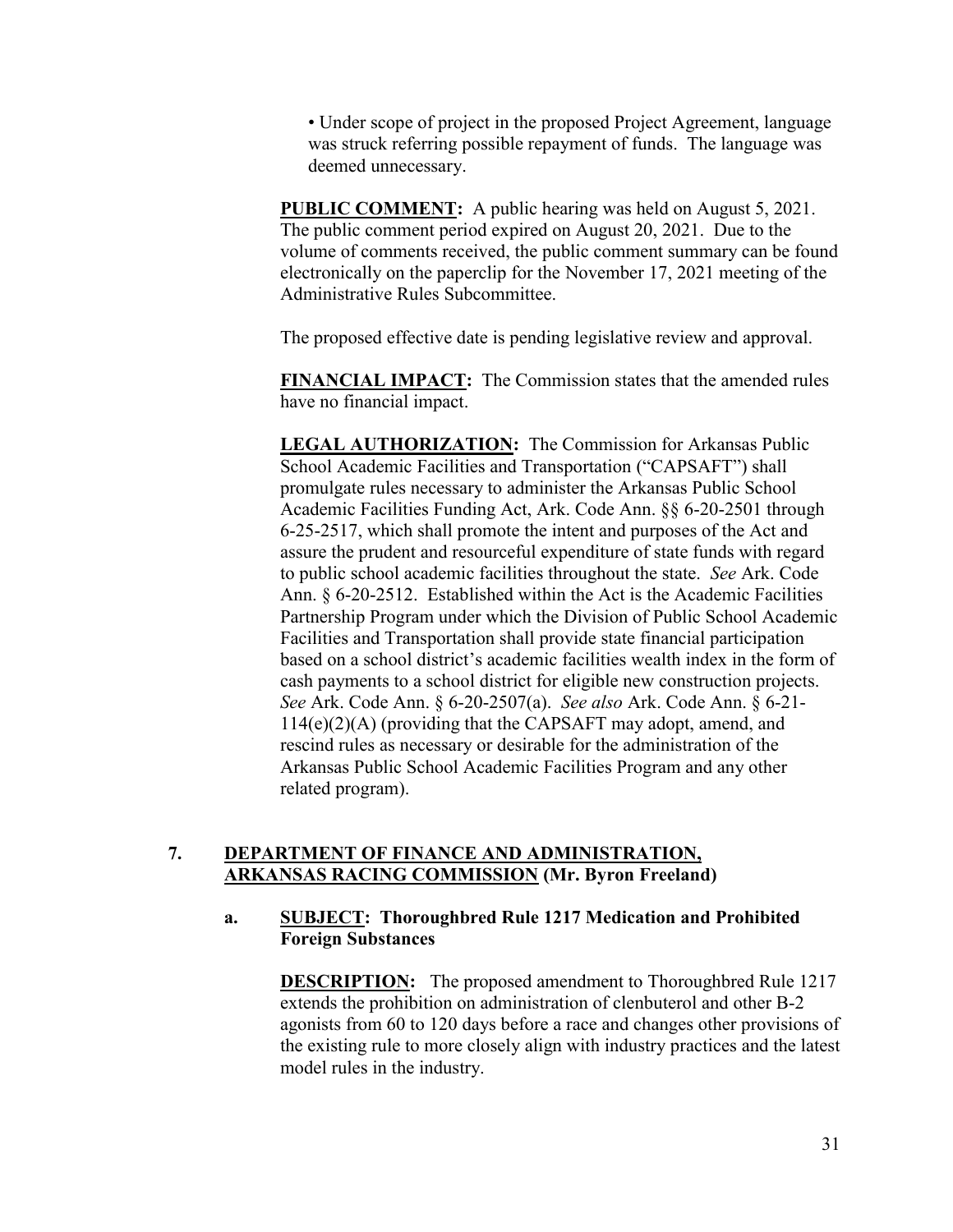**PUBLIC COMMENT:** A public hearing was held on this rule on October 14, 2021. The public comment period expired on October 14, 2021. The agency indicated that it received no public comments.

The proposed effective date is December 1, 2021.

**FINANCIAL IMPACT:** The agency indicated that this rule does not have a financial impact.

**LEGAL AUTHORIZATION:** The Arkansas Racing Commission has "sole jurisdiction over the business and the sport of horse racing in this state where the racing is permitted for any stake, purse, or reward[.]" Ark. Code Ann. § 23-110-204(a). The Commission has "full, complete, and sole power and authority" to promulgate rules related to its duties and may "make, amend, and enforce all necessary or desirable rules not inconsistent with law." Ark. Code Ann.  $\S 23-110-204(b)(1)(E)$ , (d).

# **b. SUBJECT: Thoroughbred Rule 1217.1 Anabolic Steroids**

**DESCRIPTION:** This proposed amendment is to more closely align with current industry practice and current model rules on anabolic steroids.

**PUBLIC COMMENT:** A public hearing was held on this rule on October 14, 2021. The public comment period expired on October 14, 2021. The agency indicated that it received no public comments.

The proposed effective date is December 1, 2021.

**FINANCIAL IMPACT:** The agency indicated that this rule does not have a financial impact.

**LEGAL AUTHORIZATION:** The Arkansas Racing Commission has "sole jurisdiction over the business and the sport of horse racing in this state where the racing is permitted for any stake, purse, or reward[.]" Ark. Code Ann. § 23-110-204(a). The Commission has "full, complete, and sole power and authority" to promulgate rules related to its duties and may "make, amend, and enforce all necessary or desirable rules not inconsistent with law." Ark. Code Ann.  $\S 23-110-204(b)(1)(E)$ , (d).

# **c. SUBJECT: Thoroughbred Rule 1217.5 Uniform Guidelines for Foreign Substances and Recommended Penalties Model Rule**

**DESCRIPTION:** The proposed amendment contains the most current Association of Racing Commissioners International Model Rules for foreign substances and recommended penalties.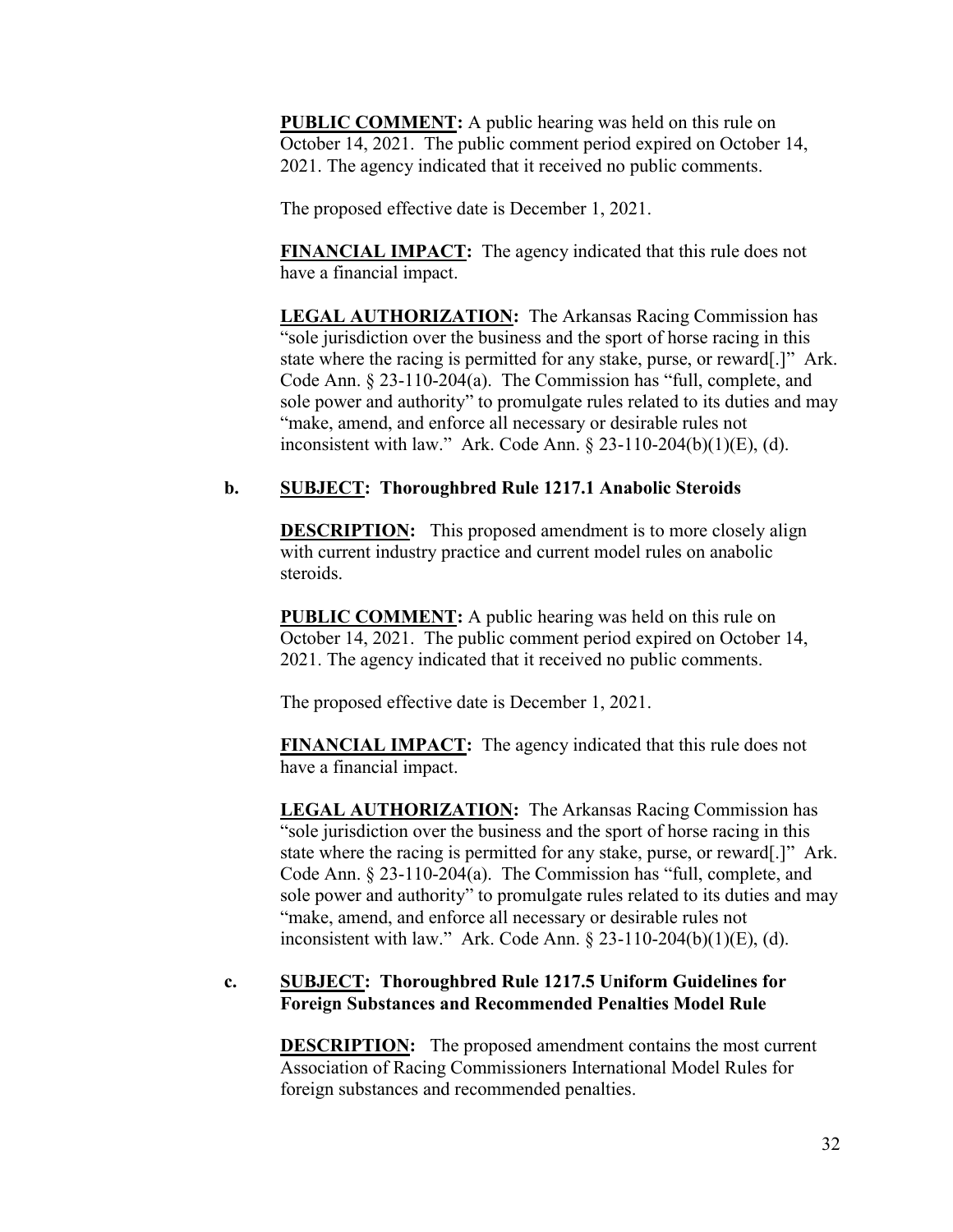**PUBLIC COMMENT:** A public hearing was held on this rule on October 14, 2021. The public comment period expired on October 14, 2021. The agency indicated that it received no public comments.

The proposed effective date is December 1, 2021.

**FINANCIAL IMPACT:** The agency indicated that this rule does not have a financial impact.

**LEGAL AUTHORIZATION:** The Arkansas Racing Commission has "sole jurisdiction over the business and the sport of horse racing in this state where the racing is permitted for any stake, purse, or reward[.]" Ark. Code Ann. § 23-110-204(a). The Commission has "full, complete, and sole power and authority" to promulgate rules related to its duties and may "make, amend, and enforce all necessary or desirable rules not inconsistent with law." Ark. Code Ann.  $\S 23-110-204(b)(1)(E)$ , (d).

# **d. SUBJECT: Thoroughbred Rule 1232(5) Medication: Furosemide (Lasix)**

**DESCRIPTION:** Amends Rule 1232(5) to specify the penalty for use of Lasix in a race designated as Lasix-free by the franchise holder.

**PUBLIC COMMENT:** A public hearing was held on this rule on October 14, 2021. The public comment period expired on October 14, 2021. The agency indicated that it received no public comments.

The proposed effective date is December 1, 2021.

**FINANCIAL IMPACT:** The agency indicated that this rule has no financial impact.

**LEGAL AUTHORIZATION:** The Arkansas Racing Commission has "sole jurisdiction over the business and the sport of horse racing in this state where the racing is permitted for any stake, purse, or reward[.]" Ark. Code Ann. § 23-110-204(a). The Commission has "full, complete, and sole power and authority" to promulgate rules related to its duties and may "make, amend, and enforce all necessary or desirable rules not inconsistent with law." Ark. Code Ann. § 23-110-204(b)(1)(E), (d).

## **e. SUBJECT: Thoroughbred Rule 2169 Jockey Mount Fees**

**DESCRIPTION:** This amendment provides for a specified payment to a jockey who finishes in fourth place and sets a minimum dollar amount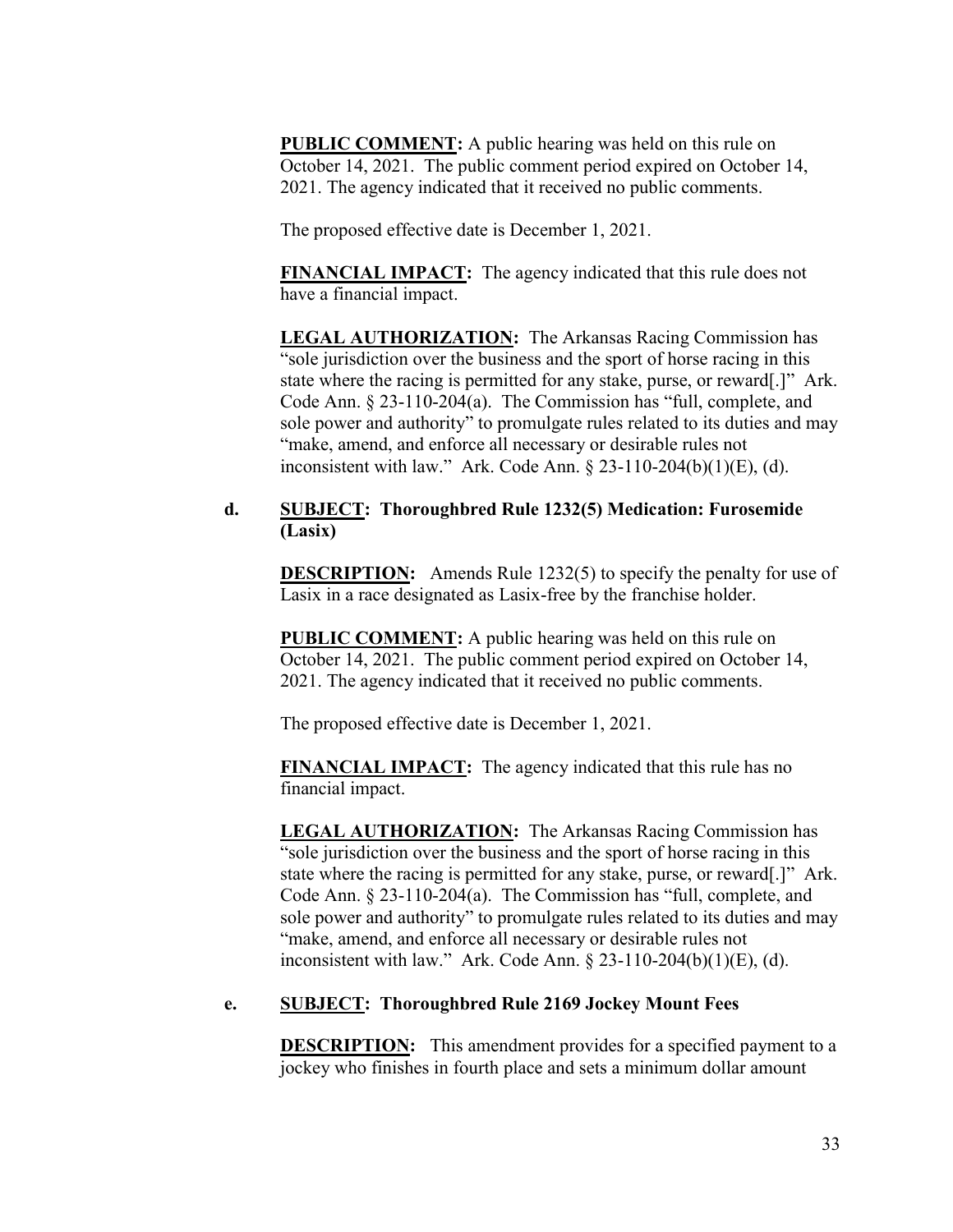jockey fee for finishing second or third in races with a purse less than \$25,000. This proposed amendment is consistent with industry practices.

**PUBLIC COMMENT:** A public hearing was held on this rule on October 14, 2021. The public comment period expired on October 14, 2021. The agency indicated that it received no public comments.

The proposed effective date is December 1, 2021.

**FINANCIAL IMPACT:** The agency indicated that this rule has a financial impact. The agency indicated that, under this amendment, an owner must pay a jockey mount fee for fourth place finishers, which is a common practice in the industry. Per the agency, there is no way to estimate or forecast the estimated additional cost of this proposed amendment.

**LEGAL AUTHORIZATION:** The Arkansas Racing Commission has "sole jurisdiction over the business and the sport of horse racing in this state where the racing is permitted for any stake, purse, or reward[.]" Ark. Code Ann. § 23-110-204(a). The Commission has "full, complete, and sole power and authority" to promulgate rules related to its duties and may "make, amend, and enforce all necessary or desirable rules not inconsistent with law." Ark. Code Ann. § 23-110-204(b)(1)(E), (d).

# **f. SUBJECT: Thoroughbred Rule 2426 Claiming**

**DESCRIPTION:** The proposed amendment to Thoroughbred Rule 2426 allows an owner to more easily claim a horse and removes some of the previous minor requirements for eligibility for claiming horses. The Amendment also changes the time period for use of a claiming certificate until 24 hours after the application was approved by the Stewards. It addresses issues that have arisen with claiming in the past and addresses the concerns of the franchiseholder and horsemen.

**PUBLIC COMMENT:** A public hearing was held on this rule on October 14, 2021. The public comment period expired on October 14, 2021. The agency indicated that it received no public comments.

The proposed effective date is December 1, 2021.

**FINANCIAL IMPACT:** The agency indicated that this rule has no financial impact.

**LEGAL AUTHORIZATION:** The Arkansas Racing Commission has "sole jurisdiction over the business and the sport of horse racing in this state where the racing is permitted for any stake, purse, or reward[.]" Ark.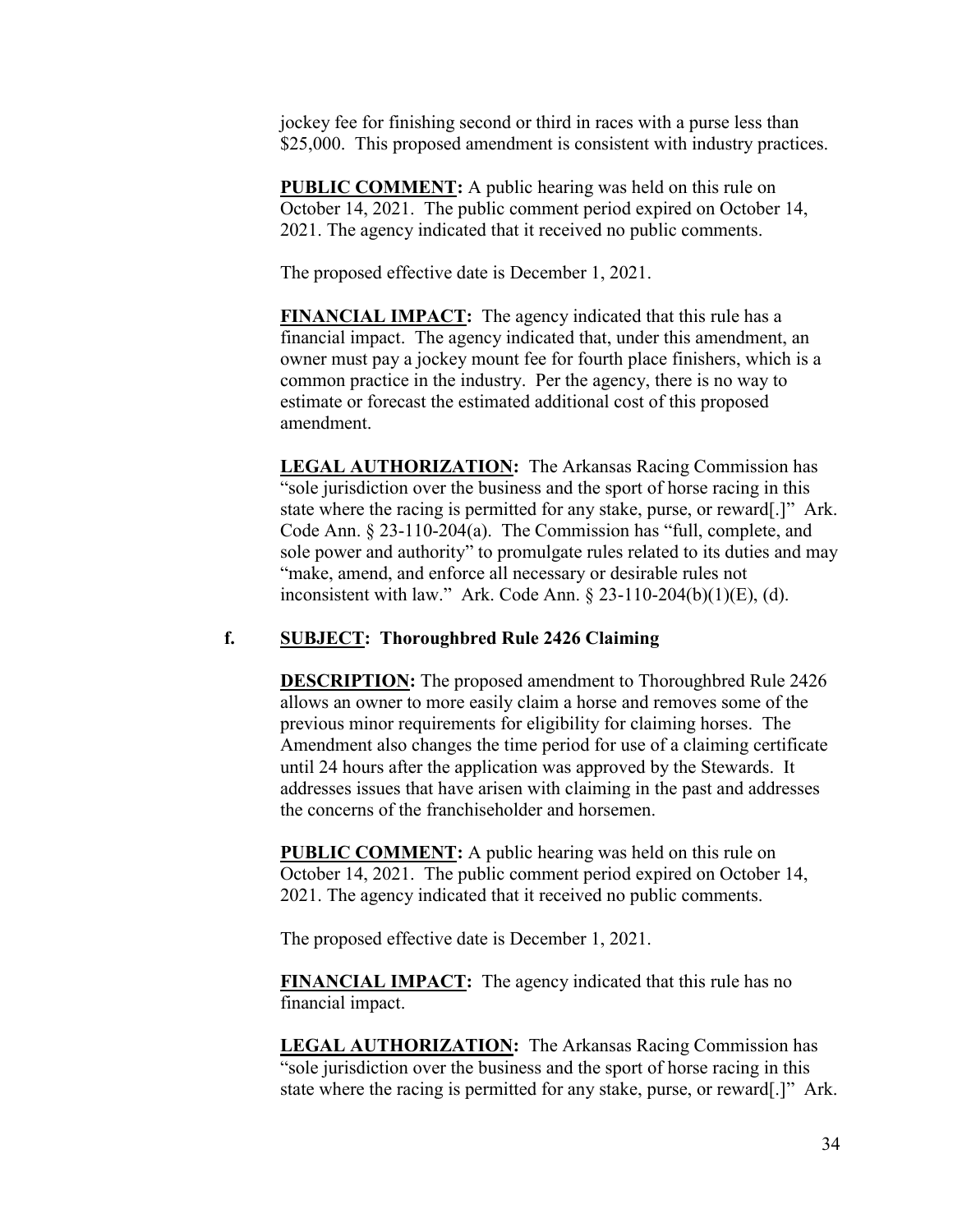Code Ann. § 23-110-204(a). The Commission has "full, complete, and sole power and authority" to promulgate rules related to its duties and may "make, amend, and enforce all necessary or desirable rules not inconsistent with law." Ark. Code Ann. § 23-110-204(b)(1)(E), (d).

# **g. SUBJECT: Thoroughbred Rule 2426-A Claiming**

**DESCRIPTION:** The proposed amendment to Thoroughbred Rule 2426-A allows, subject to certain conditions, an owner to take advantage of a second waiver, making a horse ineligible to be claimed for a second race, after a first waiver has been executed under the existing Rule.

**PUBLIC COMMENT:** A public hearing was held on this rule on October 14, 2021. The public comment period expired on October 14, 2021. The agency indicated that it received no public comments.

The proposed effective date is December 1, 2021.

**FINANCIAL IMPACT:** The agency indicated that this rule has no financial impact.

**LEGAL AUTHORIZATION:** The Arkansas Racing Commission has "sole jurisdiction over the business and the sport of horse racing in this state where the racing is permitted for any stake, purse, or reward[.]" Ark. Code Ann. § 23-110-204(a). The Commission has "full, complete, and sole power and authority" to promulgate rules related to its duties and may "make, amend, and enforce all necessary or desirable rules not inconsistent with law." Ark. Code Ann.  $\S 23-110-204(b)(1)(E)$ , (d).

# **h. SUBJECT: Thoroughbred Rule 2430 Claiming**

**DESCRIPTION:** The proposed amendment to Thoroughbred Rule 2430 allows claims by one stable/owner which has the same trainer. This is an effort to make the existing Rule more clear and avoid questions that have arisen in the past.

**PUBLIC COMMENT:** A public hearing was held on this rule on October 14, 2021. The public comment period expired on October 14, 2021. The agency indicated that it received no public comments.

The proposed effective date is December 1, 2021.

**FINANCIAL IMPACT:** The agency indicated that this rule has no financial impact.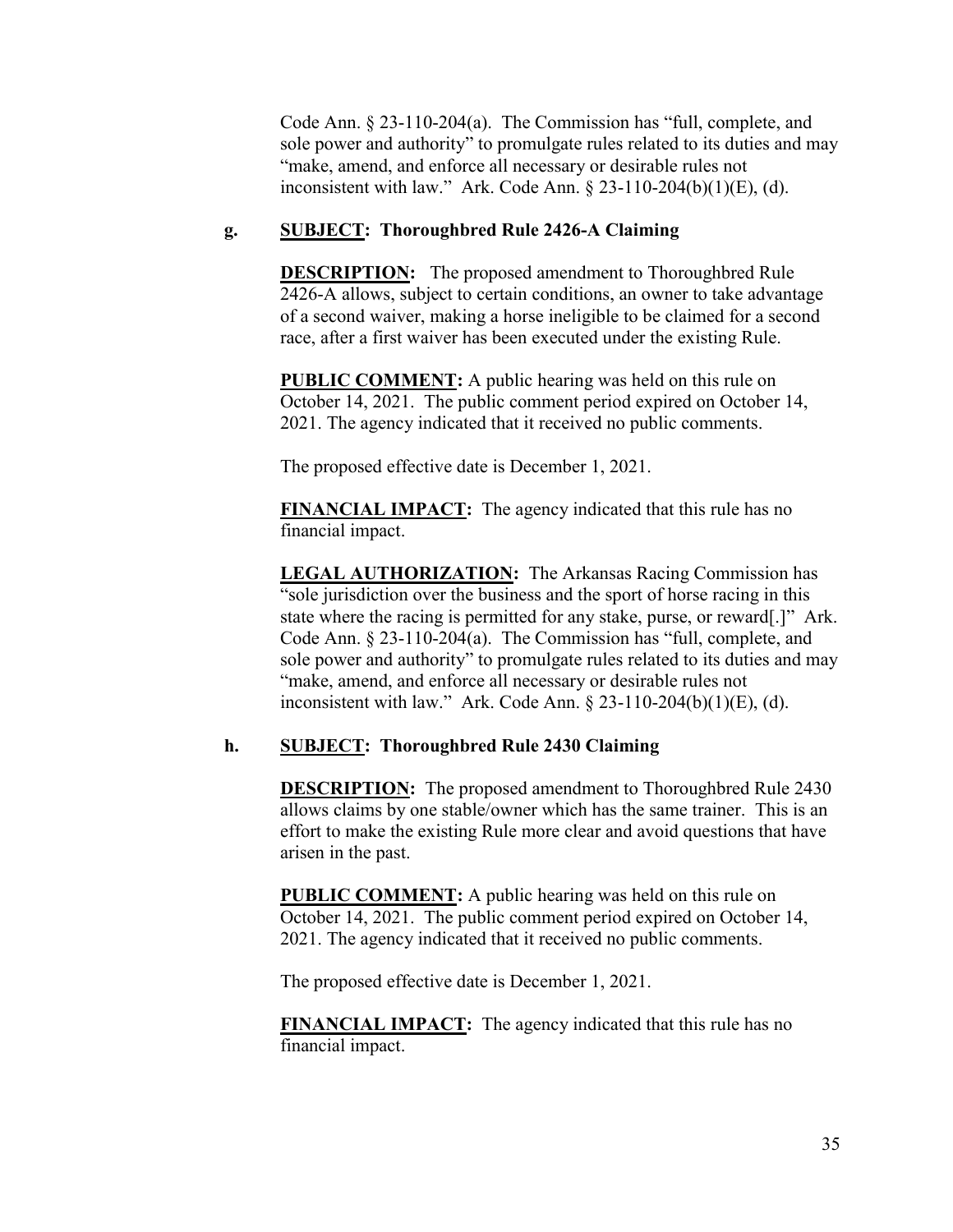**LEGAL AUTHORIZATION:** The Arkansas Racing Commission has "sole jurisdiction over the business and the sport of horse racing in this state where the racing is permitted for any stake, purse, or reward[.]" Ark. Code Ann. § 23-110-204(a). The Commission has "full, complete, and sole power and authority" to promulgate rules related to its duties and may "make, amend, and enforce all necessary or desirable rules not inconsistent with law." Ark. Code Ann.  $\S 23-110-204(b)(1)(E)$ , (d).

# **i. SUBJECT: Thoroughbred Rule 2440 Claiming**

**DESCRIPTION:** The proposed amendment to Thoroughbred Rule 2440 adds language in an attempt to make the existing Rule more clear when transfer of ownership of a claimed horse becomes effective to more clearly align with other Rules allowing revocation and voiding of claims in certain circumstances under other Rules.

**PUBLIC COMMENT:** A public hearing was held on this rule on October 14, 2021. The public comment period expired on October 14, 2021. The agency indicated that it received no public comments.

The proposed effective date is December 1, 2021.

**FINANCIAL IMPACT:** The agency indicated that this rule has no financial impact.

**LEGAL AUTHORIZATION:** The Arkansas Racing Commission has "sole jurisdiction over the business and the sport of horse racing in this state where the racing is permitted for any stake, purse, or reward[.]" Ark. Code Ann. § 23-110-204(a). The Commission has "full, complete, and sole power and authority" to promulgate rules related to its duties and may "make, amend, and enforce all necessary or desirable rules not inconsistent with law." Ark. Code Ann. § 23-110-204(b)(1)(E), (d).

# **j. SUBJECT: Thoroughbred Rule 2458 Claiming**

**DESCRIPTION:** The proposed amendment to Thoroughbred Rule 2458 allows the Racing Secretary to approve, in certain cases, exceptions to the Rule 2458(a) waiting period for eligibility of a horse to run at other racetracks after being claimed at Oaklawn.

**PUBLIC COMMENT:** A public hearing was held on this rule on October 14, 2021. The public comment period expired on October 14, 2021. The agency indicated that it received no public comments.

The proposed effective date is December 1, 2021.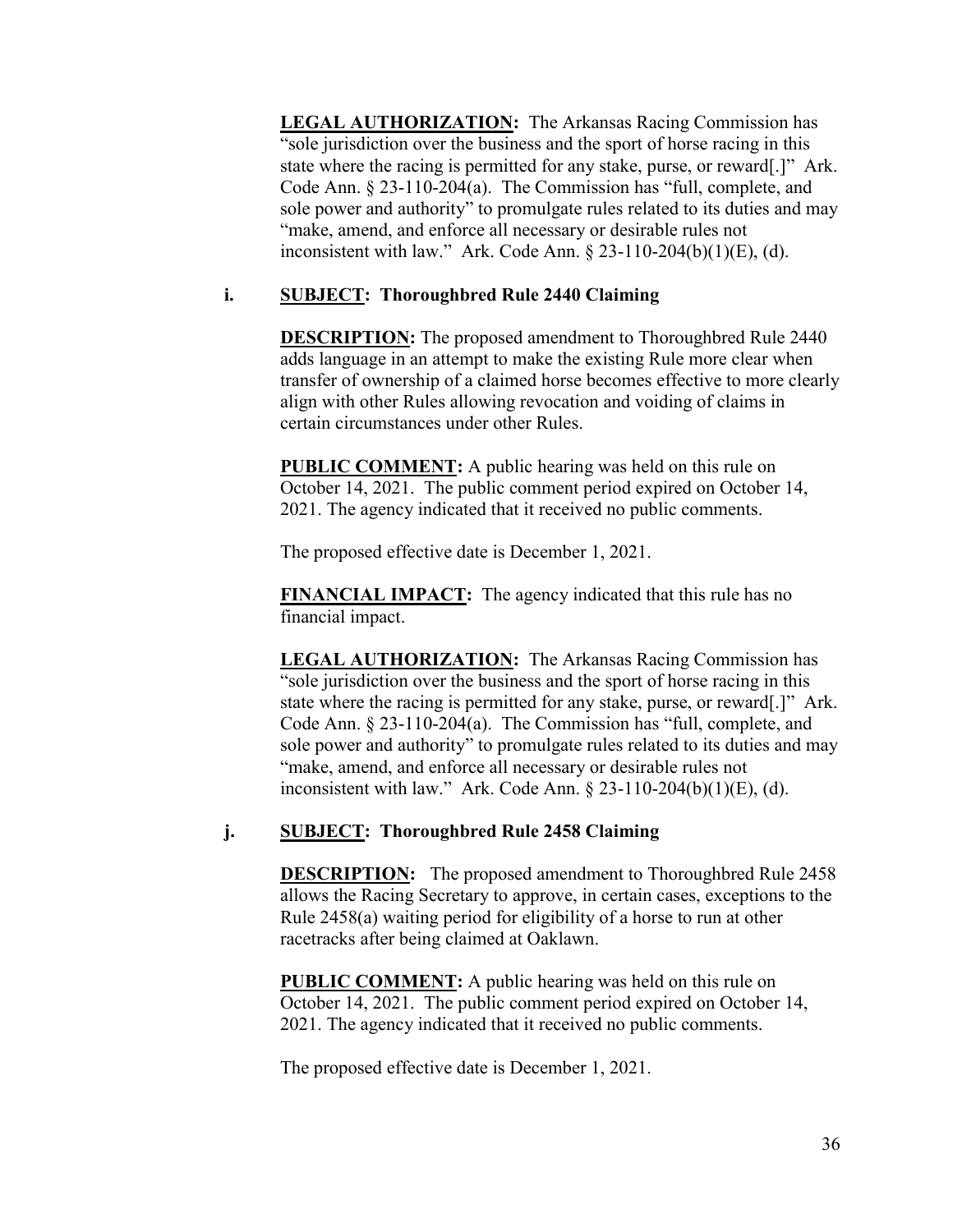**FINANCIAL IMPACT:** The agency indicated that this rule has no financial impact.

**LEGAL AUTHORIZATION:** The Arkansas Racing Commission has "sole jurisdiction over the business and the sport of horse racing in this state where the racing is permitted for any stake, purse, or reward[.]" Ark. Code Ann. § 23-110-204(a). The Commission has "full, complete, and sole power and authority" to promulgate rules related to its duties and may "make, amend, and enforce all necessary or desirable rules not inconsistent with law." Ark. Code Ann. § 23-110-204(b)(1)(E), (d).

# **8. DEPARTMENT OF HEALTH, CENTER FOR HEALTH PROTECTION (Mr. Chuck Thompson, Mr. Bernard Bevill, item a; Ms. Laura Shue, Ms. Jamie Turpin, item b)**

# **a. SUBJECT: Rules for Control of Sources of Ionizing Radiation**

**DESCRIPTION:** The Radiation Control Section is initiating the process for the revision of the Arkansas State Board of Health Rules for Control of Sources of Ionizing Radiation. The Section regulates the possession and use of X-ray machines, accelerators, and radioactive material in the state of Arkansas. Revisions to radioactive material rules are driven by our agreement with the U.S. Nuclear Regulatory Commission (NRC). The state of Arkansas, as an Agreement State, must have rules that are compatible with NRC regulations. The following revisions are being proposed.

Revisions concerning NRC regulation amendments:

## **Miscellaneous Corrections Amendments (3) – 10 CFR Parts 1, 2, 21, 34, 37, 40, 50, 52, 70, 71, 73, 110, and 140:**

The objective of these three rules is to make miscellaneous corrections concerning office, division, and agency references and functions; remove a follow-up reporting instruction; correct cross reference, typographical, and grammatical errors; add a certification recipient and clarifying language; remove obsolete language; and correct mailing, email, and web page addresses. (Sections 2, 3, 4, and 12)

Revisions due to Act 268 of 2021:

Changes include those provisions presented in Section 1 (Registration of Sources of Radiation), definitions of "person" and "physician," and provisions presented in Section 5 (Rules of Practice).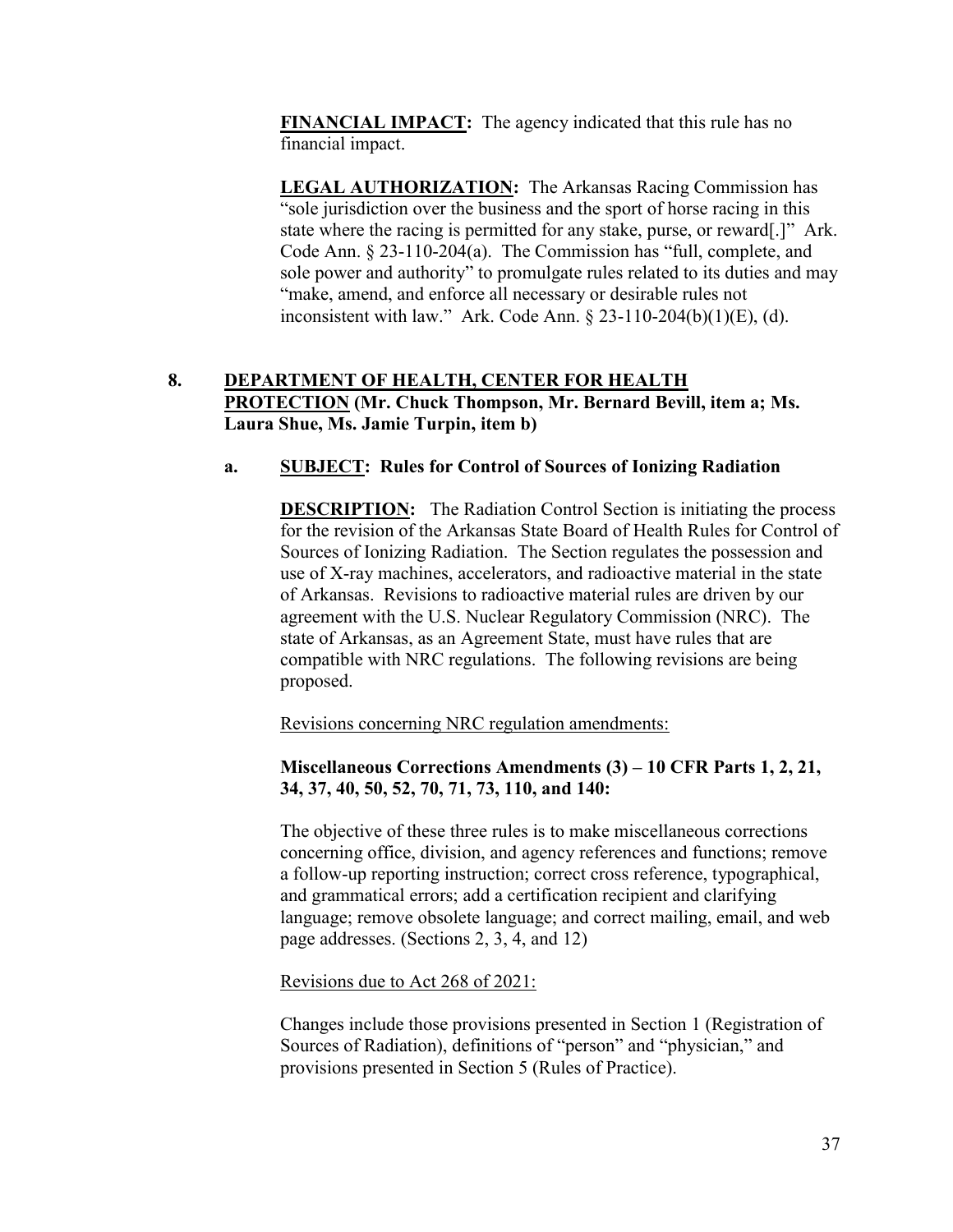Revisions not in conjunction with a particular NRC regulation amendment (general clean up):

Changes include deletion or revision of two radioactive material healing arts definitions, correction of references found in RH-7083.b, and addition of form numbers to RH-23.

**PUBLIC COMMENT:** No public hearing was held on this proposed rule. The public comment period expired on September 30, 2021. The agency provided the following summary of the single public comment it received and its response to that comment.

Commenter's Name: Dr. James Raker

**COMMENT:** The term "physician" in AR legally means MD, DO, and DC. Make sure that legal definition is used in your Rule definition of a "physician."

**RESPONSE:** The definition of "physician" in the Rules for Control of Sources of Ionizing Radiation is taken verbatim from the Arkansas Code at A.C.A. § 20-21-203 (26) which is the area of AR Code setting forth State policy and requirements for Rules concerning Ionizing Radiation Sources, such as Nuclear Materials. This portion of AR law also reflects the requirements of the US Nuclear Regulatory Commission. These Rules govern the requirements for radioactive material for diagnostic or therapeutic purposes - for example, radiation therapy for a cancer patient. These Rules are not applicable to, or affect, Chiropractors and their use of x-ray machines in their practice. Chiropractors are governed by and listed with other Practitioners in a separate area of the AR Code known as the "Consumer-Patient Radiation Health and Safety Act" at A.C.A. § 17-106- 103(5). The definition in our Rules and the AR Code for Ionizing Radiation Sources does not modify or change the broader definition of Physician found in the AR Chiropractic Practices Act at A.C.A. § 17-81- 101 et seq.

The proposed effective date is December 1, 2021.

**FINANCIAL IMPACT:** The agency indicated that this proposed rule does not have a financial impact.

**LEGAL AUTHORIZATION:** "The State Board of Health is designated as the State Radiation Control Agency." Ark. Code Ann. § 20-21-206(a). As such, the Board "shall provide by rule for licensing of radioactive material, or devices or equipment utilizing such material, and for licensing or registration of radiation equipment." Ark. Code Ann. § 20-21-213(a). Portions of this rule implement Act 268 of 2021, sponsored by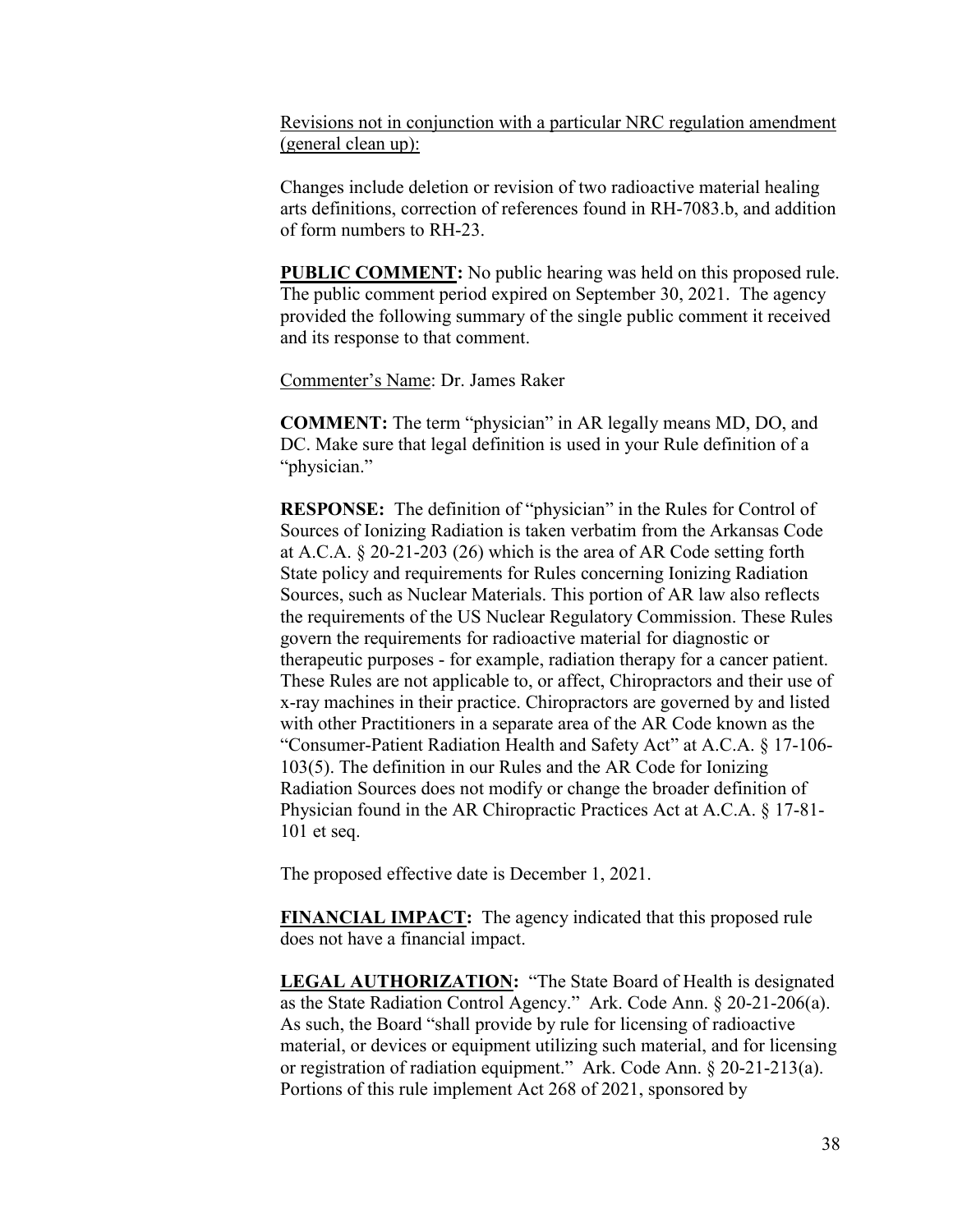Representative Jack Ladyman. The Act amended and updated the Arkansas Code regarding regulation of ionizing radiation to comply with federal laws and regulations.

# **b. SUBJECT: Rules Pertaining to Arkansas Prescription Drug Monitoring Program**

**DESCRIPTION:** The Arkansas Department of Health is amending the Rules Pertaining to the Arkansas Prescription Drug Monitoring Program. These rule amendments provide clarification of various language throughout the rule. The changes also provide alternate means of reporting and allow the Department to request prescription copies from dispensers for evaluation of data.

**PUBLIC COMMENT:** A public hearing was held on this rule on October 1, 2021. The public comment period expired October 1, 2021. The agency indicated that it received no public comments.

The proposed effective date is December 1, 2021.

**FINANCIAL IMPACT:** The agency indicated that this rule does not have a financial impact.

**LEGAL AUTHORIZATION:** The Arkansas Department of Health maintains the Prescription Drug Monitoring Program database. *See* Ark. Code Ann.  $\S 20$ -7-606(b)(1). As such, the Department may prescribe "transmission methods and frequency" for dispensers' submission of required information regarding controlled substance prescriptions. Ark. Code Ann. § 20-7-604(f). The State Board of Health has authority to promulgate rules implementing the Prescription Drug Monitoring Program Act. *See* Ark. Code Ann. § 20-7-613.

# **9. STATE HIGHWAY COMMISSION (Mr. Gill Rogers)**

## **a. SUBJECT: Rules for Transportation-Related Research and Workforce Development Grant Program**

**DESCRIPTION:** Act 705 of 2017, codified at Ark. Code Ann. § 27-65- 145, created the Transportation-Related Research Grant Program ("TRRGP") and gave the Arkansas Department of Transportation authority to promulgate rules necessary to implement the grant program. The "Rules for Transportation-Related Research Grant Program" set out procedures for selection committees, scoring criteria, award processes, and reporting requirements for grants awarded from the Future Transportation Research Fund for the TRRGP.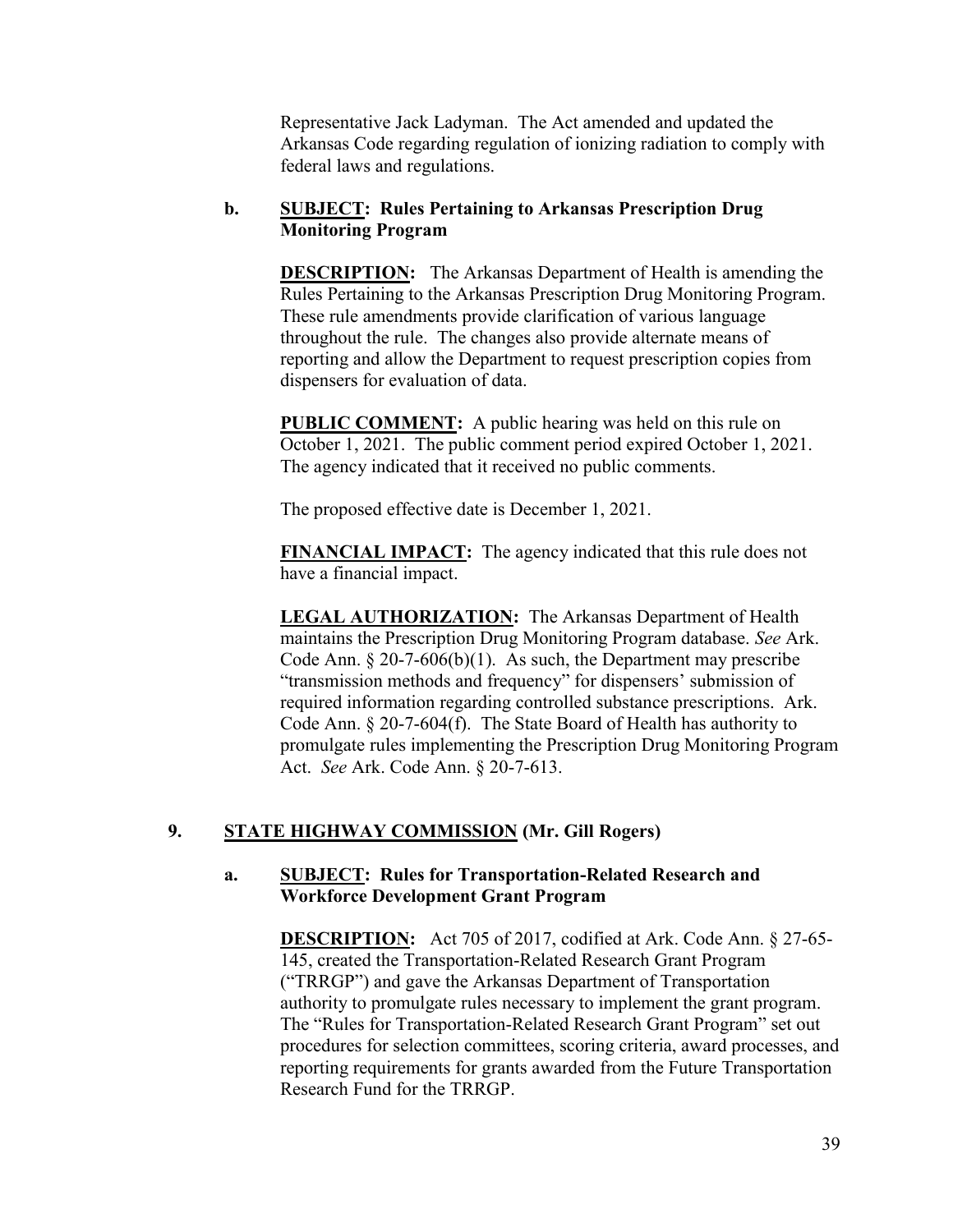Act 884 of 2021 amended the program to include workforce development as an eligible category for grant awards, creating the Transportation-Related Research & Workforce Development Grant Program ("TRR&WDGP"). The Draft Rules have been updated to include grant awards for Workforce Development in addition to Transportation Related Research.

**PUBLIC COMMENT:** A public hearing was held on September 10, 2021. The public comment period expired on September 7, 2021. No comments were received.

Rebecca Miller-Rice, an attorney with the Bureau of Legislative Research, asked the following question:

Section 2.1 – Should "and Workforce Development" follow "Research" in the name of the fund to coincide with Act 884 of 2021, § 1? **RESPONSE:** You are correct; the words "and Workforce Development" should follow Research in § 2.1. Attached are the revised documents.

The proposed effective date is pending legislative review and approval.

**FINANCIAL IMPACT:** The agency indicated that the amended rules do not have a financial impact. The agency, however, estimates a total cost of \$500,000 for the current fiscal year and \$500,000 for the next fiscal year to state, county, and municipal government to implement this rule, explaining: If interest income from funds of the Arkansas Department of Transportation, and other revenues authorized by law are available, then up to \$500,000 each year shall be used by the Arkansas Department of Transportation for distributing grants under the Transportation-Related Research and Workforce Development Grant Program.

**LEGAL AUTHORIZATION:** These rules implement changes brought about by Act 884 of 2021, sponsored by Representative Rick Beck, which amended the law concerning the Future Transportation Research Fund and the Transportation-Related Grant Program. Pursuant to Arkansas Code Annotated § 27-65-145(e), the Arkansas Department of Transportation and the State Highway Commission shall promulgate rules to implement and administer Ark. Code Ann. § 27-65-145, concerning the Transportation-Related Research and Workforce Development Grant Program, including without limitation the application process, disbursement of grant funds, and criteria required under Ark. Code Ann. § 27-65-145(d) for awarding a grant to a publicly funded institution of higher education.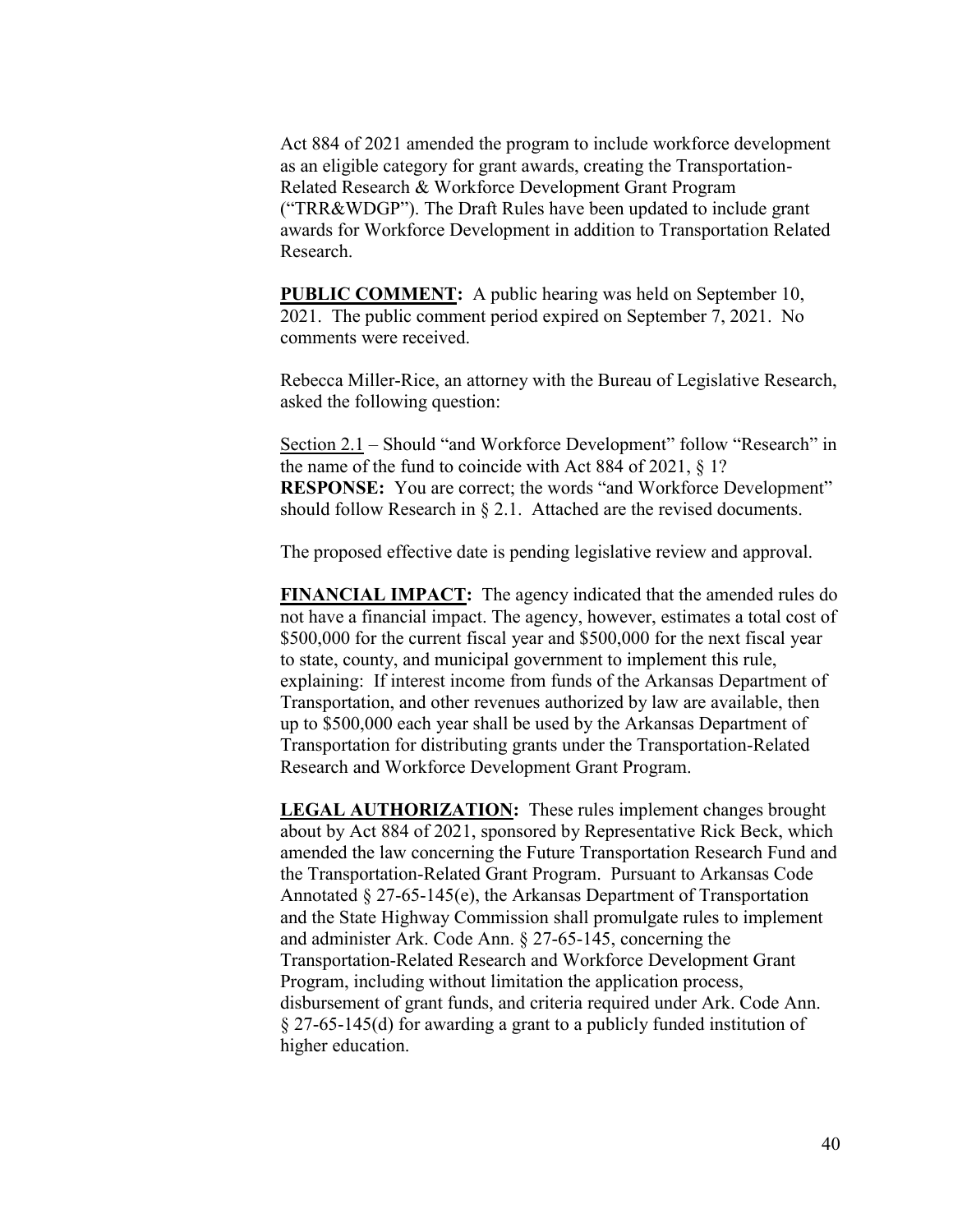### **b. SUBJECT: Amendment to Permits for Overweight Vehicles Carrying Agronomic or Horticultural Products**

**DESCRIPTION:** Pursuant to Act 1085 of 2017, codified at Ark. Code Ann. § 27-35-210(q), the Arkansas Department of Transportation in cooperation with the Arkansas Department of Agriculture created Permit Rules for Overweight Vehicles Carrying Agronomic or Horticultural Products to provide a process for ARDOT and AHP to issue permits to allow qualified overweight agricultural trucks to carry up to 100,000 pounds.

The Rules allow for a permit for one tractor and multiple, identical, trailers to be issued for five different origin and destination routes. Each tractor and trailer is required to undergo a safety inspection prior to issuance of the permit, and the rule calls for additional driver requirements.

Permit fees were initially set at \$1,000. However, during the 2021 Session of the Arkansas General Assembly, members raised questions about the amount of the fee. After meeting with members of the Arkansas General Assembly, the Arkansas Department of Transportation agreed to reduce the permit fees to \$800.

**PUBLIC COMMENT:** A public hearing was held on September 10, 2021. The public comment period expired on September 7, 2021. No comments were received.

The proposed effective date is pending legislative review and approval.

**FINANCIAL IMPACT:** The agency indicates that the amended rule has a financial impact. The agency estimates the total cost to any private individual, entity, and business subject to the amended rule will result in a savings of \$200 for the current fiscal year and no change in the next fiscal year, explaining that carriers of farm products will pay \$200 less in fees per year. The agency estimates that the total cost by fiscal year to state, county, and municipal government to implement the rule will result in a loss of \$2,200 for the current fiscal year and \$4,400 for the next fiscal year.

**LEGAL AUTHORIZATION:** The State Highway Commission may issue a special permit valid for one (1) year authorizing the movement of a truck tractor and semi-trailer combination, or a truck tractor and semitrailer-trailer combination, with a minimum of five (5) axles hauling agronomic or horticultural crops in their natural state that exceed the maximum gross weight as provided in Ark. Code Ann. § 27-35-203 but do not exceed a total gross weight of one hundred thousand pounds (100,000 lbs.). *See* Ark. Code Ann. § 27-35-210(q)(1). Pursuant to Ark. Code Ann.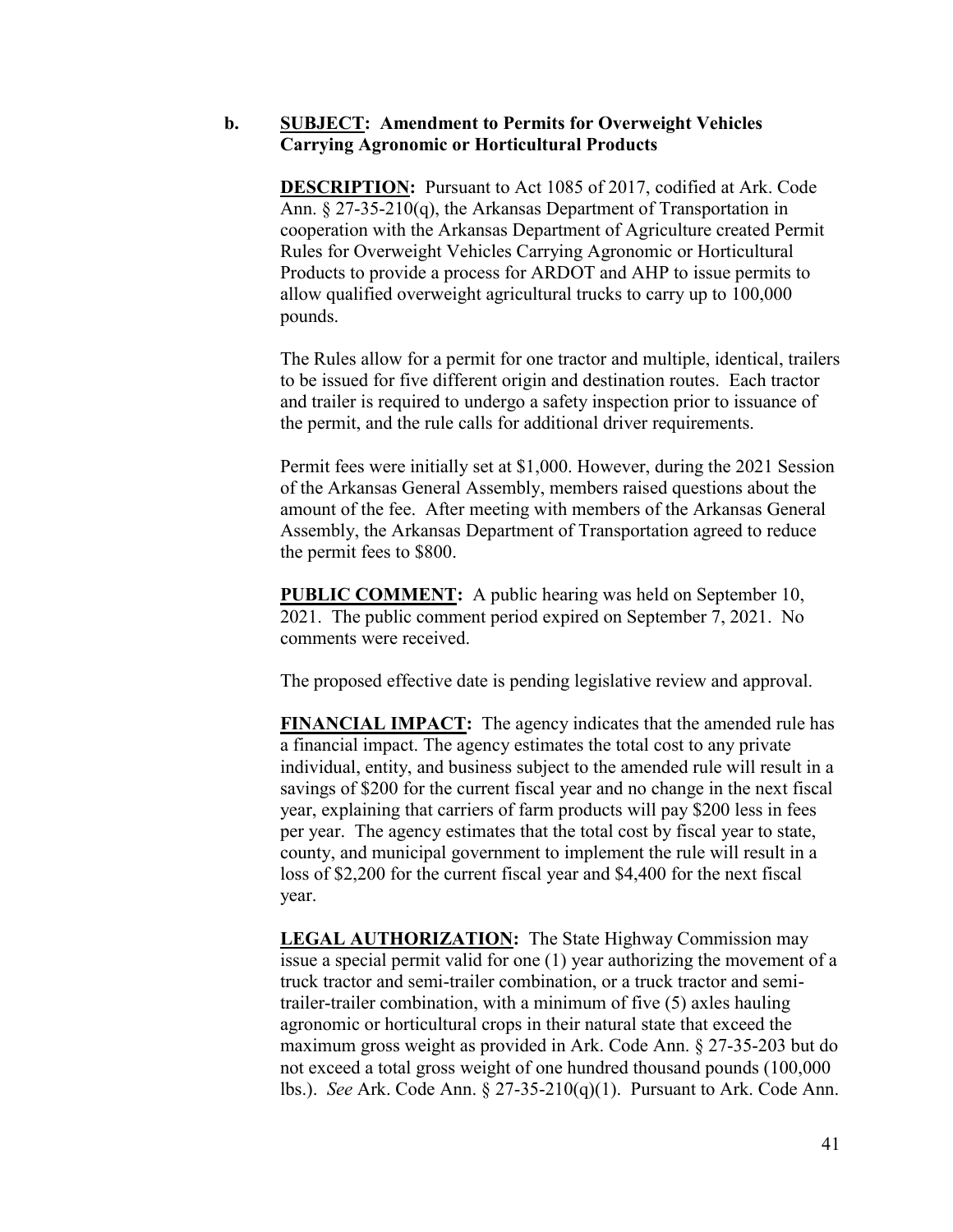§ 27-35-210(q)(3), the Arkansas Department of Transportation in coordination with the Department of Agriculture shall promulgate rules necessary to implement Ark. Code Ann. § 27-35-210(q), including without limitation the criteria required to qualify for the issuance of a special permit. The Commission is further vested with the power and shall have the duty to "establish by properly promulgated and adopted rules reasonable fees that are necessary to carry out the powers and duties of the commission for applications, permits, licenses, and other administrative purposes including but not limited to driveways, logos, billboards, signage, sign visibility, and weight restricted roadway maintenance to support the administration and operation of programs for which the fees are assessed." Ark. Code Ann. § 27-65-107(a)(17).

# **10. DEPARTMENT OF HUMAN SERVICES, DIVISION OF MEDICAL SERVICES (Mr. Mark White, Ms. Elizabeth Pittman, Ms. Patricia Gann)**

## **a. SUBJECT: Extension of Benefits for Acute Crisis Units and Substance Abuse Detoxification, and Telemedicine for Specific Services**

**SUBJECT:** Extension of Benefits for Acute Crisis Units and Substance Abuse Detoxification, and Telemedicine for Specific Services

## **DESCRIPTION:**

### Statement of Necessity

The Division of Medical Services (DMS) revises the Outpatient Behavioral Health (OBH) Provider Manual and amends the State Plan to incorporate an extension of benefits to replace previous hard limits so that clients can access medically necessary services. Correspondingly, DMS adds provisions allowing for telemedicine for certain services. Finally, DMS updates Section III of all provider manuals to reflect the telemedicine changes.

## Rule Summary

DMS revises the OBH provider manual to incorporate an extension of benefit process when it is medically necessary for a client to exceed ninety-six (96) hours per admission in an Acute Crisis Unit, and when it is medically necessary to exceed six (6) encounters per State Fiscal Year of Substance Abuse Detoxification. The State Plan was amended to reflect the changes.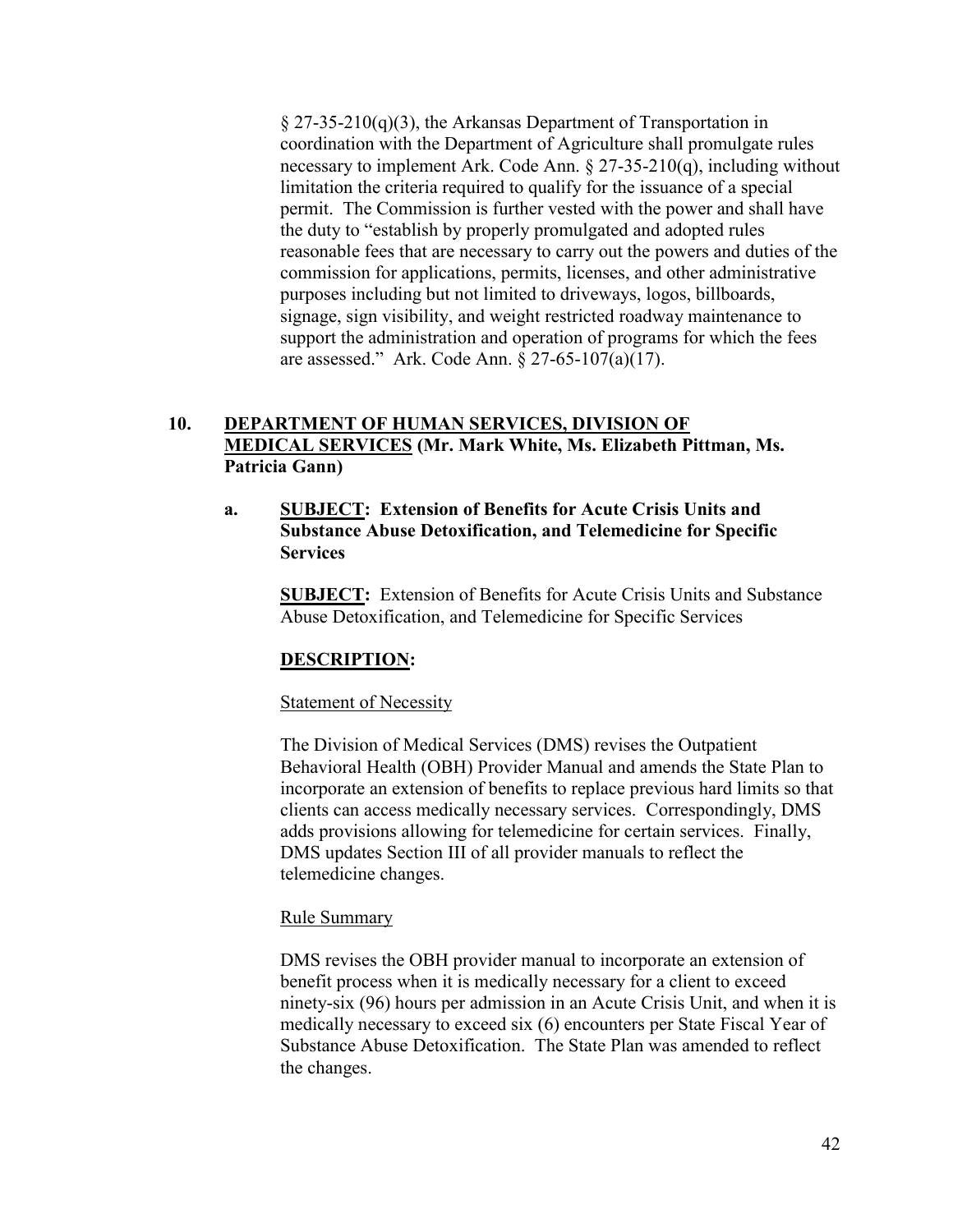Correspondingly, updates to the manual include provisions allowing for telemedicine for:

- Group Behavioral Health Counseling, ages eighteen (18) and above

- Marital/Family Behavioral Health Counseling with Beneficiary Present

- Marital/Family Behavioral Health Counseling without Beneficiary Present

- Mental Health Diagnosis, under age twenty-one (21)

- Substance Abuse Assessment

- Crisis Intervention

## **The following changes to the OBH provider manual and Section III of all provider manuals:**

- Section 252.111 is revised to remove the GT informational modifier for telemedicine.

- Section 252.112 is revised to include use of telemedicine for ages eighteen (18) and over.

- Section 252.113 is revised to include use of telemedicine.

- Section 252.114 is revised to include use of telemedicine.

- Section 252.115 is revised to remove the GT informational modifier for telemedicine.

- Section 252.117 is revised to remove age limitations for use of telemedicine for mental health diagnoses, and to remove the GT informational modifier for telemedicine.

- Section 252.118 is revised to remove the GT informational modifier for telemedicine.

- Section 252.119 is revised to include the use of telemedicine.

- Section 252.121 is revised to remove the GT informational modifier for telemedicine.

- Section 252.122 is revised to remove the GT informational modifier for telemedicine.

- Section 255.001 is revised to include use of telemedicine.

- Section 255.003 is revised to include extension of benefits for additional days when medically necessary and duplication of rule is deleted.

- Section 255.004 is revised to include extension of benefits for additional encounters when medically necessary.

- Section 305.000 is revised to remove references to the GT modifier when billing for telemedicine.

**PUBLIC COMMENT:** A public hearing was held on this rule on June 29, 2021. The public comment period expired June 29, 2021. The agency provided the following summary of the public comments it received and its responses to those comments:

**Commenter's Name:** Joel Landreneau, Crochet & Landreneau, PLLC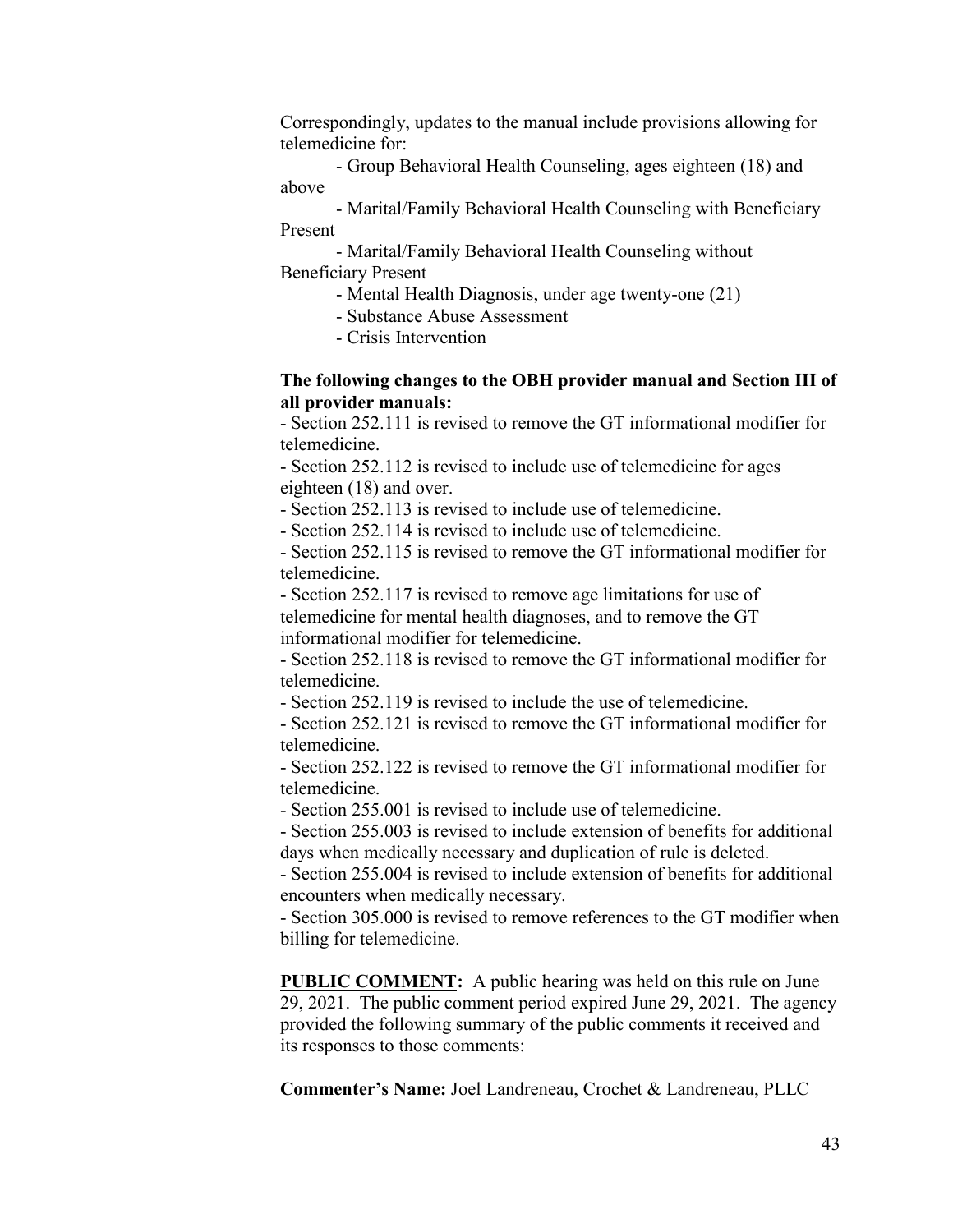**1.** Okay, I have two comments to make about the proposed rules, the proposed changes in 252 and the billing codes for outpatient behavioral health services. During the COVID pandemic and the emergency rule suspensions that were put into place during that time, there were somewhat different treatment for different codes, with respect to audio only telemedicine, some and the COVID emergency promulgated manual that came out in early April, also, made a specific provision, say, for example, for marital and family counseling which could be done audio only, but then some of the other telemedicine approved services, such as crisis intervention, made no specific mention of audio only and whether or not audio only was or was not permitted.

And so individual therapy was also one that was not specifically addressed in that manual and it isn't here either, and so I would request that if there is going to be an allowance for audio only for some or all of the billing codes, that the manual would reflect, that so that unless that's addressed somewhere else I don't see it here, it looks like telemedicine is just that, a term is just used. I guess the definition of that term would be as Arkansas law now defines telemedicine. I think it's Act 829 that allowed audio only, but then it has a qualification in it that says, "if it meets the standards for the service," or something along those lines, it looks like it might be a payor decision whether or not audio only does or does not substantially meet the standards for that service, so I would request that clarification be made. I get that question a lot.

I'm sorry, I didn't even introduce myself, I'm Joel Landreneau, I'm Executive Director of Behavioral Health Providers Association and I get this question a lot, "is audio only allowed or not allowed for this or that service," and it would be very helpful if that was clarified.

**RESPONSE:** Thank you for your comment and questions. The comments and questions related to Act 829 and other telemedicine acts will be reviewed separately from this rule. We will consider what revisions may need to be promulgated and implemented during that review.

**2.** The second comment I would like to make is, with respect to who the authorized performing providers are. The proposed changes allow for, say, for example, individual behavioral health counseling 90832, 90834, 90837, have modifiers for substance abuse U4 and U5 and those services can be in our judgment, delivered by people who hold the AADC credential. These are master's degree therapists who are specifically trained and supervised in the delivery of substance abuse services.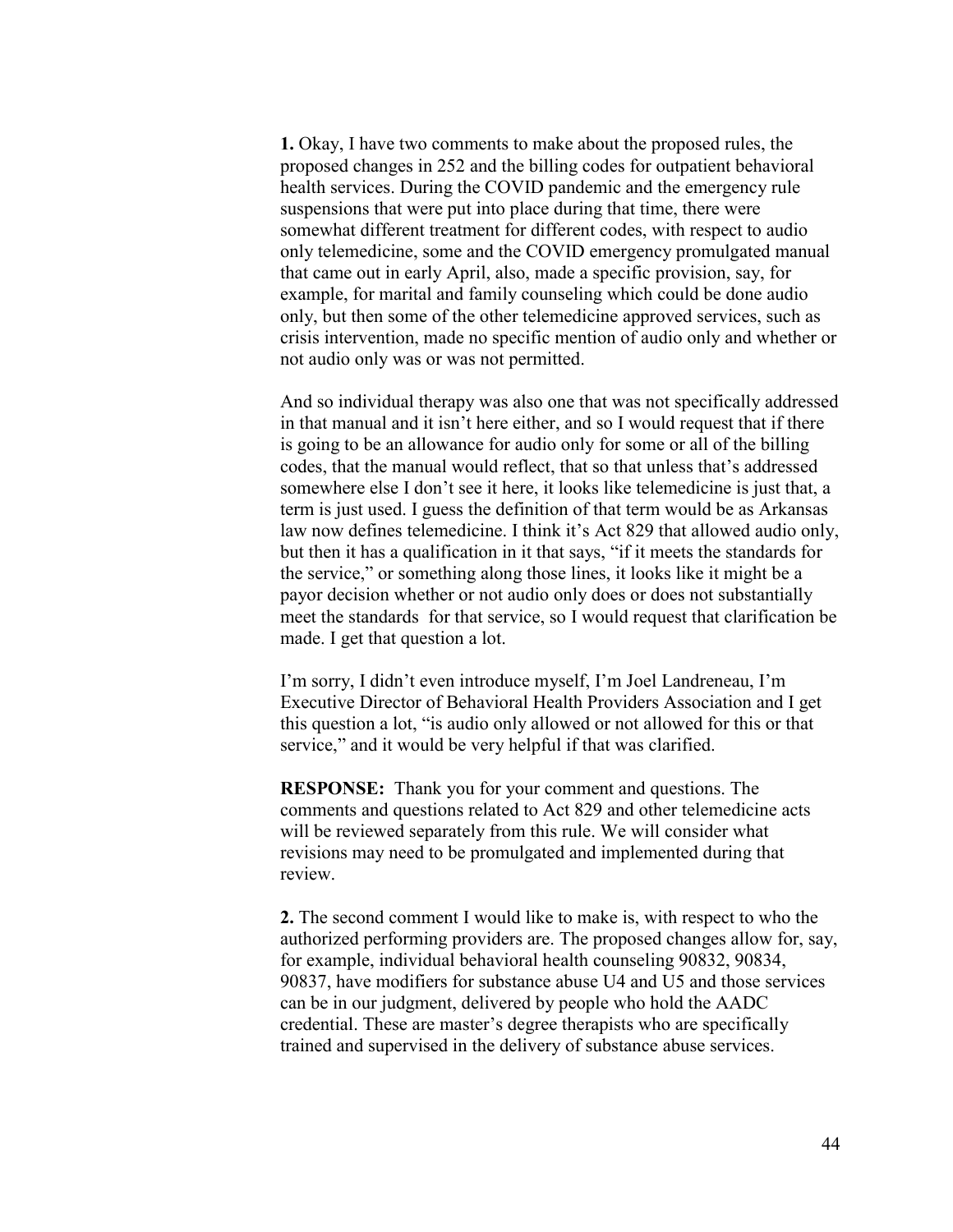It doesn't appear, I think, historically, they haven't been permitted to provide individual psychotherapy, even when substance abuse is the primary diagnosis, and I would request that the AADC's, of which there are little more than 100 in the state who have that credential. It is a nationally recognized credential and it is, it qualifies them to render substance abuse services, so it would, I think that would appear to individual behavioral health counseling the 90832, 34, 37, U4 and U5 modifiers, it would also apply to the group behavioral health counseling and 90853 U4 and U5 and marital and family, there's a substance abuse modifier at 90847.

So I would request, some of the AADC's also have LPC and LCSW credentials, which would enable them to do this, but not all of them do, but all a AADC's have Master's degrees and to the extent that there are those out there who have Master's degrees and the requisite training in substance abuse treatment, they should be reimbursed for Medicaid, when they render substance abuse treatment.

And that concludes my remarks.

**RESPONSE:** Thank you for your comments. Your request is outside the scope of this proposed rule change. No changes were proposed regarding allowed performing providers. For a list of currently authorized providers see section 211.200 Staff Requirements in Section II of the Outpatient Behavioral Health Services manual.

**Commenter's Name:** Joel Landreneau, on behalf of the Behavioral Health Providers' Association

**1.** The removal of the telemedicine modifier from certain codes is a welcome development. It has been a needless effort by providers and a needless expense for the state to require separate authorizations for the same service according to delivery modality. Our understanding of this change is that one authorization will be required for a service, which will then be interchangeable between face-to-face and telemedicine, and identifiable by the place of service codes. Please confirm that this understanding is correct.

**RESPONSE:** Under the proposed change, one authorization will be required for a service to be provided. Separate authorizations for face-toface or telemedicine provision of services will not be required.

**2.** There needs to be a distinction made clear between those services that can be delivered via telemedicine audio-only, and those that cannot. Act 829 of 2021 amended the definition of "telemedicine" to read as follows: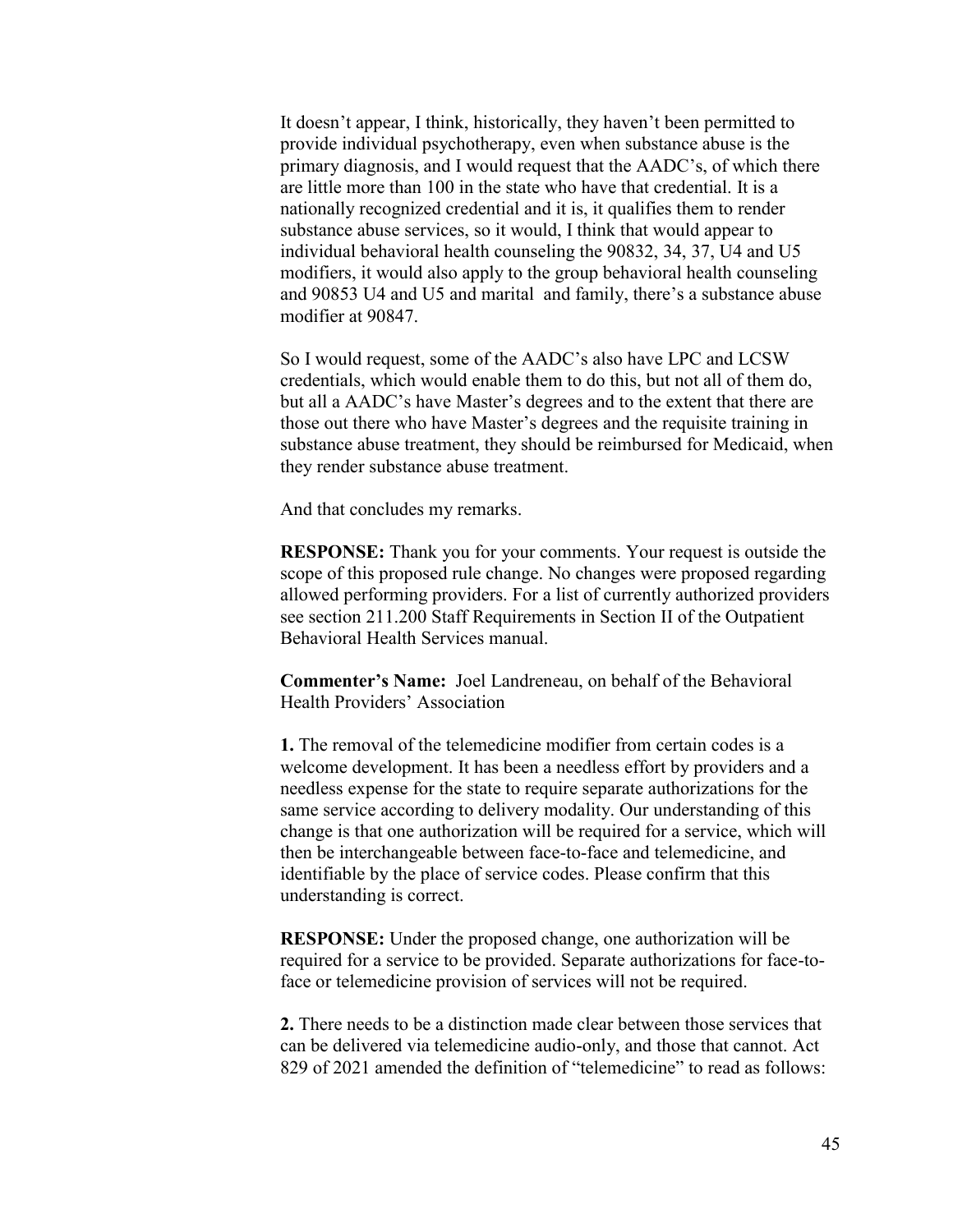| $\overline{2}$ | (C) For the purposes of this subchapter, "telemedicine"                          |
|----------------|----------------------------------------------------------------------------------|
| з              | does not include the use of:                                                     |
| 4              | $(i)(a)$ Audio-only communication, including without                             |
| 5              | <i>limitation interactive audio</i> unless the audio-only communication is real- |
| 6              | time, interactive, and substantially meets the requirements for a healthcare     |
| 7              | service that would otherwise be covered by the health benefit plan.              |
|                |                                                                                  |

This definition of "telemedicine" applies to each and every service. In all cases, telephone-only is "real-time" and "interactive." These rules should establish bright-line rules for when a service "substantially meets the requirements for a healthcare service that would otherwise be covered by the health benefit plan." Our reading of this language is that the payors determine when audio-only "substantially meets the requirements for a healthcare service." The present rules, as enacted and as proposed, do not make these determinations, leaving providers uncertain regarding when audio-only can or cannot be used in service delivery. Act 829 had an emergency clause, and thus it has been law since April 21, 2021. These rules should be revised to clarify when audio-only is permitted or prohibited.

**RESPONSE:** Thank you for your comment and questions. Comments and questions related to Act 829 and other telemedicine acts will be reviewed separately from this rule. We will consider what revisions may need to be promulgated and implemented during that review.

**3.** Codes with Substance-Abuse modifiers should add LADAC's and AADC's to the list of Allowable Performing Providers. Behavioral Health Agencies ("BHA's") in this state are facing great difficulties in recruiting and retaining Independently Licensed Practitioners who are willing to do the work required of therapists in BHA's, such as supervision of paraprofessionals. Some agencies are in such straits that they are unable to assign a therapist to a new patient for weeks at a time. There are strong incentives for therapists to leave BHA's and establish independent practices, including a billing rate that is equal to that paid to BHA's, but without the added, uncompensated responsibilities therapists are need for in agencies.

There are several policy changes that are needed to address this situation, which is beginning to approach crisis levels. One simple change that could be made in this draft is for Medicaid to recognize Licensed Alcoholism and Drug Abuse Counselors (LADAC's) and Advanced Certified Alcohol Drug Counselor (AADC's) for those codes that have a Substance Abuse modifier, and recognize these practitioners for services requiring that modifier. LADAC's and AADC's both require a Master's Degree in a Behavioral Science or Human Services field with a clinical application from an accredited university. AADC's require a 300-hour supervised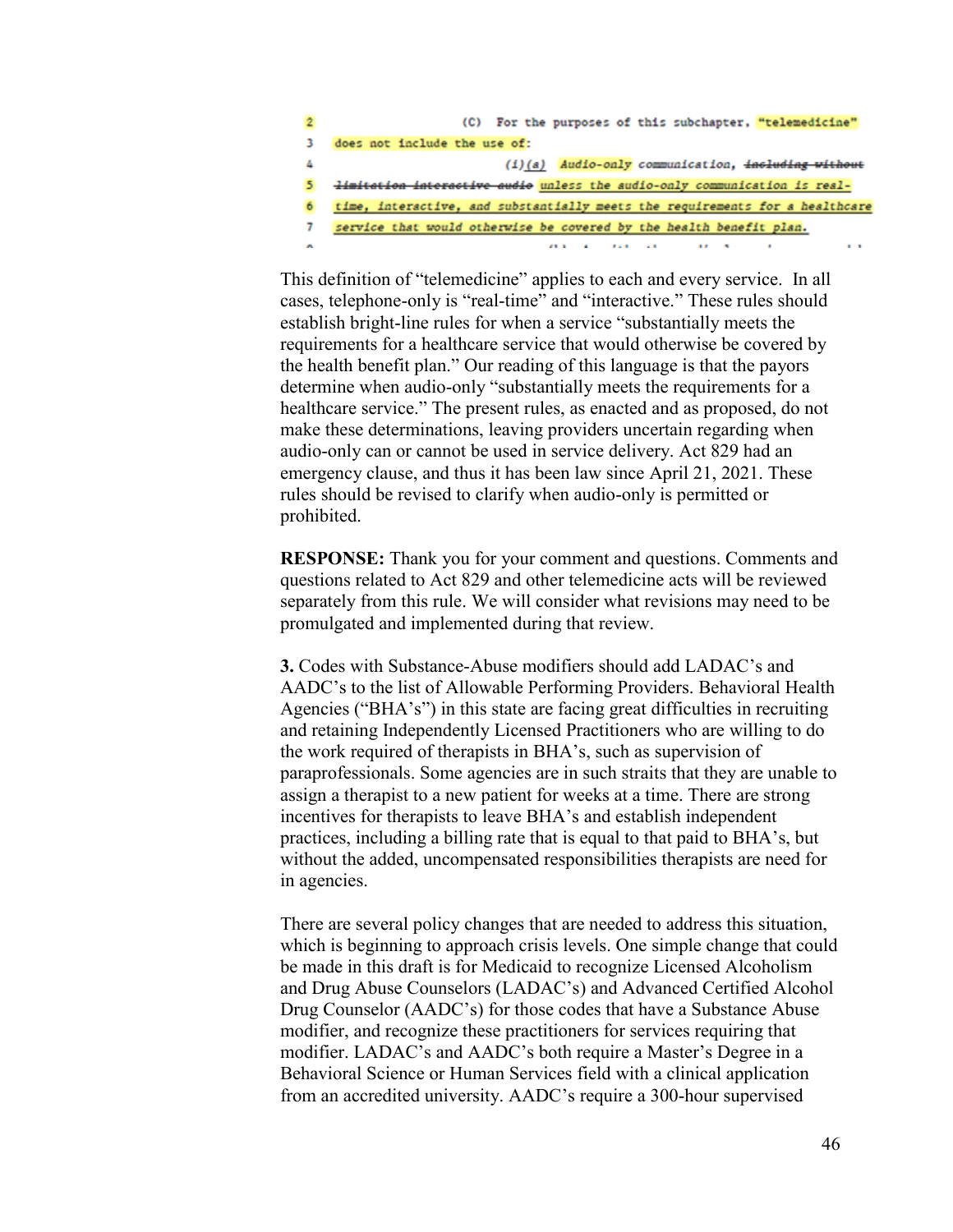practicum and 2,000 hours of supervised work experience under a Master's Level supervisor. LADAC's likewise require a Master's degree in a health or behavioral services field, along with 3 years' clinically supervised work experience in the field of Substance Abuse and Mental Health. Many of these professionals also hold certifications as LCSW's or LPC's, but there is a sizeable number within the state that do not. This means that Medicaid will not pay for a certified substance abuse practitioner with a Master's Degree to render Individual Therapy to SUDprimary patients, even though they are qualified to do so within the scope of their practice.

As of July 13, 2021, there are presently 120 AADC's in the State of Arkansas who are qualified to serve SUD patients, but who are not reimbursed by Medicaid for doing so unless they also hold an LCSW or an LPC. There is no public policy reason who Master's-level treatment professionals should be excluded from serving Medicaid patients, especially in this time when recruiting and retaining LCSW's and LPC's is so difficult for BHA's. I would ask that this request be treated as a request for rule promulgation under Ark. Code Ann. § 25-15-204(d).

**RESPONSE:** Your request is outside the scope of this proposed rule change. No changes were proposed regarding allowed performing providers. For a list of currently authorized providers see section 211.200 Staff Requirements in Section II of the Outpatient Behavioral Health Services manual.

**4.** Mental Health Diagnosis should be increased to a maximum of two hours per encounter. Mental Health Diagnosis was reduced in rate in the 2018 transformation to an equivalent of one hour of service in the old rate. Practitioners routinely tell me that they take about two (2) hours at a minimum to do a thorough intake, which they regard as vital to arrive upon an accurate diagnosis and well-informed plan of care. The one single encounter, at the rate at which it is paid, is not sufficient to meet the needs of the patient, and more often than not, the practitioners simply perform the thorough intake anyway, and accept the inadequate payment. I would ask that this request be treated as a request for rule promulgation under Ark. Code Ann. § 25-15-204(d).

**RESPONSE:** Thank you for your comment. Your requested change is outside of the scope of this proposed rule change. This proposed rule change does not address the encounter or rate for Mental Health Diagnosis service but is limited only to changes regarding telemedicine service for Medicaid beneficiaries who are under age 21.

The proposed effective date is pending legislative review and approval.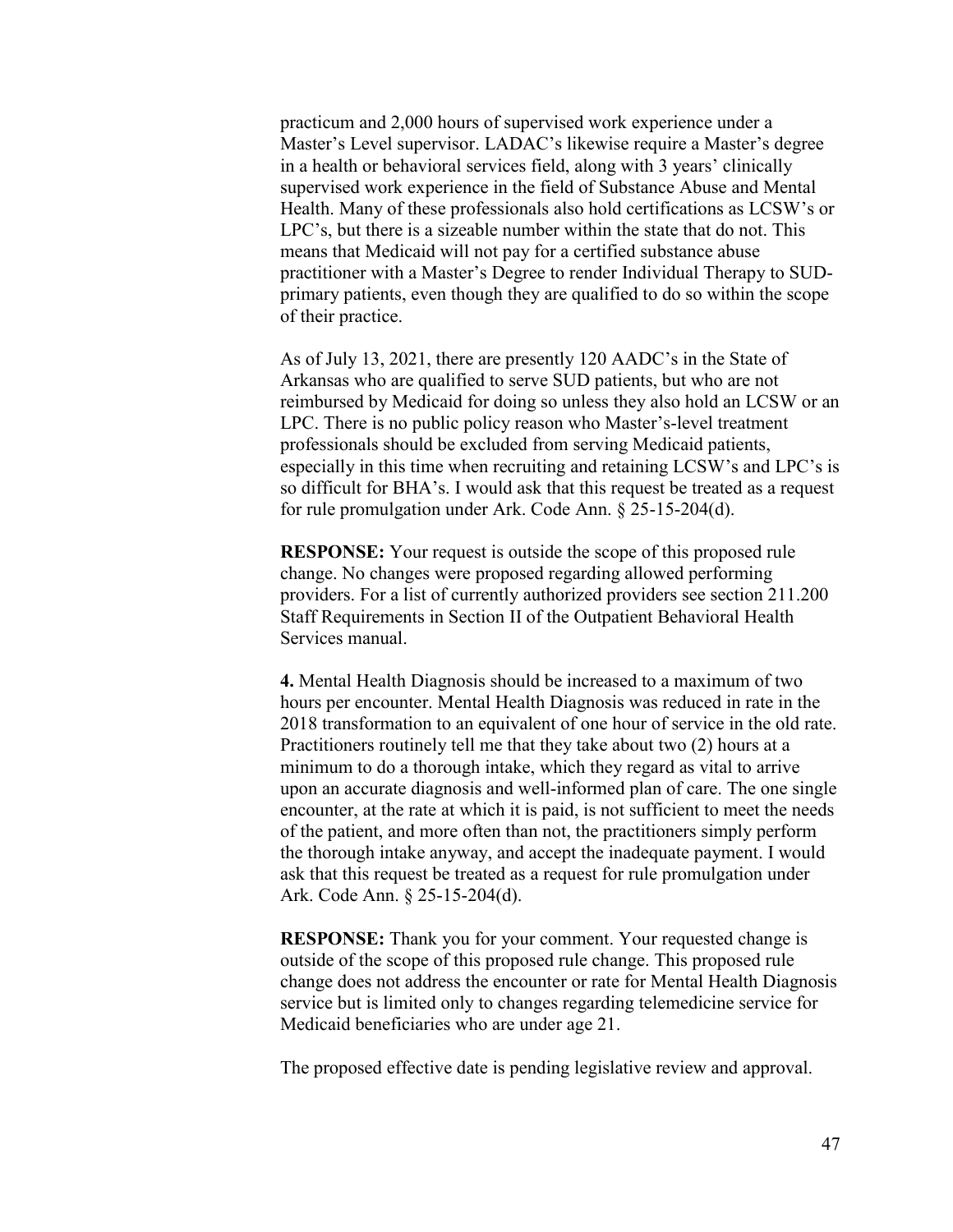**FINANCIAL IMPACT:** The agency indicated that this rule has a financial impact.

Per the agency, the total estimated cost to implement this rule is \$163,170 for the current fiscal year (\$46,308 in general revenue and \$116,862 in federal funds) and \$217,560 for the next fiscal year (\$61,744 in general revenue and \$155,816 in federal funds). The total estimated cost by fiscal year to state, county, and municipal government to implement this rule is \$46,308 for the current fiscal year and \$61,744 for the next fiscal year.

**LEGAL AUTHORIZATION:** The Department of Human Services has the responsibility to administer assigned forms of public assistance and is specifically authorized to maintain an indigent medical care program (Arkansas Medicaid). *See* Ark. Code Ann. §§ 20-76-201(1), 20-77-  $107(a)(1)$ . The Department has the authority to make rules that are necessary or desirable to carry out its public assistance duties. Ark. Code Ann. § 20-76-201(12). The Department and its divisions also have the authority to promulgate rules as necessary to conform their programs to federal law and receive federal funding. Ark. Code Ann. § 25-10-129(b).

Portions of this rule implement Act 624 of 2021. The Act, sponsored by Representative Lee Johnson, ensured that reimbursement in the Arkansas Medicaid Program for certain behavioral and mental health services provided via telemedicine continues after the public health emergency caused by COVID-19. Per the Act, Arkansas Medicaid must reimburse for "crisis intervention services; substance abuse assessments; mental health diagnosis assessments for" beneficiaries under age 21; group therapy for beneficiaries 18 and older; and "counseling and psychoeducation provided by" certain licensed personnel. Act 624, § 1(b).

## **b. SUBJECT: State Plan Amendment 2021-0004 Long-Acting Reversible Contraceptives (LARCs); Physician 1-21**

## **DESCRIPTION:**

### Statement of Necessity

The Division of Medical Services revises the Medicaid State Plan rate methodology for family planning to replace the term Intrauterine Device (IUD) with Long-Acting Reversible Contraceptives (LARCs). This change acknowledges the possible use of other types of LARCs as they become available. This SPA will also update the reimbursement rates for currently covered LARCs.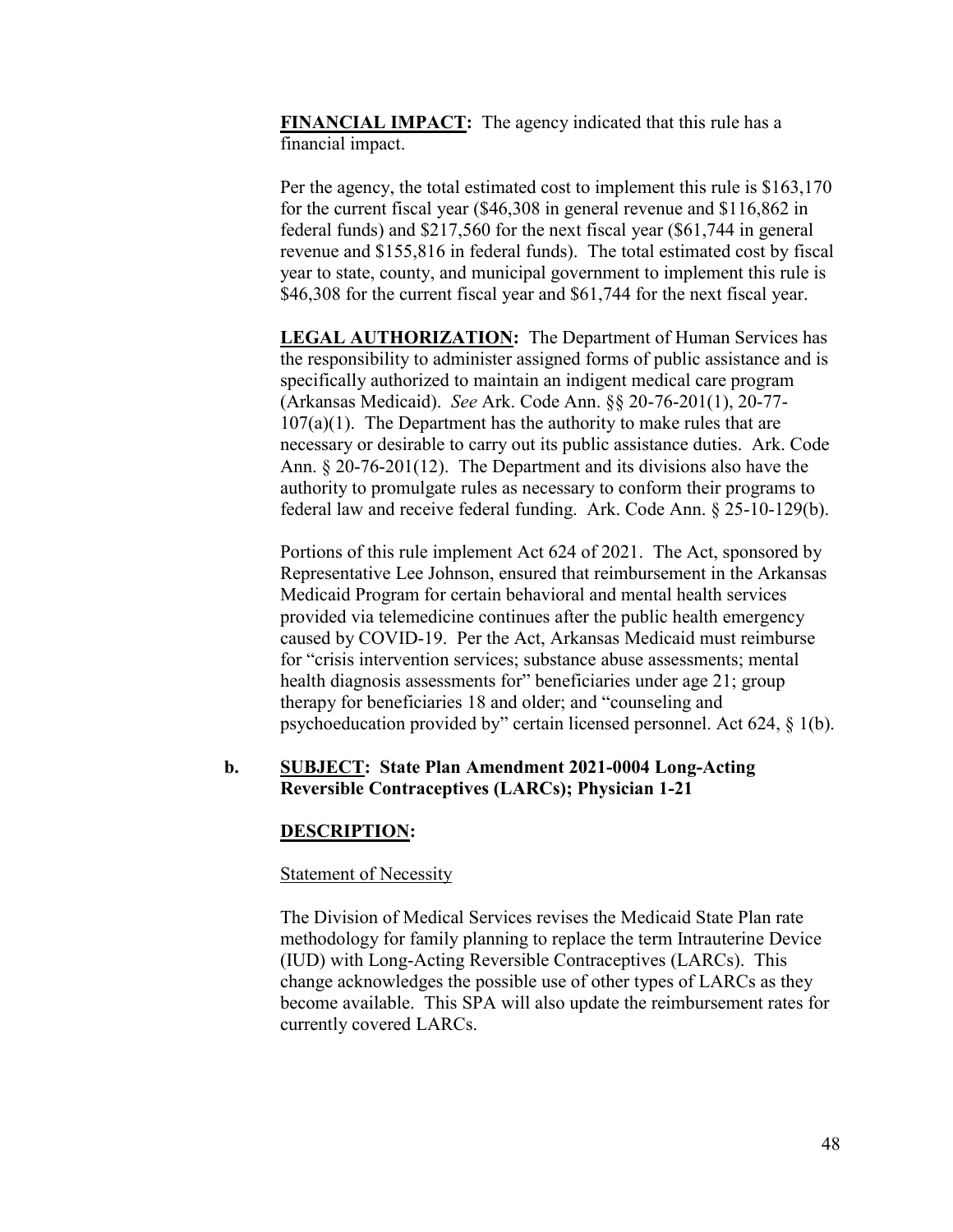### Rule Summary

Adding language to the State Plan rate methodology for family planning to increase flexibility and to allow for the addition of new LARCs in a timely manner. The updated rates will be based on Wholesale Acquisition Cost.

Making technical corrections to the manuals below:

Section II of the Physician manual.

243.500 Contraception:

- 243.500(B) – replaced Etonogestrel (contraceptive) implant with Contraceptive Implant Systems.

- 243.500(B1) – deleted etonogestrel and replaced "system" with "systems."

- 243.500(C) – deleted the word "prescription"

Section II of the Hospital manual:

216.513 Contraception:

- 216.513(B) – replaced Etonogestrel (contraceptive) implant with Contraceptive Implant Systems.

- 216.513(B1) – deleted etonogestrel and replaced "system" with "systems."

- 216.513(C) – deleted the word "prescription"

Section II of the Rural Health Clinic manual:

217.220 Other Contraceptive Methods:

- Replaced "The Norplant System, its implementation" with

"Contraceptive implant systems, their implementations . . ."

Section II of the Nurse Practitioner manual:

214.333 Contraception:

- 214.333(B) – replaced Etonogestrel (contraceptive) implant with Contraceptive Implant Systems.

- 214.333(B1) – deleted etonogestrel and replaced "system" with "systems."

- 214.333(C) – deleted the word "prescription."

Section II of the Certified Nurse-Midwife manual:

215.250 Contraception:

- 215.250 (B) – replaced Etonogestrel (contraceptive) implant with Contraceptive Implant Systems.

- 215.250 (B1) – deleted etonogestrel and replaced "system" with "systems."

- 215.250 (C) – deleted the word "prescription"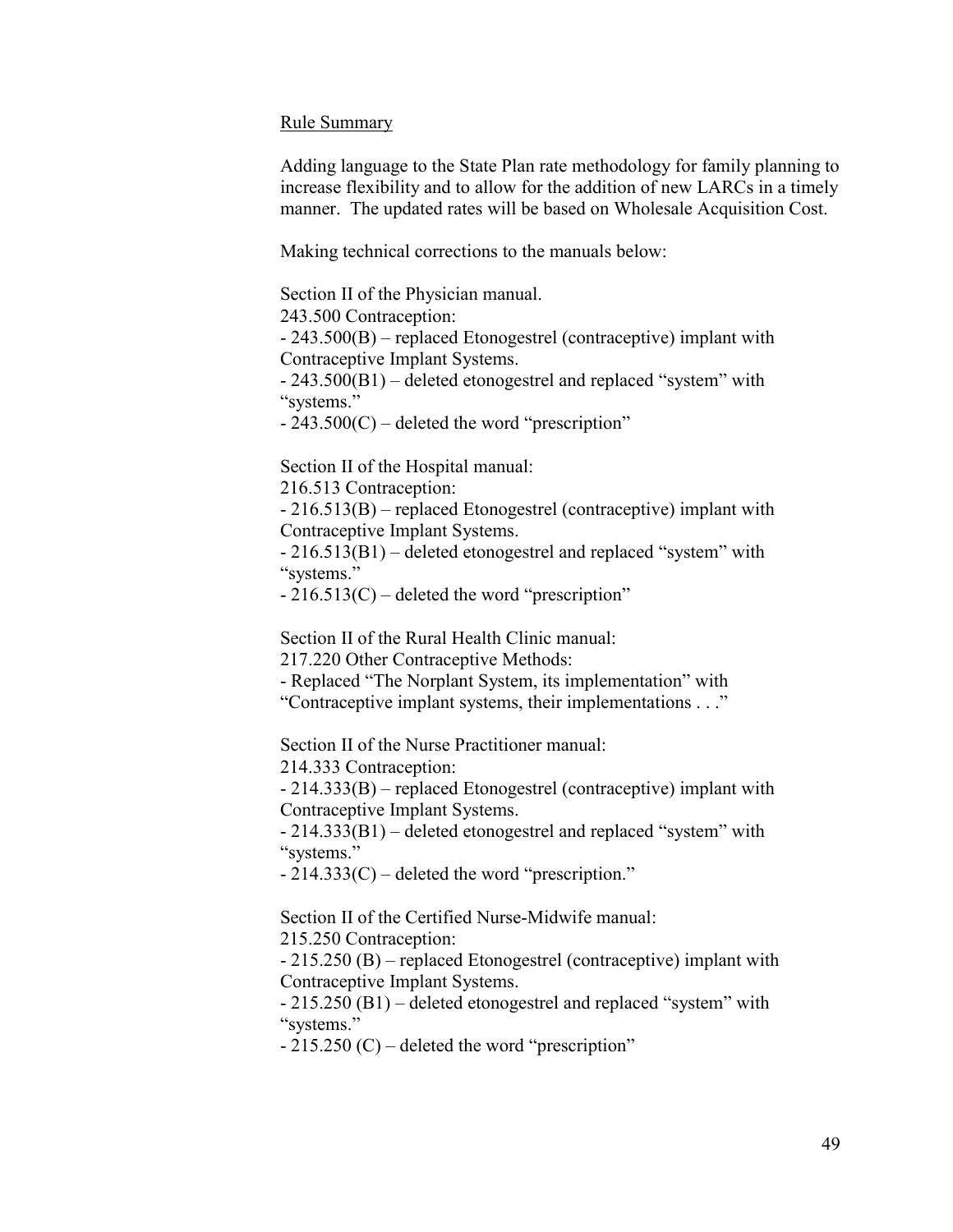**PUBLIC COMMENT:** A public hearing was held on this rule on September 15, 2021. The public comment period expired September 25, 2021. The agency provided the following summary of the public comments it received and its responses to those comments:

Commenter's Name: Nancy Allison, Practice Manager, Creekside Center for Women, on behalf of OB/GYN Provider Medicaid Group #134004002

**COMMENT:** I am writing on behalf of OB/GYN Provider Medicaid group #134004002 in regards to the August 24, 2021 memorandum with the subject State Plan Amendment 2021-004 Long-Acting Reversible Contraceptives (LARCs); Physician 1-21. We were led to understand that Kyleena 19.5mg Levonorgestrel-Releasing Intrauterine Contraceptive System was also going to be added to the LARCs list that Arkansas Medicaid would reimburse for. Is there an update on that discussion or a date of when it may be added?

**RESPONSE:** Kyleena is included as part of this SPA. The language has been changed to clarify that all FDA approved IUDs and implants will be included.

Commenter's Name: William J. Mazanec, PharmD, MBA, Account Executive, Organon

**COMMENT:** The language in 243.500 Contraception

B Etonogestrel-Estrogen (contraceptive) Implant System

1. Medicaid covers the etenogestrel-estrogen contraceptive implant system, including implants and supplies.

NEXPLANON (etonogestrel implant)

Highlights of Prescribing Information

INDICATIONS AND USAGE section states NEXPLANON is a progestin indicated for use by women to prevent pregnancy. NEXPLANON is not an estrogen.

 $2.5$ Intrasterine Devices (IUDs) and Long-Acting Reversible Contraceptives (LARCs)

Effective for claims with dates of service January 1, 2014 and after, the intrauterine device (IUD) is reimbursed based on one hundred percent (100%) of the manufacturer's list price as of April 15, 2011. Effective for claims with dates of service October 1, 2014 and after, the fifty-two milligrams (52) mg Levonorgestrel-Releasing Intrauterine Contraceptive System is reimbursed based on one hundred percent (100%) of the manufacturer's list price as of November 18, 2013. Effective for claims with dates of service October 1, 2014 and after, the 13.5 mg Levonorgestrel-Releasing Intrauterine Contraceptive System is reimbursed based on one hundred percent {100%} of the manufacturer's list price as of January 1, 2013.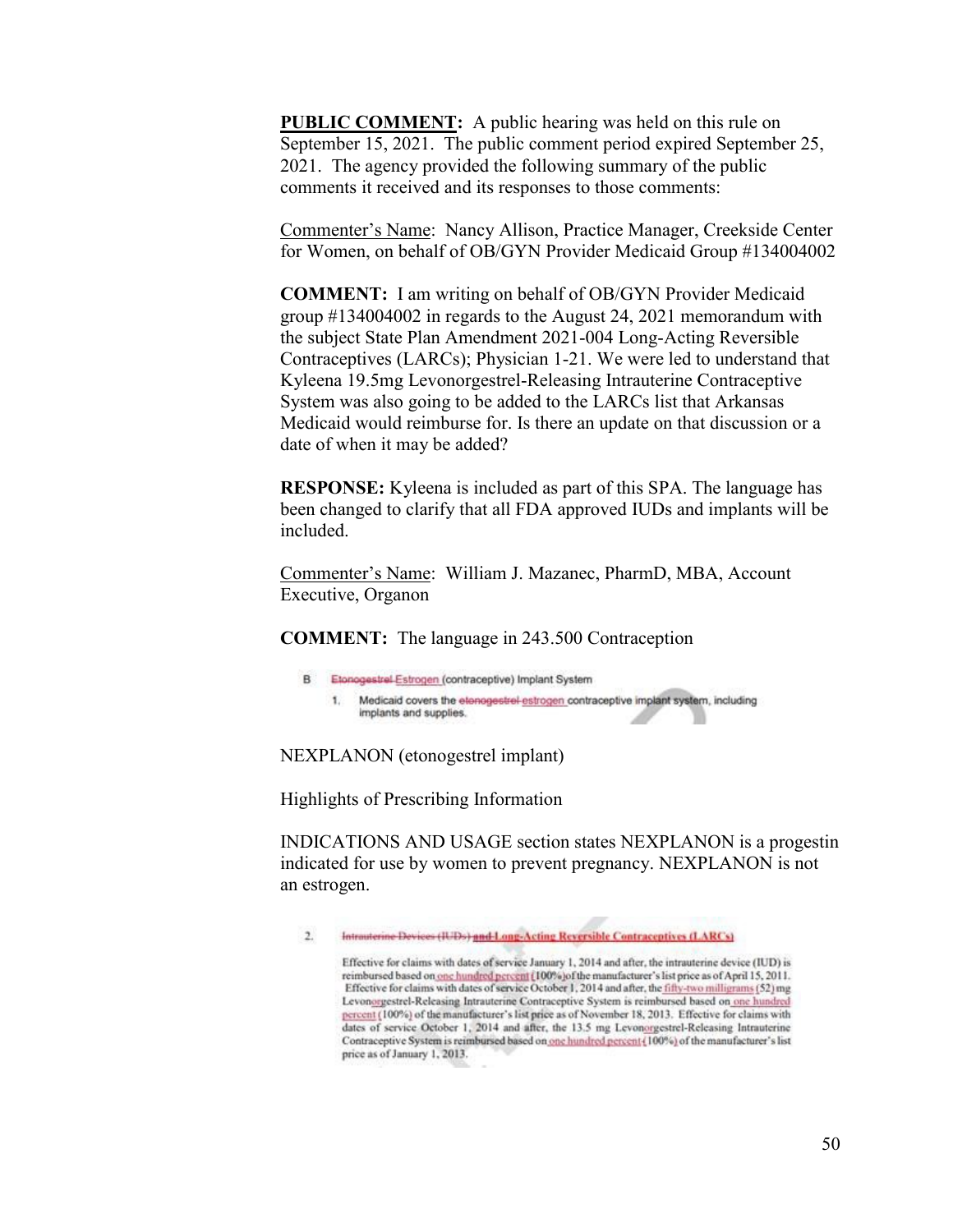NEXPLANON is a long-acting (up to 3 years), reversible, hormonal contraceptive method and if other LARCs are included in this section NEXPLANON should be included.

**RESPONSE:** Nexplanon is included as part of this SPA. The language has been changed to clarify that all FDA approved IUDs and implants will be included.

Commenter's Name: Dr. Timothy J. Bell

**COMMENT:** Please consider adding Kyleena into the approved Medicaid options/fee schedule for patients. This is a LARC (long-acting reversible contraception) as recommended by ACOG. This device has lower levels of hormone and a smaller size to the device that helps several patients that have suffered from cramps or who have never been pregnant, where a larger IUD may cause patient discomfort. Thank you for considering this added product.

**RESPONSE:** Kyleena is included as part of this SPA. The language has been changed to clarify that all FDA approved IUDs and implants will be included.

Commenter's Name: Brandee Litty, CPPM, Clinic Office Manager, on behalf of Dr. Maureen Flowers and Dr. William Smith, BRMC Urology Clinic

**COMMENT:** I would like to request on behalf of both my OB/GYN's, Dr. Maureen Flowers and Dr. William Smith that Kyleena be added to the Medicaid fee schedule and ARKids. We serve a rural, low-income area, and we need to be able to provide adequate family planning to all our patients. Please consider adding Kyleena to the fee schedule, so that we are not limiting our patients' care.

**RESPONSE:** Kyleena is included as part of this SPA. The language has been changed to clarify that all FDA approved IUDs and implants will be included.

The proposed effective date is December 1, 2021.

**FINANCIAL IMPACT:** The agency indicated that this rule has a financial impact.

Per the agency, the additional cost of this rule is \$681,899 for the current fiscal year (\$68,190 in general revenue and \$613,709 in federal funds) and \$1,168,970 for the next fiscal year (\$116,897 in general revenue and \$1,052,073 in federal funds). The total estimated cost by fiscal year to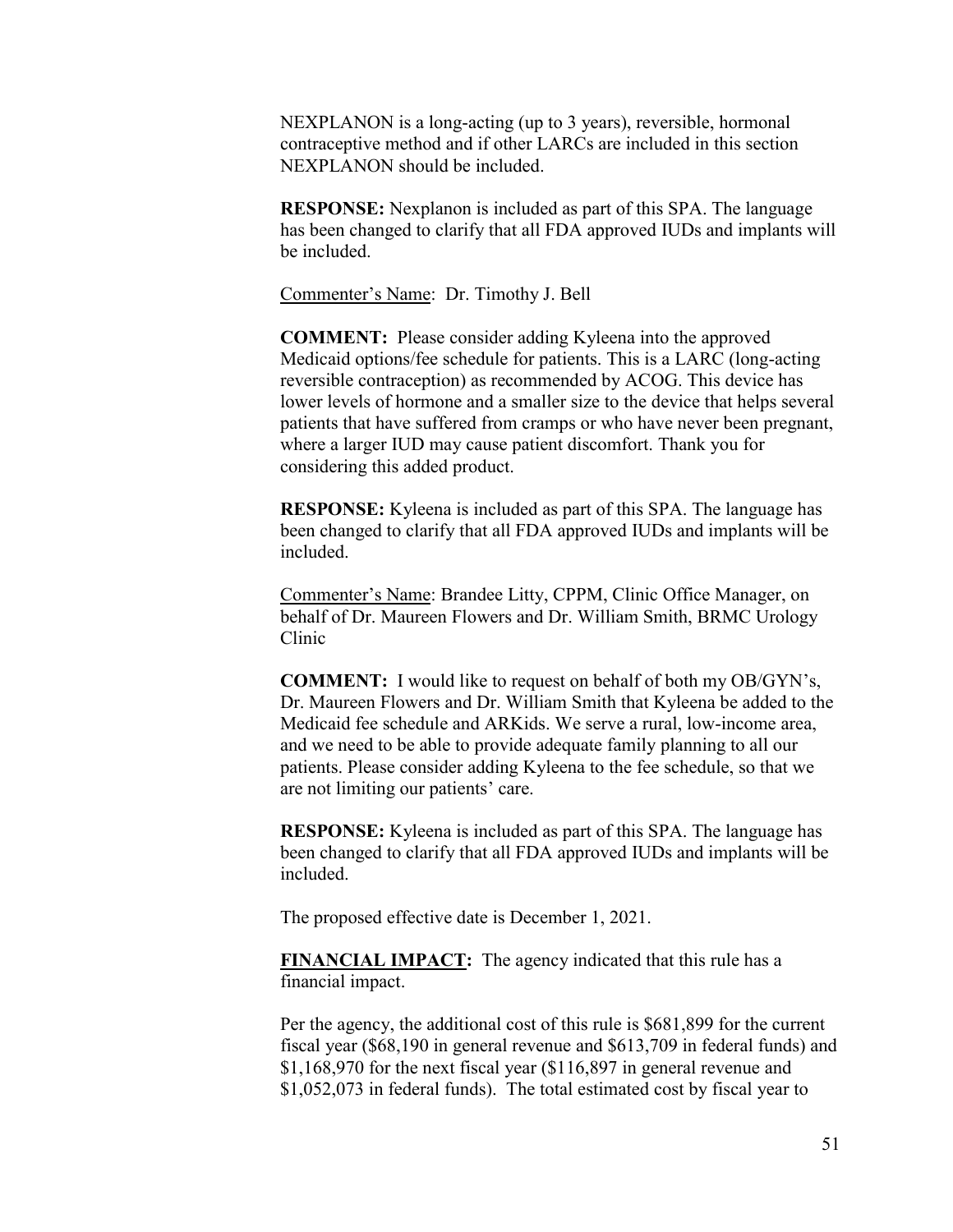state, county, and municipal government to implement this rule is \$68,190 for the current fiscal year and \$116,897 for the next fiscal year.

The agency indicated that there is a new or increased cost or obligation of at least \$100,000 to a private individual, private entity, private business, state government, county government, municipal government, or to two or more of those entities combined. Accordingly, the agency provided the following written findings:

*(1) a statement of the rule's basis and purpose;*

Reimbursements for IUDs and LARCs will be based on Wholesale Acquisition Costs.

*(2) the problem the agency seeks to address with the proposed rule, including a statement of whether a rule is required by statute;*

Reimburse providers for cost of the device.

*(3) a description of the factual evidence that: (a) justifies the agency's need for the proposed rule; and (b) describes how the benefits of the rule meet the relevant statutory objectives and justify the rule's costs;*

Reimbursement is less than cost.

*(4) a list of less costly alternatives to the proposed rule and the reasons why the alternatives do not adequately address the problem to be solved by the proposed rule;*

None.

*(5) A list of alternatives to the proposed rule that were suggested as a result of public comment and the reasons why the alternatives do not adequately address the problem to be solved by the proposed rule;*

None at this time.

*(6) a statement of whether existing rules have created or contributed to the problem the agency seeks to address with the proposed rule and, if existing rules have created or contributed to the problem, an explanation of why amendment or repeal of the rule creating or contributing to the problem is not a sufficient response; and*

 $N/A$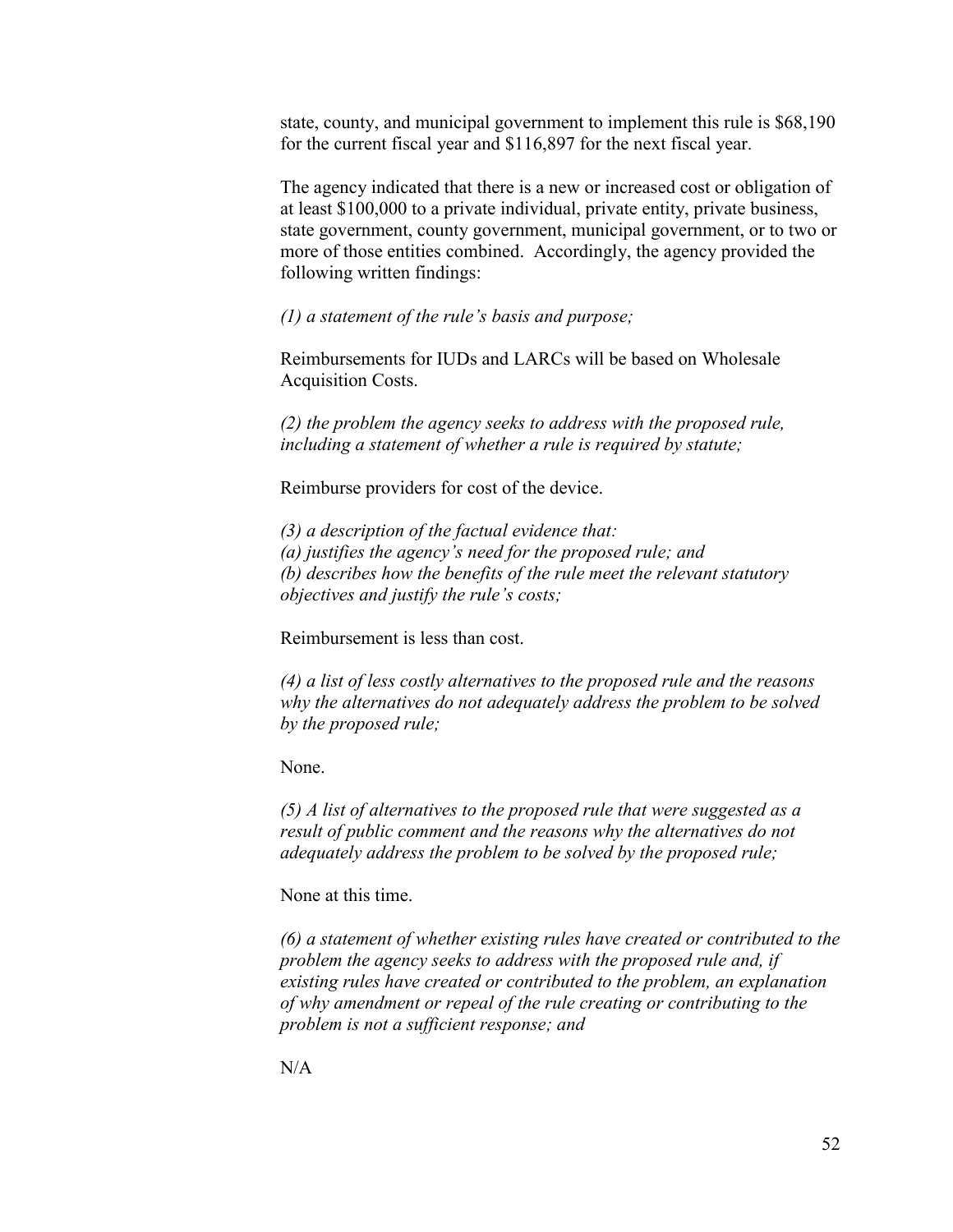*(7) an agency plan for review of the rule no less than every ten (10) years to determine whether, based upon the evidence, there remains a need for the rule, including, without limitation, whether: (a) the rule is achieving the statutory objectives; (b) the benefits of the rule continue to justify its costs; and (c) the rule can be amended or repealed to reduce costs while continuing to achieve the statutory objectives.*

The Agency monitors State and Federal rules and policies for opportunities to reduce and control cost.

**LEGAL AUTHORIZATION:** The Department of Human Services has the responsibility to administer assigned forms of public assistance and is specifically authorized to maintain an indigent medical care program (Arkansas Medicaid). *See* Ark. Code Ann. §§ 20-76-201(1), 20-77-  $107(a)(1)$ . The Department has the authority to make rules that are necessary or desirable to carry out its public assistance duties. Ark. Code Ann. § 20-76-201(12). The Department and its divisions also have the authority to promulgate rules as necessary to conform their programs to federal law and receive federal funding. Ark. Code Ann. § 25-10-129(b).

# **11. DEPARTMENT OF LABOR AND LICENSING, DIVISION OF OCCUPATIONAL AND PROFESSIONAL LICENSING BOARDS AND COMMISSIONS, STATE BOARD OF COLLECTION AGENCIES (Mr. Boyd Maher, Ms. Denise Oxley)**

## **a. SUBJECT: State Board of Collection Agencies Rules (Rev. 2021)**

**DESCRIPTION:** The State Board of Collection Agencies is proposing a variety of updates to make its rule consistent with both statute and current practice. The last update to the Board's rules was promulgated in 1997, but the past quarter century has seen numerous revisions to its enabling statute (such as the Arkansas Fair Debt Collection Practices Act of 2009) and to statutes affecting state agencies generally (such as the Transformation and Efficiencies Act of 2019). The proposed revisions to the rules seek to incorporate these statutory changes. Additionally, the Board's daily operations have evolved since 1997, and the proposed changes would make the agency's rules consistent with current practice. Finally, the proposed updates seek to eliminate confusing, outdated, and redundant language and to incorporate a format that will lend itself to the upcoming Code of Arkansas Rules effort.

Revisions to the rules include the following: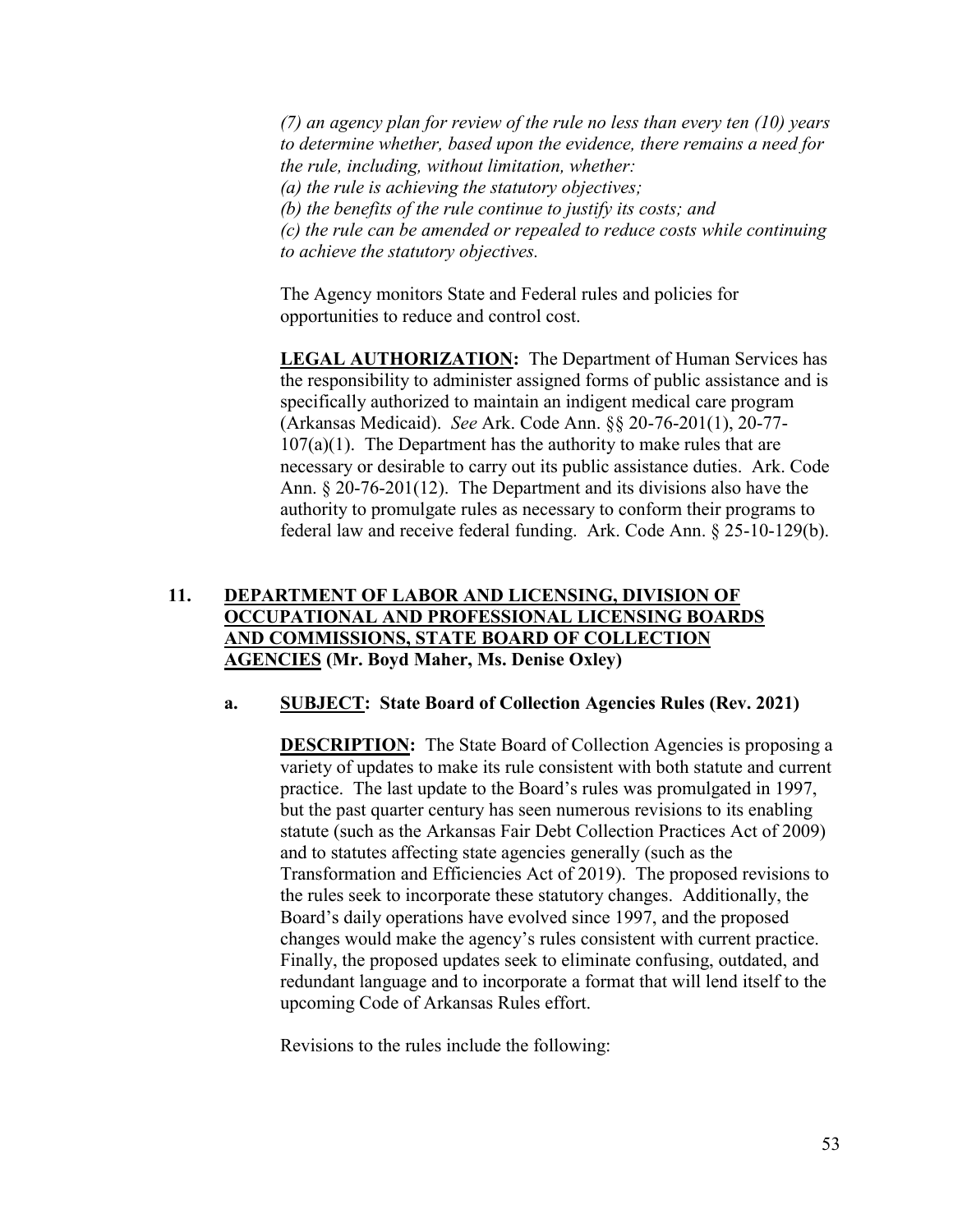• Defines the relationship between the Board & professional staff following the 2019 Transformation Act.

 Allows for reciprocal licenses from other states in accordance with Act 426 of 2019.

• Incorporates fees and penalties authorized by Act 1023 of 2013 (Ark. Code Ann. § 17-24-305(a)) and Act 1249 of 2015 (Ark. Code Ann. § 17-24-103).

- Eliminates a late fee not authorized by statute.
- Removes a requirement for a written exam not authorized by statute.
- Establishes/clarifies procedures for license application, renewals, denials, sanctions, and appeals.
- Incorporates rules for licensee conduct arising from the 2009 Arkansas Fair Debt Collection Practices Act of 2009 (Ark. Code Ann. § 17-24-501 et seq.).
- Cleans up format for easy transition to the Code of Arkansas Rules.

**PUBLIC COMMENT:** A public hearing was held on August 18, 2021. The public comment period expired on September 7, 2021. The Board received no comments.

Rebecca Miller-Rice, an attorney with the Bureau of Legislative Research, asked the following question:

Section  $2-5(C)$  – This section, under License Denial, appears to provide that any funds remitted to the Board may be returned to the applicant upon written request, but that a fifty-dollar nonrefundable processing fee may be retained by the Board. As I'm sure you're aware, Ark. Code Ann. § 25-15-105(b) provides that "[a]n agency shall not assess a fee or penalty without specific statutory authority to: (A) [a]ssess a certain type and amount of fee or penalty; or (B) [i]mpose a fee or penalty in general." On what authority does the Board rely for this nonrefundable processing fee? **RESPONSE:** I have reviewed the language and concur that the \$50 processing fee is not authorized by statute. The attached marked-up copy of the proposed rule no longer includes the sentence in question at the end of Sec.2-5(C). I've also attached a clean copy reflecting this change.

The proposed effective date is pending legislative review and approval.

**FINANCIAL IMPACT:** The agency indicated that the amended rules do not have a financial impact.

**LEGAL AUTHORIZATION:** The State Board of Collection Agencies shall have the authority to promulgate rules to implement the provisions of Title 17, Chapter 24 of the Arkansas Code, concerning collection agencies. *See* Ark. Code Ann. § 17-24-203(a).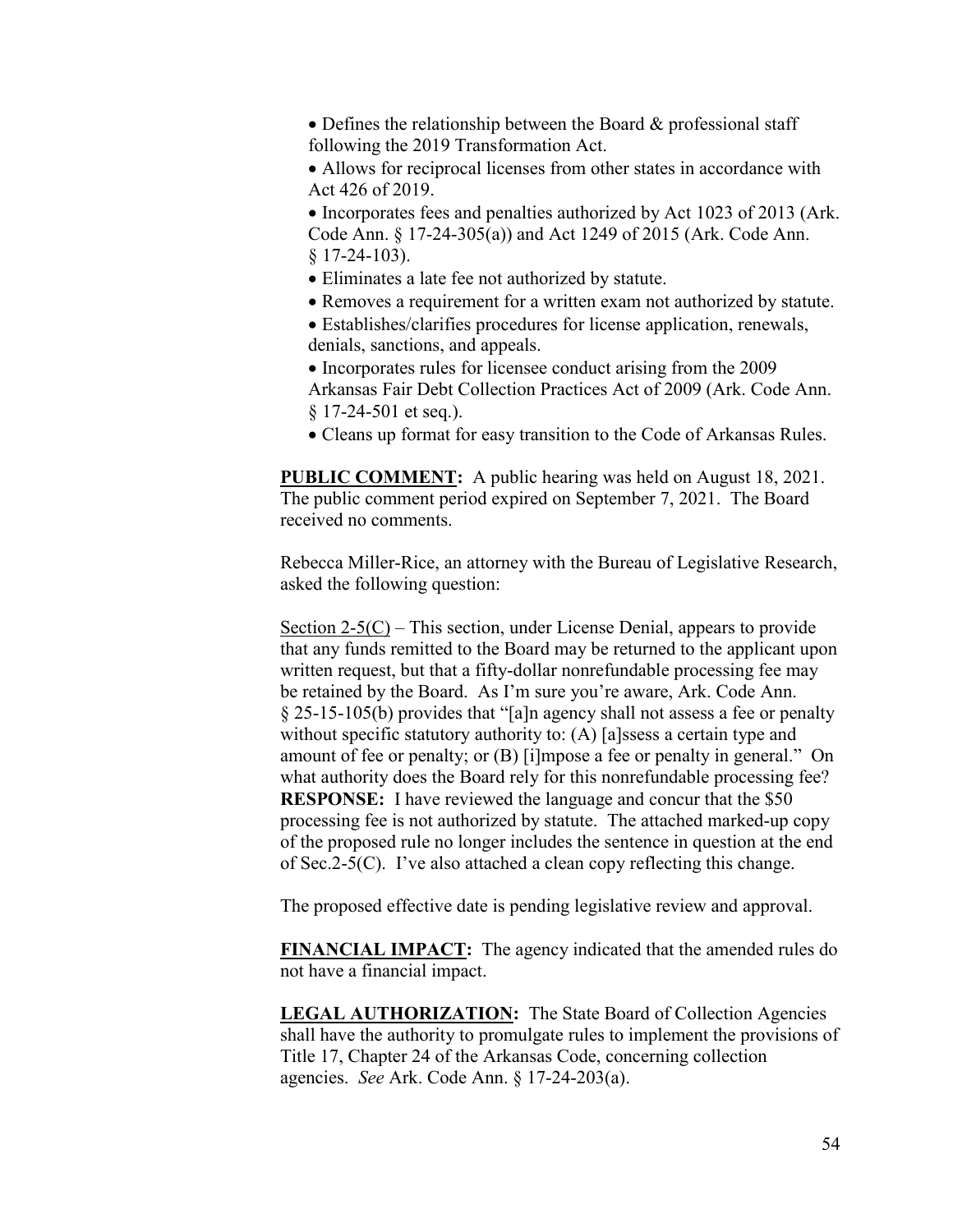Pursuant to Ark. Code Ann. § 17-24-103(b)(1), the Board may impose monetary fines as civil penalties to be paid for failure to comply with Title 17, Chapter 24 of the Arkansas Code or the rules promulgated by the Board under the chapter. Concerning collection activities without a license, Ark. Code Ann. § 17-24-103(a)(1), (2) provides that a collection agency that engages in the business activities of a collection agency without a license issued under the chapter may be fined not less than fifty dollars (\$50.00) nor more than five hundred dollars (\$500.00), and each day of a violation of the chapter is a separate offense. If a collection agency participates in collection activities without a license, the collection agency may pay a civil penalty to the Board of ten thousand dollars (\$10,000.00) in order to be considered retroactively licensed under the chapter. *See* Ark. Code Ann. § 17-24-103(a)(3)(A).

With respect to bonds, the Board shall require each licensee to secure a surety bond in an amount not less than ten thousand dollars (\$10,000.00) nor more than fifty thousand dollars (\$50,000.00) for each location, with the security on the bond to be approved by the Board. *See* Ark. Code Ann. § 17-24-306(a). Additionally, the Board may promulgate rules to: (1) disburse bond funds to claimants, (2) if the bond proceeds are insufficient to satisfy all legitimate claims, distribute the funds pro rata among the claimants; or (3) in the discretion of the Board, require the sureties to deal directly with the claimants. *See* Ark. Code Ann. § 17-24- 306(d).

Finally, the Board may charge an annual license fee not to exceed one hundred twenty-five dollars (\$125.00) for licensing each collection agency and an annual fee of twenty dollars (\$20.00) effective September 1, 2013, for registering each employee of the licensed collection agency who as an employee solicits, collects, or attempts to collect any delinquent account or accounts by telephone, mail, personal contact, or otherwise. *See* Ark. Code Ann. § 17-24-305(a).

# **12. DEPARTMENT OF THE MILITARY (Mr. James Holifield, Mr. Scott Stanger)**

## **a. SUBJECT: Arkansas National Guard Tuition Waiver Program**

**DESCRIPTION:** The Department of the Military, in collaboration with the Arkansas Division of Higher Education ("ADHE"), proposes amendments to its Arkansas National Guard Tuition Waiver Program rules. The Program rules implement Act 471 of the 91st General Assembly, Act 535 of the 92d General Assembly, and Acts 76 and 133 of the 93rd General Assembly. The proposed amendment incorporates eligibility of online-only degree programs associated with a state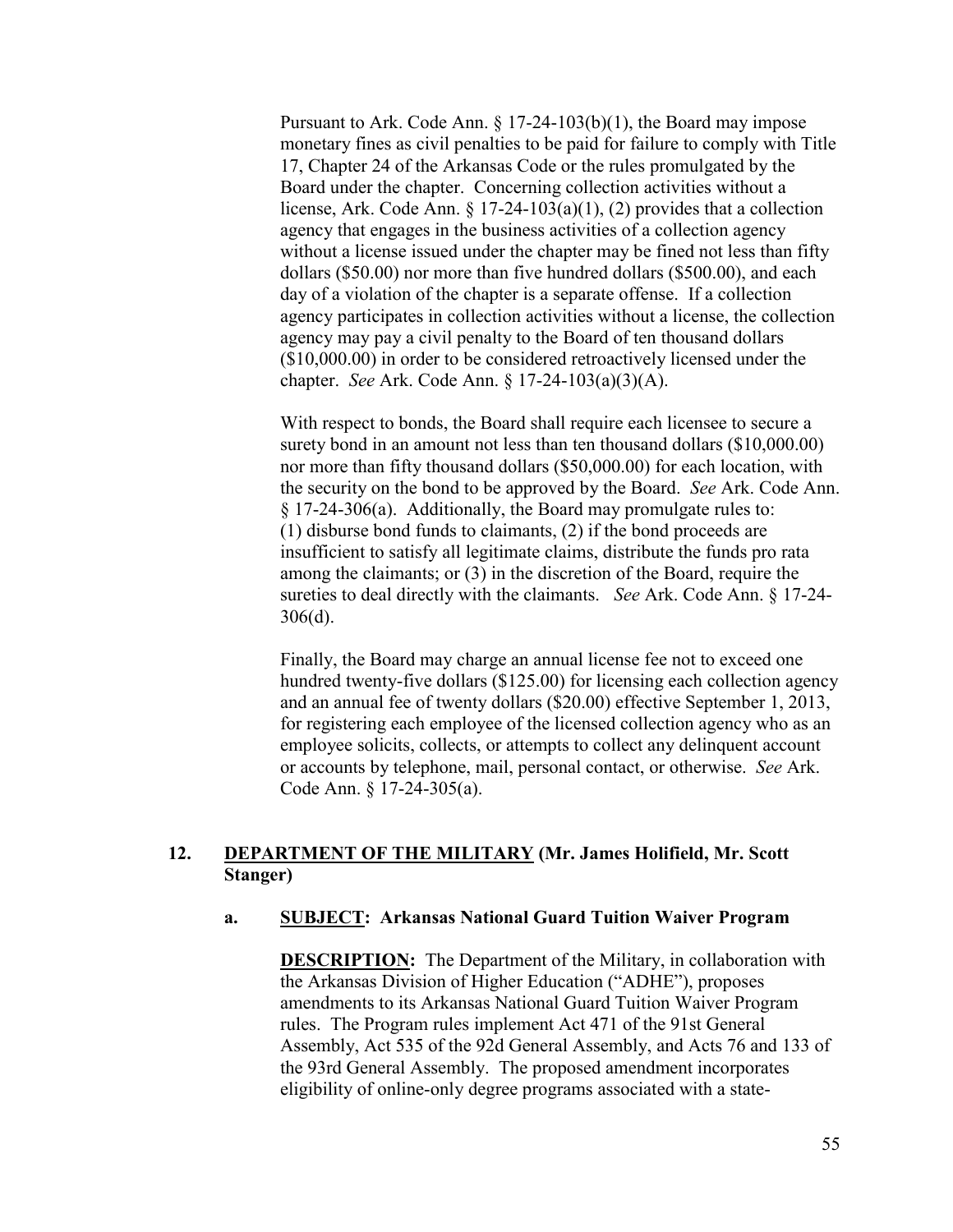sponsored public institution of higher learning. It establishes rules for the eligibility of Guard members; defines the purpose of the Program; defines necessary responsibilities of the Program; and sets forth entitlement criteria. The amendment also includes changes to the responsibilities of the ADHE, the specific institutes of higher education, Guard members involved, and the Arkansas National Guard. It includes changes to the eligibility determination and processing, application process, authorized uses, restoration of eligibility, and policy exceptions.

**PUBLIC COMMENT:** A public hearing was held on September 13, 2021. The public comment period expired on October 4, 2021. The Department received no comments.

The proposed effective date is January 1, 2022.

**FINANCIAL IMPACT:** The agency states that the amended rule has no financial impact. With respect to the total estimated cost by fiscal year to state, county, and municipal government to implement the rule, the Department explains:

No additional cost to implement this rule amendment. It is subject to available funds as stated in the rule. This will expand utilization of the currently appropriated funds.

**LEGAL AUTHORIZATION:** The proposed amendments incorporate changes made in light of Act 76 of 2021, sponsored by Senator Jane English, which amended the law concerning tuition benefits for soldiers and airmen of the Arkansas National Guard and allowed a temporary waiver of the completion of the initial active duty training requirement; and Act 133 of 2021, also sponsored by Senator English, which concerned tuition benefits for soldiers and airmen of the Arkansas National Guard and allowed the tuition-free benefit for soldiers and airmen of the Arkansas National Guard to apply to programs of study in which the courses are taken exclusively online. Pursuant to Arkansas Code Annotated  $\S 6-60-214(h)(1)$ , the Adjutant General, in coordination with the Division of Higher Education, shall promulgate rules for the implementation of Ark. Code Ann. § 6-60-214, concerning tuition benefits for soldiers and airmen of the Arkansas National Guard, including without limitation rules for the eligibility of soldiers and airmen. Further authority for the rulemaking is found in Ark. Code Ann.  $\S 6-60-211(b)(1)$ , which provides that the Adjutant General of Arkansas shall establish and publish rules for the eligibility and implementation of tuition assistance programs sponsored by the armed services. *See also* Ark. Code Ann. § 12-61- 106(o) (providing that, for the purpose of effectively carrying out the terms of the code, the Adjutant General shall have the power to prescribe such rules as he or she may from time to time deem necessary).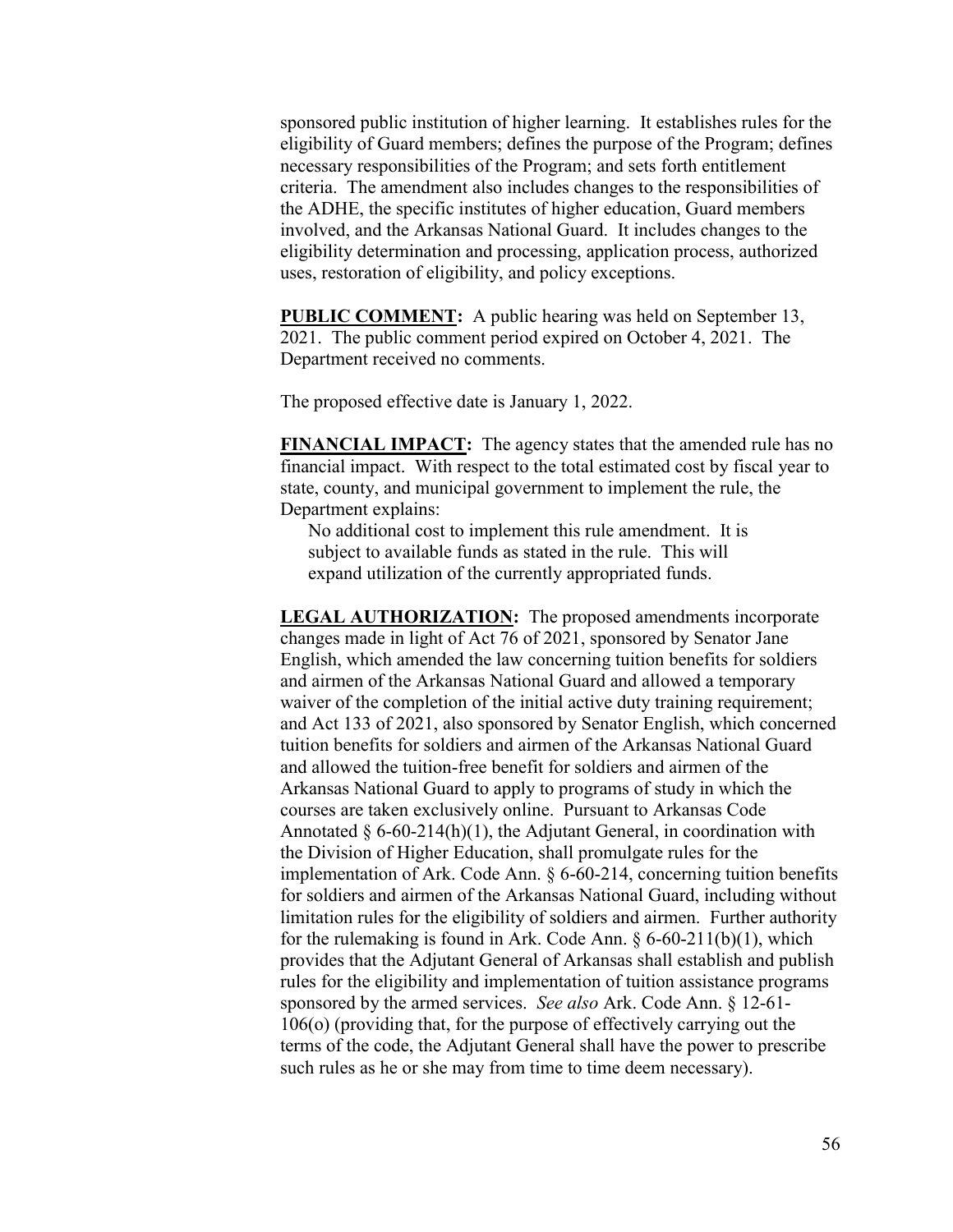# **13. ARKANSAS SECRETARY OF STATE (Mr. Michael Harry)**

# **a. SUBJECT: Rules to Create the Process for Becoming a Secure Voter**

**DESCRIPTION:** Act 980 of 2021 created the ability of a registered voter who is a victim of domestic violence to have their address information be shielded from public view. The proposed new rules establish this process.

**PUBLIC COMMENT:** A public hearing was held on October 6, 2021. The public comment period expired on October 6, 2021. The Secretary of State provided the following summary of comments received and its responses thereto:

Commenter's Name: Doug Curtis, Saline County Clerk

**COMMENT:** How does someone request to be a secure voter and will the Secretary of State create a form? **RESPONSE:** The rules require voters who wish to secure voters to apply in person at the office of county clerk in which they are registered to vote. They are required to present the appropriate documentation to the clerk, those documents will be scanned and kept secure with the voter's registration and the secure voter designation noted in the voter registration system. There is no form at this time. If a form is later determined to be necessary, a form will be addressed in future rulemaking.

Suba Desikan, an attorney at the Bureau of Legislative Research, asked the following question and received the following response:

**1.** Concerning challenges, section IV (a) states that "upon a challenge from an authorized poll watcher, the secure voter shall be permitted to present proof to the poll worker and poll watcher in a separate room or, if a separate room is not available, a private area located at the polling site or vote center."

(a) What sort of "proof" would the secure voter be permitted to present?

(b) Would it vary based on what was being challenged?

**RESPONSE:** The proof presented would generally be an appropriate form of voter ID. Challenges are made when a poll watcher has concerns dealing with whether a voter is voting in the proper precinct, whether the voter is eligible to vote at all, or if any voter irregularities are suspected. So, the type of challenge can vary. But the intent was to allow a secure voter the ability to present proof of residence/address if that is what is being challenged.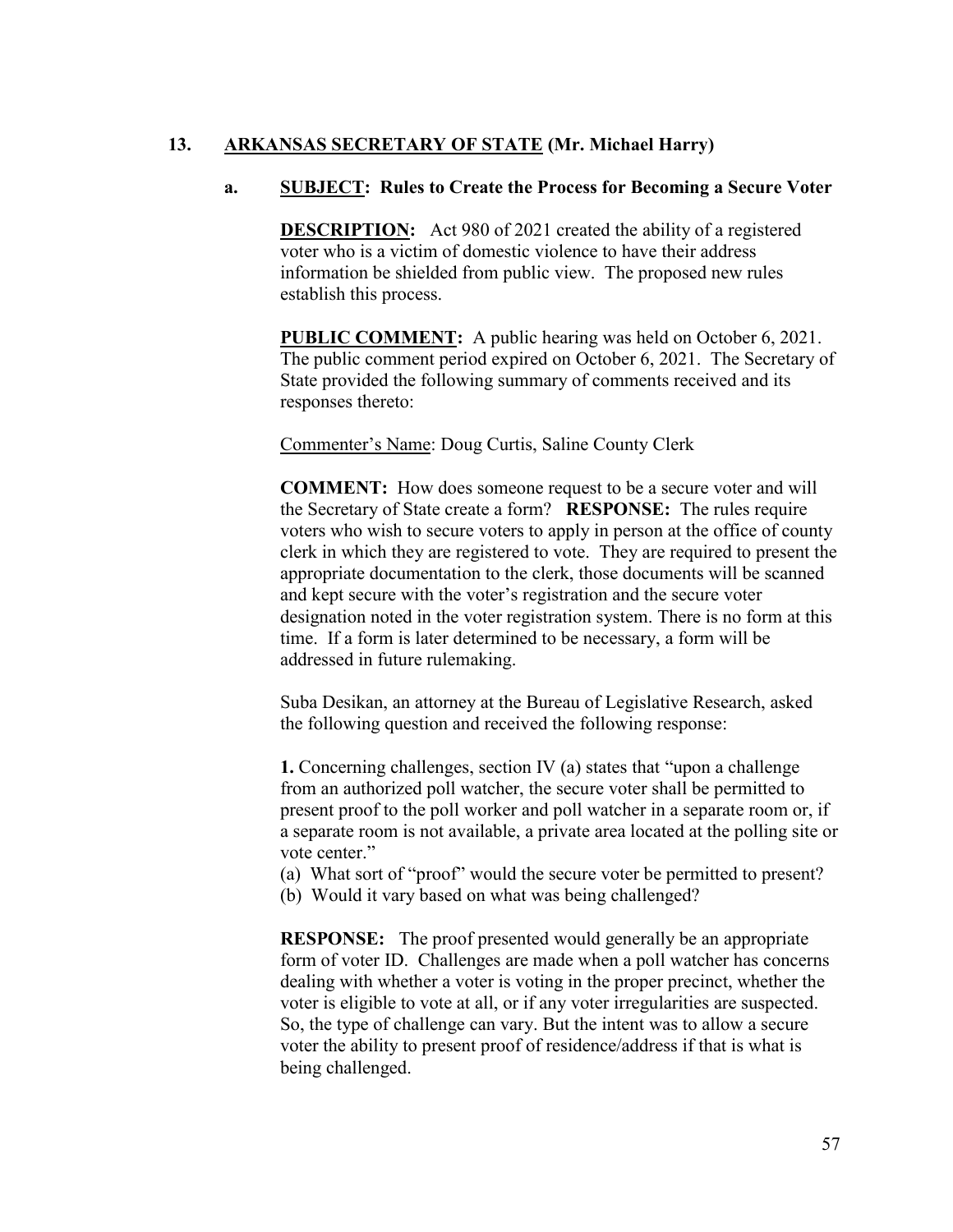The proposed effective date is January 1, 2022.

**FINANCIAL IMPACT:** The agency indicated that the proposed rules do not have a financial impact.

LEGAL AUTHORIZATION: Act 980 of 2021, sponsored by Representative Nicole Clowney, protects domestic violence victims' voter registration information, and, additionally, amends Arkansas election procedure and the duties of the Secretary of State. *See* Act 980 of 2021. Specifically, the Secretary of State is authorized to promulgate rules to implement the process by which a registered voter who is the victim of a domestic violence may request secure voter status from the county clerks, including without limitation the: (1) administrative process a county clerk shall use to verify eligibility for secure voter status; (2) documentation required for domestic violence victims to be approved for secure voter status; (3) format in which the county clerk shall maintain any address of all registered voters listed on the voter registration roll when the registered voter has a secure voter status; and (4) process for complying with a postelection challenge involving a secure voter. *See* Act 980 of 2021, codified as Ark. Code Ann. § 7-5-112(d).

- **E. Proposed Rules Recommending Expedited Process for Occupational Licensure Pursuant to Ark. Code Ann. § 17-4-110, as Amended by Act 135 of 2021**
	- **1. DEPARTMENT OF HEALTH, ARKANSAS STATE BOARD OF PHYSICAL THERAPY (Ms. Nancy Worthen)**
	- **2. DEPARTMENT OF LABOR AND LICENSING, DIVISION OF OCCUPATIONAL AND PROFESSIONAL LICENSING BOARDS AND COMMISSIONS, ARKANSAS STATE BOARD OF PUBLIC ACCOUNTANCY (Mr. Jimmy Corley)**
- **F. Agency Updates on Delinquent Rulemaking under Act 517 of 2019.**
	- **1. Department of Agriculture, Arkansas Bureau of Standards (Act 501 of 2019) (REPORT BY LETTER PURSUANT TO MOTION ADOPTED AT JULY 22, 2020 MEETING)**
- **G. Monthly Written Agency Updates Pursuant to Act 595 of 2021.**
- **H. Agency Requests to Be Excluded from Act 595 Reporting Requirements.**
	- **1. Department of Commerce, State Insurance Department (Acts 965, 1103, and 1105)**
	- **2. Department of Commerce, Division of Workforce Services (Act 770)**